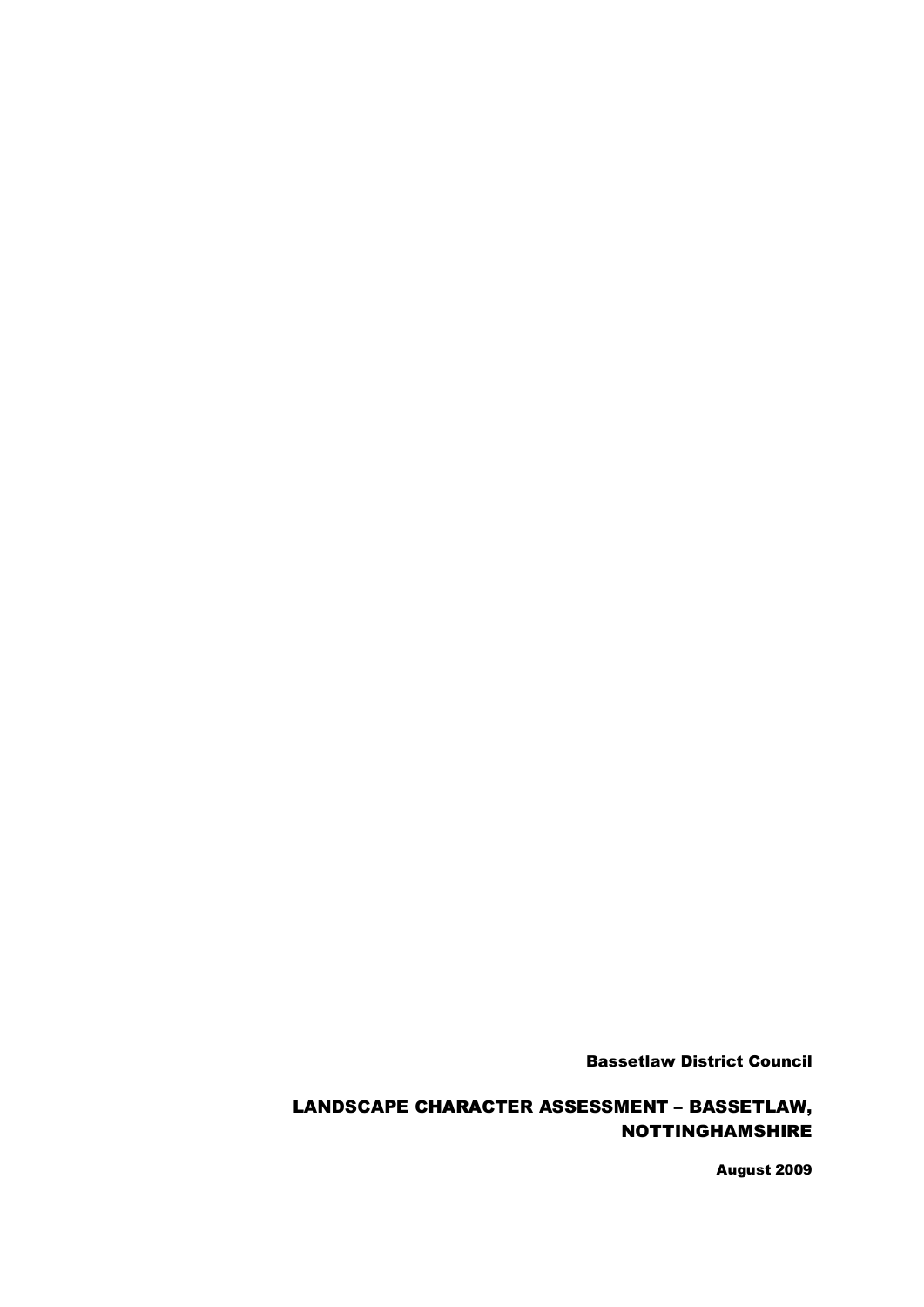# **CONTENTS**

**Executive Summary**

- **1.0 Introduction and Methodology**
- **2.0 Sherwood**
- **3.0 Magnesian Limestone Ridge**
- **4.0 Idle Lowlands**
- **5.0 Mid-Nottinghamshire Farmlands**
- **6.0 Trent Washlands**

#### **FIGURES**

| 1            | <b>Regional Character Areas</b> | - All areas                     |
|--------------|---------------------------------|---------------------------------|
| $\mathbf{2}$ | Policy Zones                    | - All areas                     |
| 3            | Soils and Geology               | - Sherwood                      |
| 4            | Landscape Description Units     | - Sherwood                      |
| 5            | Landscape Character Parcels     | - Sherwood                      |
| 6            | Policy Zones                    | - Sherwood                      |
| 7            | Soils and Geology               | - Magnesian Limestone Ridge     |
| 8            | Landscape Description Units     | - Magnesian Limestone Ridge     |
| 9            | Landscape Character Parcels     | - Magnesian Limestone Ridge     |
| 10           | Policy Zones                    | - Magnesian Limestone Ridge     |
| 11           | Soils and Geology               | - Idle Lowlands                 |
| 12           | Landscape Description Units     | - Idle Lowlands                 |
| 13           | Landscape Character Parcels     | - Idle Lowlands                 |
| 14           | Policy Zones                    | - Idle Lowlands                 |
| 15           | Soils and Geology               | - Mid-Nottinghamshire Farmlands |
| 16           | Landscape Description Units     | - Mid-Nottinghamshire Farmlands |
| 17           | Landscape Character Parcels     | - Mid-Nottinghamshire Farmlands |
| 18           | Policy Zones                    | - Mid-Nottinghamshire Farmlands |
| 19           | Soils and Geology               | - Trent Washlands               |
| 20           | Landscape Description Units     | - Trent Washlands               |
| 21           | Landscape Character Parcels     | - Trent Washlands               |
| 22           | Policy Zones                    | - Trent Washlands               |

## **APPENDICES**

- **A** Methodology [Prepared by Nottingham County Council]
- **B2 - 6** Landscape Character Assessment Survey Sheets
- **C2 - 6** Summary Tables [Landscape Character Parcels into Draft Policy Zones]
- **D2 6** Landscape Condition and Sensitivity Assessment Survey Sheets

 $\text{fper}_{\text{backington, B2772}}\\ \text{fper}_{\text{p} \text{erby, DE74 2RH, Tel: 01509 672772}}\\ \text{Fax: 01509 674565, mail@fper.co.uk}$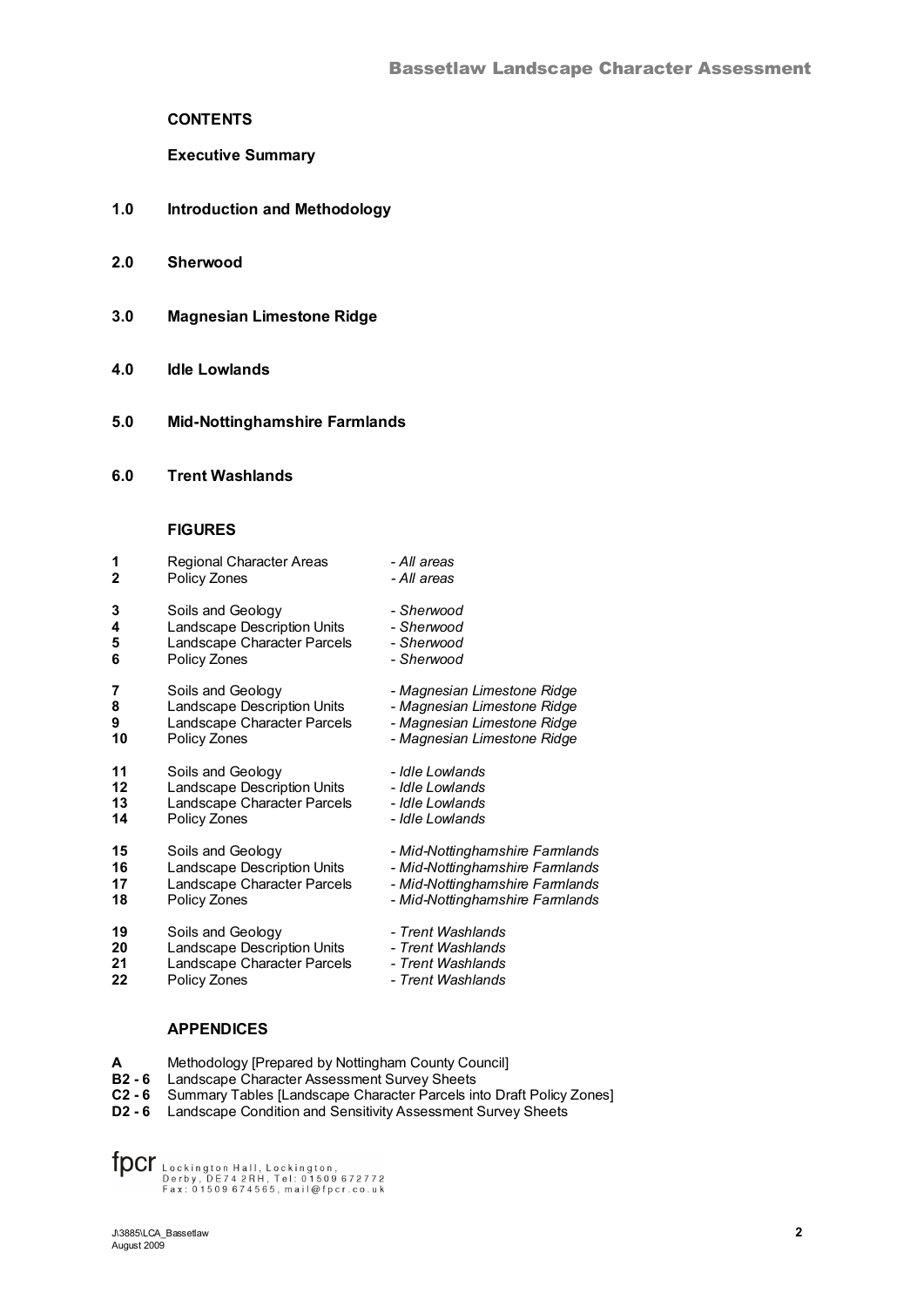## **EXECUTIVE SUMMARY**

The Bassetlaw Landscape Character Assessment has defined the landscape character of the administrative area of Bassetlaw District Council [BDC] and will form part of the evidence base for the Local Development Framework [LDF]. It will be used by BDC to aid development control decisions on planning applications.

The document provides an objective methodology for assessing the varied landscape within Bassetlaw and contains information about the character, condition and sensitivity of the landscape to provide a greater understanding of what makes the landscape within Bassetlaw locally distinctive. The study has recognised this by the identification of Policy Zones across the 5 Landscape Character Types represented in Bassetlaw. Figure 1 shows the Landscape Character Types for the whole county.

For each of the Policy Zones a series of Policy sheets has been developed which detail a landscape action for each Policy Zone. The landscape actions are defined as follows:-

**Conserve** – actions that encourage the conservation of distinctive features and features in good condition.

**Conserve and Reinforce** – actions that conserve distinctive features and features in good condition, and strengthen and reinforce those features that may be vulnerable.

**Reinforce** – actions that strengthen or reinforce distinctive features and patterns in the landscape.

**Conserve and Restore** – actions that encourage the conservation of distinctive features in good condition, whilst restoring elements or areas in poorer condition and removing or mitigating detracting features.

**Conserve and Create** – actions that conserve distinctive features and features in good condition, whilst creating new features or areas where they have been lost or are in poor condition.

**Restore** – actions that encourage the restoration of distinctive features and the removal or mitigation of detracting features.

**Restore and Create** – actions that restore distinctive features and the removal or mitigation of detracting features, whilst creating new features or areas where they have been lost or are in poor condition.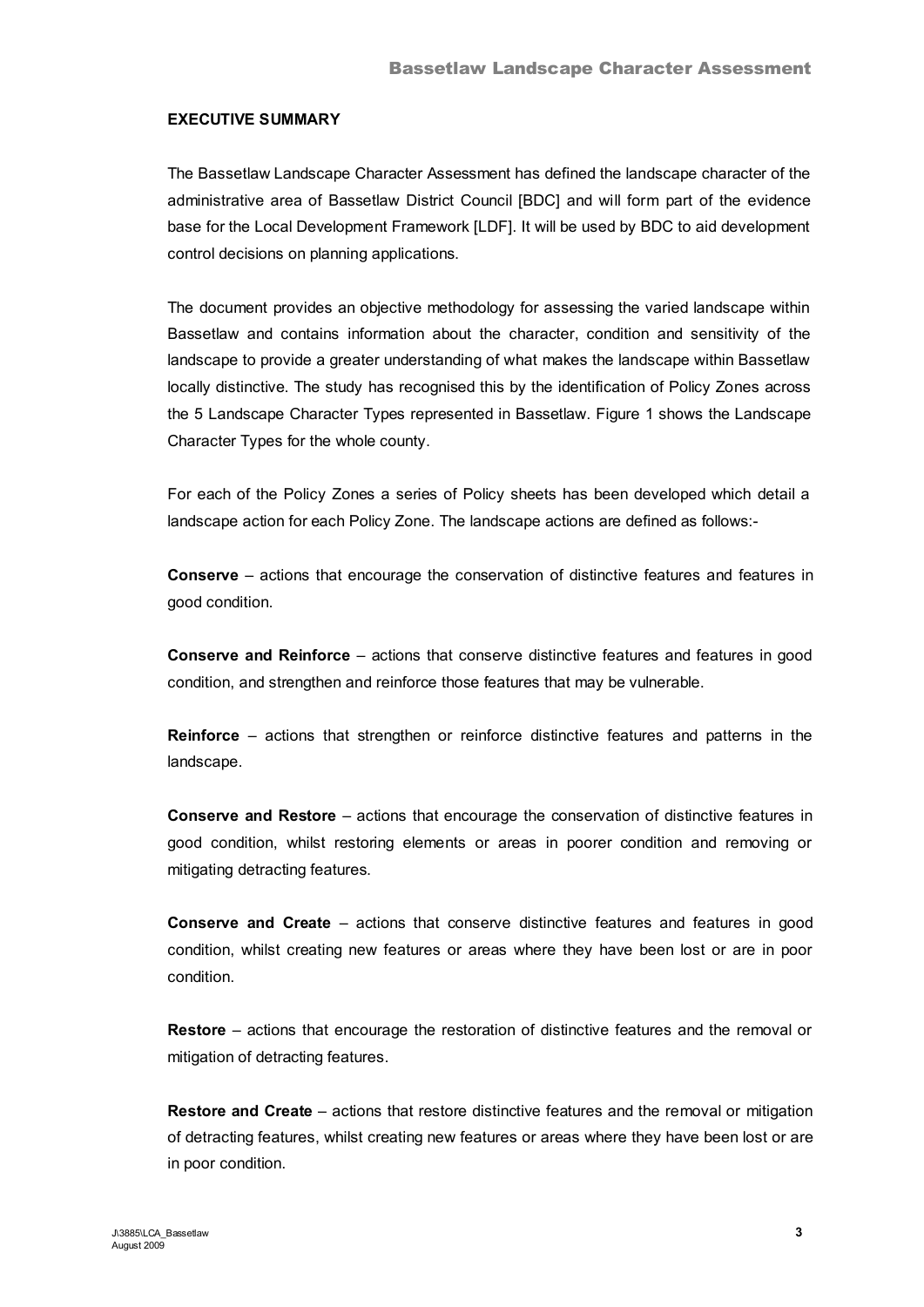**Reinforce and Create** – actions that strengthen or reinforce distinctive features and patterns in the landscape, whilst creating new features or areas where they have been lost or are in poor condition.

**Create** – actions that create new features or areas where existing elements are lost or are in poor condition.

Figure 2 is a summary of the landscape actions for the whole of the Bassetlaw District Council area.

# **How to use this document**

This document describes the landscape character of the Bassetlaw District Council administrative area, which consists of 5 different County Character Areas. The report has been structured to enable users not to have to read the whole document to access the information they need, but are able to go directly to the key information.

Each chapter of the report covers a distinct character area, and describes the broad characteristics of the area, such as:

- · Geology
- · Soils
- · Landform
- · Hydrology
- · Ecology
- · Cultural Heritage

It then describes the main factors that have brought about change in the character area, and considers the trends and pressures that may produce change in the future. It then includes policy sheets which summarise the key characteristics of each Policy Zone.

For example, if a user wants to know about an area of land south of Retford, the first step would be to determine which Landscape Character Area the site falls into. In the first place, refer to an enlarged version of Figure 1 to determine if the area is in the Sherwood Character area or the Mid-Nottinghamshire Farmlands Character area. If, as in this case, the area is in Sherwood, refer to an enlarged version of Figure 6, which is overlaid on to an OS base to check which Policy Zone the site falls into, in this case SH PZ 57.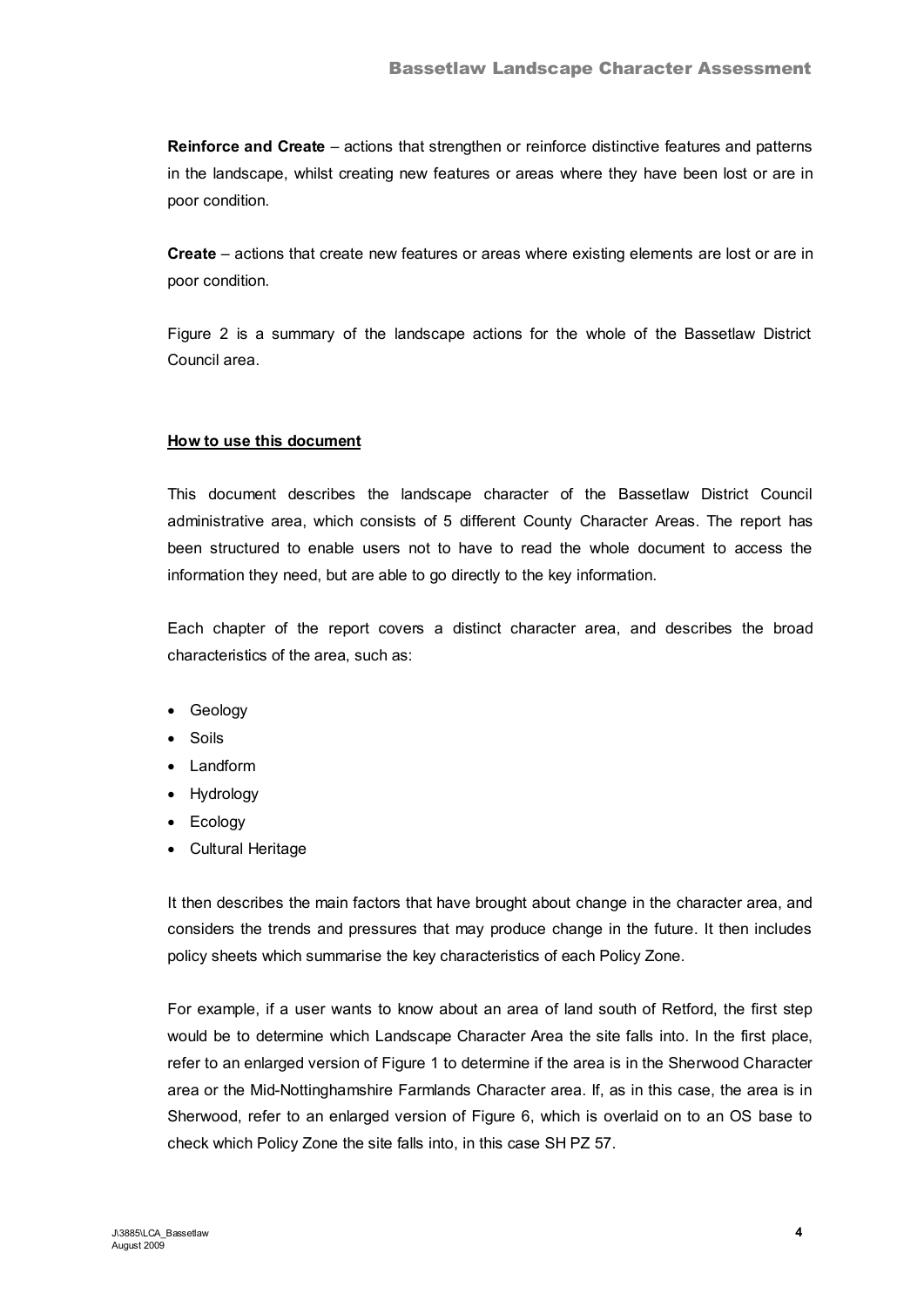Then consult the appropriate character description for SH PZ 57 – Gamston Airport – to obtain a summary of the field data collected about the area.

The following analysis sheet describes the key criteria which have been used to define the landscape condition, which in this case is *"Moderate"*. The Policy Sheet then describes the key criteria that have been used to define landscape sensitivity, which in this case is also "*Moderate"*. These factors have been used to derive a Landscape Policy – in this case "Conserve and Create" or *"actions that conserve distinctive features and features in good condition, whilst creating new features or areas where they have been lost or are in poor condition"*. Landscape actions are then listed at the base of the policy sheet, these are divided into actions relating to landscape features and built features.

## **1.0 INTRODUCTION AND METHODOLOGY**

- 1.1 When applied to the landscape, the notion of "character" is not a concept that merely concerns itself with aspects of scenic quality. The character of the landscape derives from a complex interaction of a wide range of physiological and historical phenomena. These include geology, topography, soils, ecology, archaeology, architecture, local customs and culture as well as the pattern of land use, settlement and fields. It is the varied interaction between these factors which produces the local and regional variations in character for which the English landscape is famous. The diversity of that character is a central part of our landscape heritage and vital to people's appreciation and enjoyment of the countryside.
- 1.2 The landscape that we see today is a product of its historical evolution, reflecting the underlying physical resource and the changing nature of human exploitation of the land. The landscape will, of course, continue to change and evolve, reflecting the changing priorities and demands that society places on it. Over recent decades, however, these priorities and demands have often degraded rather than improved the fabric of the landscape. There is now a general consensus that positive action is needed to reverse this trend, and that this should place a high value on conserving and enhancing the inherent character and diversity of our landscapes.
- 1.3 It is the responsibility of Local Authorities to undertake county and district level assessments of the landscape character. These assessments play an integral role not only within the wider planning framework, offering guidance from the outset with key aims and objectives to help guide development, but during the planning process itself providing a useful tool and checklist for both the local authority and the design team.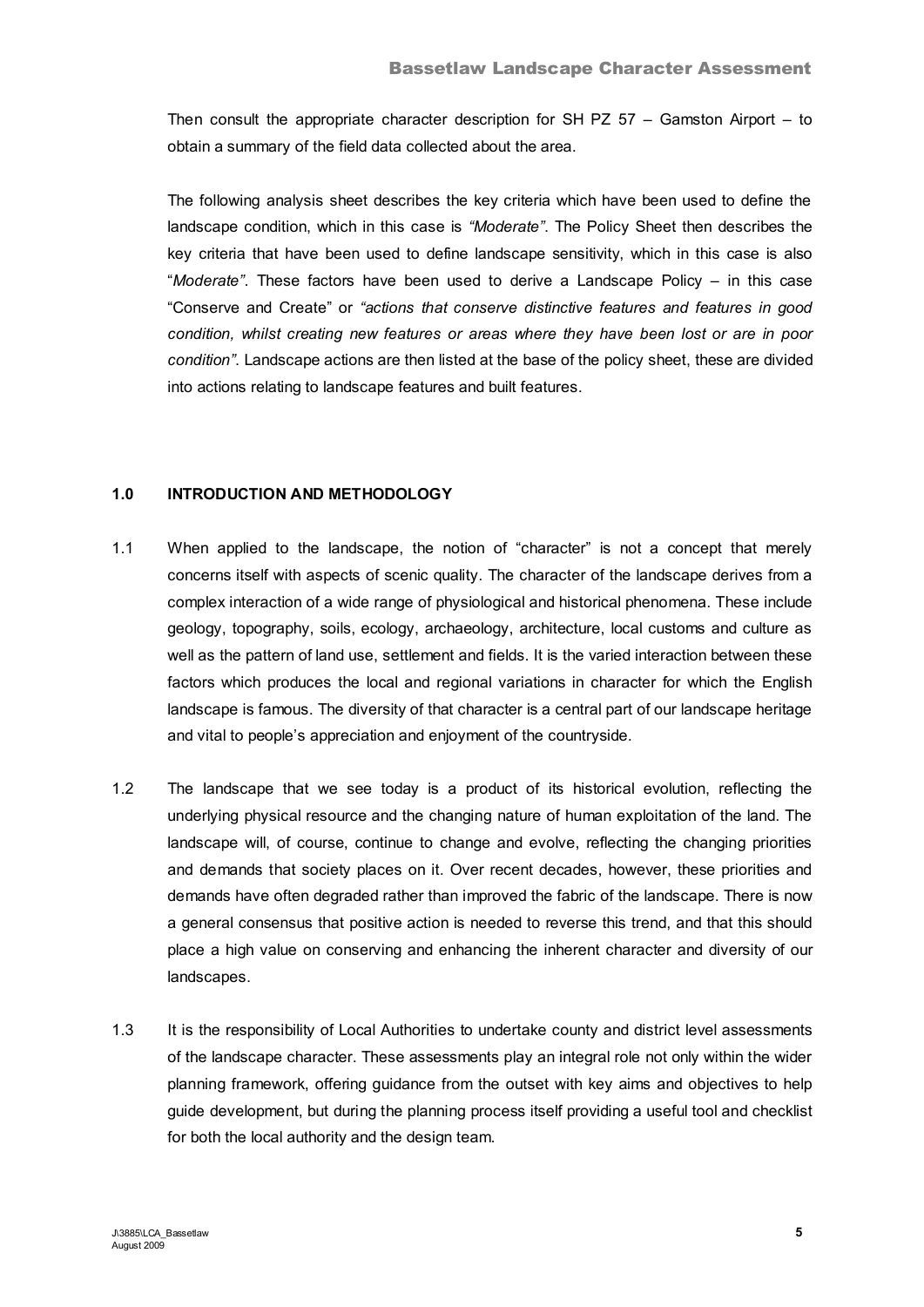1.4 This landscape character assessment has been carried out at the request of Bassetlaw District Council and covers the district of Bassetlaw. It relates to the evolving landscape character assessment for the whole of the county of Nottinghamshire and other associated county wide documents including the Nottinghamshire Local Biodiversity Action Plan and the Nottinghamshire Historic Landscape Characterisation. The methodology for Nottinghamshire Landscape Character Assessment, prepared by Nottinghamshire County Council [NCC], has been used to assess the landscape character of Bassetlaw District. A copy of the full methodology is contained at Appendix A. All information contained at the introductory paragraphs within each of the following 5 chapters is specific to Bassetlaw unless stated otherwise.

# **Context**

1.5 Bassetlaw District covers five National Character Areas [NCAs] as defined by Natural England; Southern Magnesian Limestone [30], Humberhead Levels [39], Northern Lincolnshire Edge with Coversands [45], Trent and Belvoir Vales [48] and Sherwood [49]. At a county level, Regional Character Areas [RCAs] have been defined by Nottinghamshire County Council. While these relate to the NCAs, which cover much broader areas, they do not have exactly the same boundaries and have been created using the 'Living Landscapes Project' methodology. This is a GIS based process which is not only associated with the NCA work carried out by Natural England but is an established methodology used by counties across the country, including Derbyshire and Leicestershire both of which border Nottinghamshire. A total of five RCAs fall within Bassetlaw; Sherwood, Magnesian Limestone Ridge, Idle Lowlands, Mid-Nottinghamshire Farmlands and Trent Washlands (Figure 1 shows these character areas in the context of the whole county). Each RCA forms a separate chapter within this Landscape Character Assessment. The RCAs are further divided into Landscape Description Units [LDUs], these are homogenous units within the broader RCAs.

# **Landscape Character Assessment**

1.6 Within each Regional Character Area the LDUs are subdivided into manageable survey units known as Landscape Character Parcels [LCPs]. Each LCP is assessed in terms of its individual landscape character in accordance with the methodology. A photograph which is representative of the character of each LCP is also taken and its location recorded. This information is detailed on the Landscape Character Assessment field survey sheets for each Regional Character Area which are included at the relevant Appendix.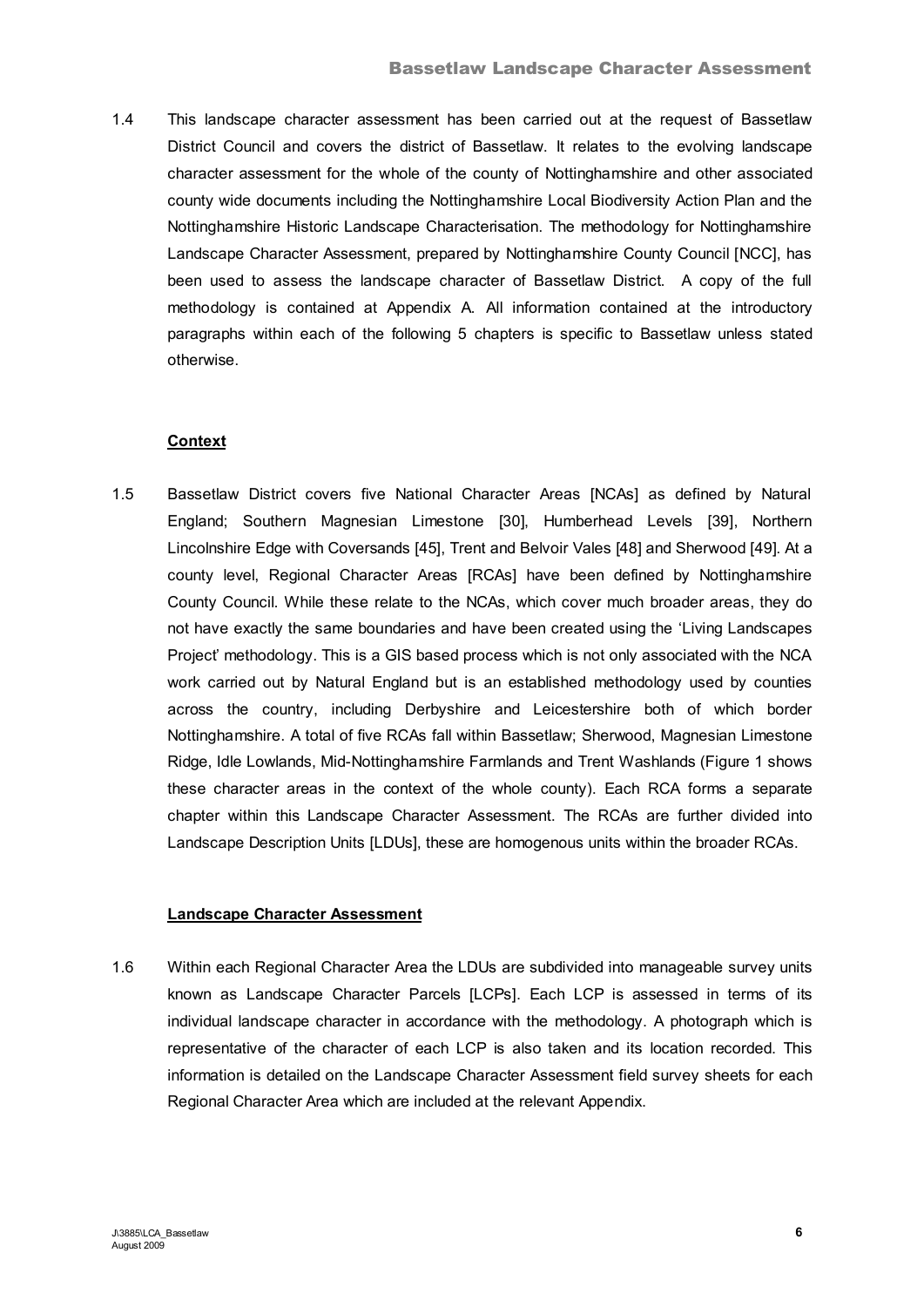# **Draft Policy Zones**

1.7 Following on from the Landscape Character Assessment of each LCP a number of Draft Policy Zones [DPZs] are created using the completed survey information. Key characteristics are tabulated to help determine which LCPs may or may not be grouped together to form a DPZ, for instance LCPs with obvious similarities become one distinct DPZ. The DPZs combine either one or more LCP depending upon the similarities of their attributes. A table showing the derivation of each DPZ for each Regional Character Area is included at the relevant Appendix. [N.B. on the summary tables - under Landform/Landuse/Building Style etc. plain text denotes dominant or prominent characteristics and italics denote apparent or insignificant characteristics.

## **Landscape Condition and Sensitivity Assessment**

1.8 The DPZs are assessed in terms of their Landscape Condition and Sensitivity in accordance with the methodology. This information is detailed on the Landscape Condition and Sensitivity Assessment field survey sheets for each Regional Character Area, which are included at the relevant Appendix, and forms the basis of the Landscape Policy for each Zone. It is at this stage, once the survey process is complete, that the Draft Policy Zones become Policy Zones.

# **Policy Zones**

- 1.9 A series of Policy Sheets, one per Policy Zone, covering each Regional Character Area within the District of Bassetlaw, have been produced and are set out within the relevant chapters 2 – 6, these are supported by a plan showing the resultant Policy for each Zone. Each Policy Sheet includes an overall character summary, specific characteristic features, a matrix and summary of the landscape condition and sensitivity and a representative photograph. Finally, a series of landscape actions is defined for each Policy Zone. An overarching plan of all Policy Zones within Bassetlaw has also been produced [Figure 2].
- 1.20 Collectively these provide a Policy Framework for the conservation and restoration of Sherwood, Magnesian Limestone Ridge, Idle Lowlands, Mid-Nottinghamshire Farmlands and Trent Washlands falling within Bassetlaw. This framework will help to ensure that landscape character is reflected in the many decisions and actions that affect its continuing evolution. The intention is not to fossilise change, but to provide a context that will enable policy making, planning and landscape management decisions to be made which respect and sustain the diversity and character of our countryside.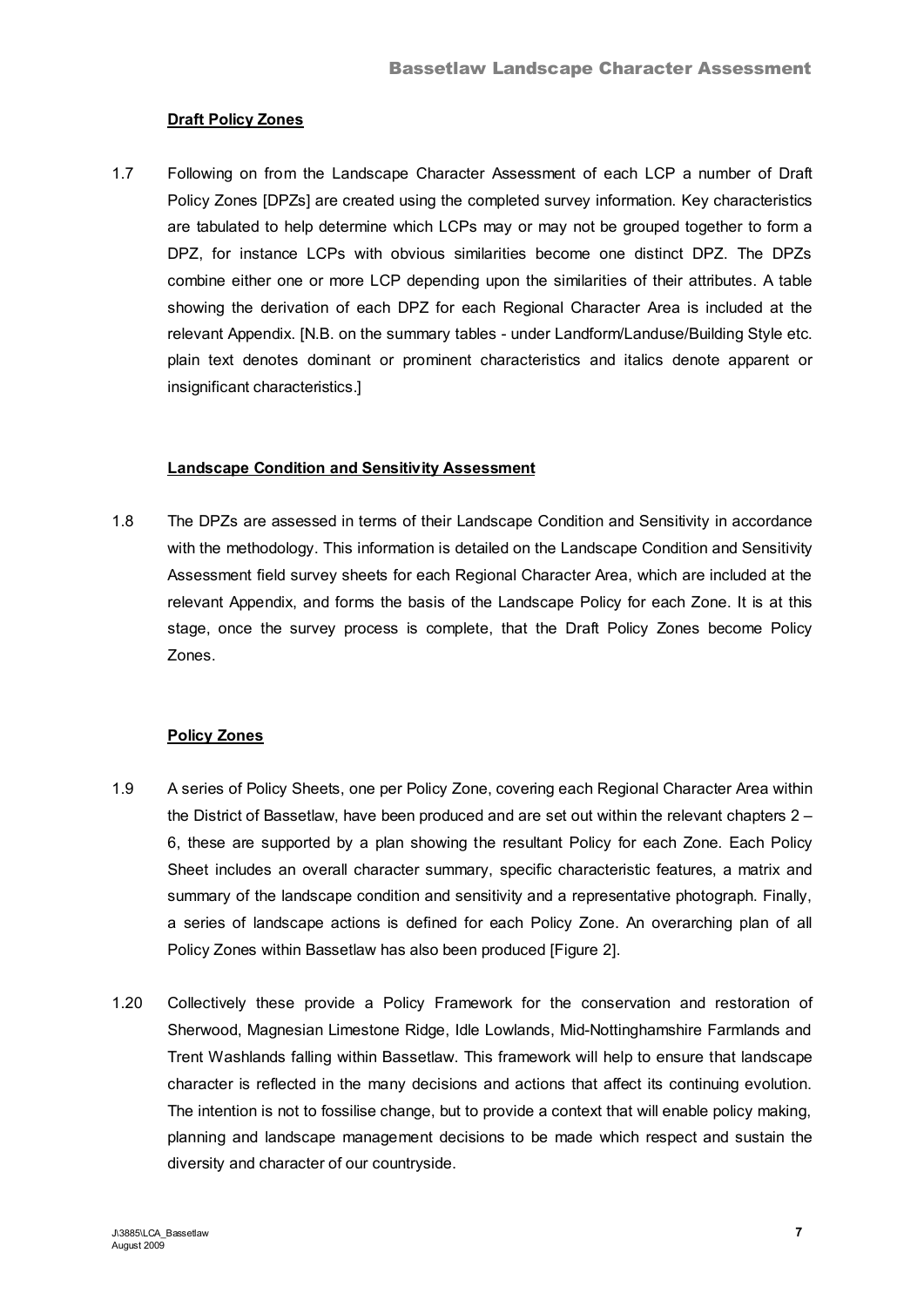# 2.0 SHERWOOD

## 2.1 PHYSICAL AND HUMAN INFLUENCES

#### **Introduction**

2.1.1 The Sherwood region is characterised by a wide and diverse range of landscapes including the heartland of the historic Sherwood Forest and the extensive parklands and large estates of the Dukeries. The area, rich with historical, ecological and landscape features, is intrinsically linked to a number of historical themes including the internationally renowned Robin Hood legend. The region runs northwards from Nottingham to the lowlands of the River Idle. It is located between the heavily populated Magnesian Limestone Ridge and Nottinghamshire Coalfield regions to the west, and the more rural areas of the Mid-Nottinghamshire Farmlands region to the east. The region is entirely confined within Nottinghamshire, almost half of the area falls within the district of Bassetlaw.

#### **The Shape of the Land**

- 2.1.2 The region is closely associated with a broad belt of Permo-Triassic sandstones which, like the adjoining mudstones, run northwards through the length of Nottinghamshire and beyond into South Yorkshire. This belt of country, which averages 10-12 kilometres in width, narrows at its southern extremity where the outcrop thins and is faulted out along the Trent Valley. Towards the northern end of the outcrop, where the region passes into the Idle Lowlands, the Permo-Triassic bedrock is largely overlain by alluvial and fluvio-glacial drift. Within Sherwood itself the sandstones rise as a line of low hills along the eastern edge of the Magnesian Limestone Ridge. These hills dip gently eastwards, but due to the softness of the underlying rock they seldom assume the character of a bold escarpment.
- 2.1.3 The outcrop of Permo-Triassic sandstones covers nearly a quarter of the County and comprises two recognisable formations. The lower of these is the Lenton formation [formerly the Lower Mottled Sandstone] consisting of bright red, fine-grained sandstone with local clayey bands. The upper division, now called the Sherwood Sandstone formation [formerly the Bunter Pebble Beds], comprises a much greater thickness of brownish-red, coarsegrained sandstones with extensive beds of quartzite pebbles. These pebble beds and red sandstones, often showing well-developed current bedding, are frequently exposed in cuttings, sandpits and natural bluffs throughout the region. The loose-textured nature of both sandstones also makes them highly porous and as a consequence the land surface is prevailingly dry. The lower sandstone rests on an impervious bed of Permian Marl, however,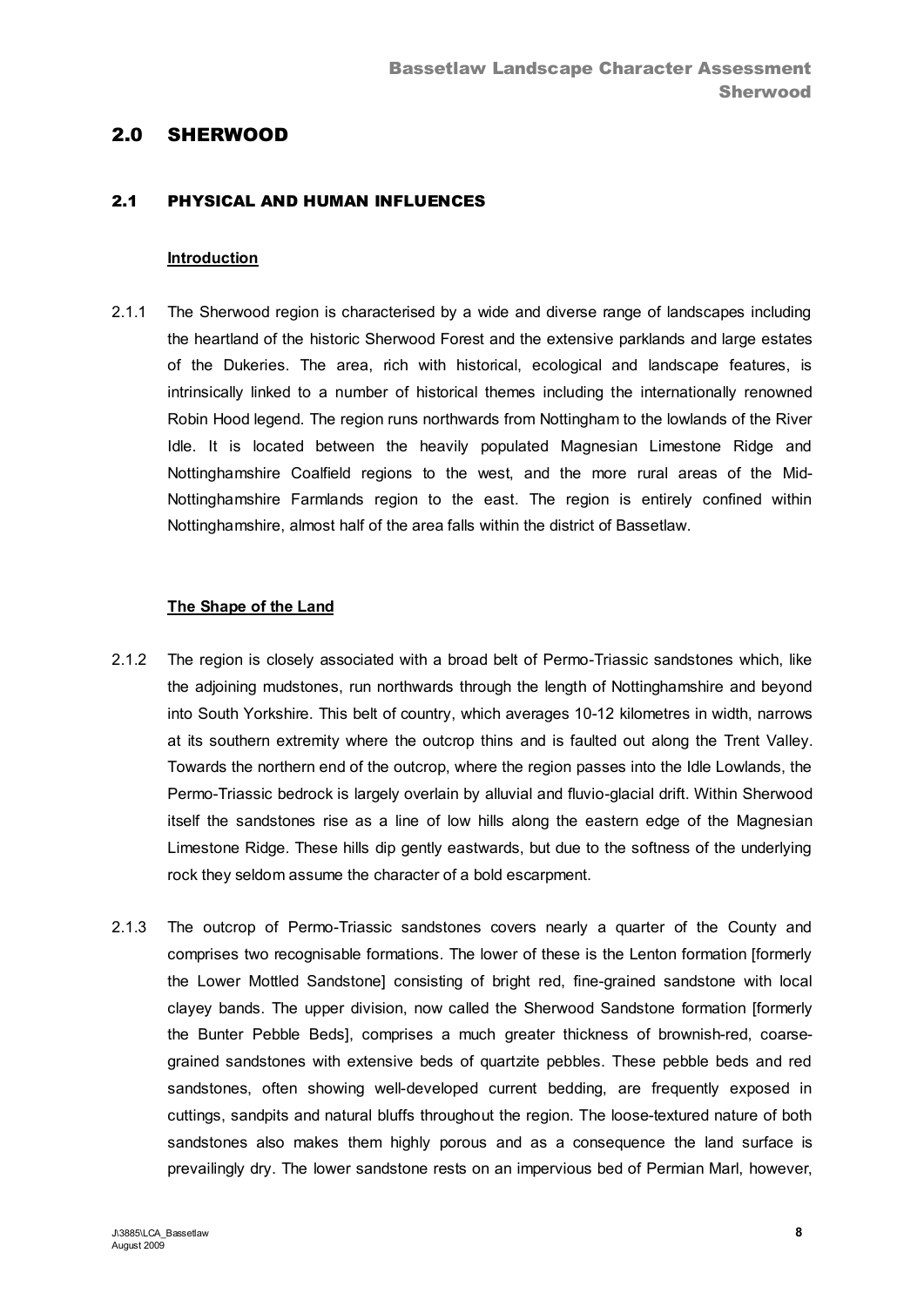and this forms the base of an extensive aquifer which has, since the mid-19<sup>th</sup> century, provided a major source of water supply. The western fringe of the region extends on to Permian Marl in the vicinity of Welbeck.

2.1.4 The Sherwood Sandstone typically gives rise to a markedly undulating topography, which, apart from a few larger rivers, is characterised by a general absence of surface drainage. Most of these rivers, including the Ryton, Poulter, Meden and Maun, rise on the Magnesian Limestone Ridge and flow across the region in a general south-west to north-east direction before turning northwards into the River Idle. The reason these rivers maintain their flow is that their valleys lie just below the water table. All of these valleys are defined by narrow alluvial corridors, which in places open out into wide marshy flats. The latter are particularly well-developed below the confluence of the Meden and Maun, while long narrow man-made lakes are a feature at Clumber and Welbeck. These wetland and water features contrast strongly with the dryness of the broad stretches of plateau-like country that separate the river valleys. The flanks of these low, rounded hills are nearly everywhere sculptured by numerous dry valleys, thought to have been formed by the melting of snow at a time when the climate was much colder.

# **Soils** [to be read in conjunction with Figure 3]

- 2.1.5 A range of soil types has developed within the region, the majority being well-drained sandy soils. Well-drained coarse loamy soils are found on the lower slopes of the dry valleys in accumulations of head [recent colluvium or wind-blown material]. Podzolised soils are found locally, particularly under woodland around the Clumber area.
- 2.1.6 On the eastern boundary of the region there are pockets of Mercia Mudstone; in these areas the soils are surface and ground water gleys. The soils have very slightly stoney clay loam surface horizons, and cropping limitations are imposed by the heavy texture and soil wetness.

## **Landscape History**

2.1.7 The present landscape of the Sherwood region is dominated by the artefacts of aristocratic estates and agricultural reform, largely laid down in the  $18<sup>th</sup>$  and early  $19<sup>th</sup>$  centuries, and by those of late 19<sup>th</sup> and 20<sup>th</sup> century industry, particularly coal mining. This has been an area in which changes in land use, however long they took to effect, have been radical and clear cut, in contrast to the piecemeal evolution evident in other regions in Nottinghamshire. Underlying the long history of the Sherwood region, and a key determinant in the pattern of stability and change within it, is the essential character of its geology and resulting soils. The porosity of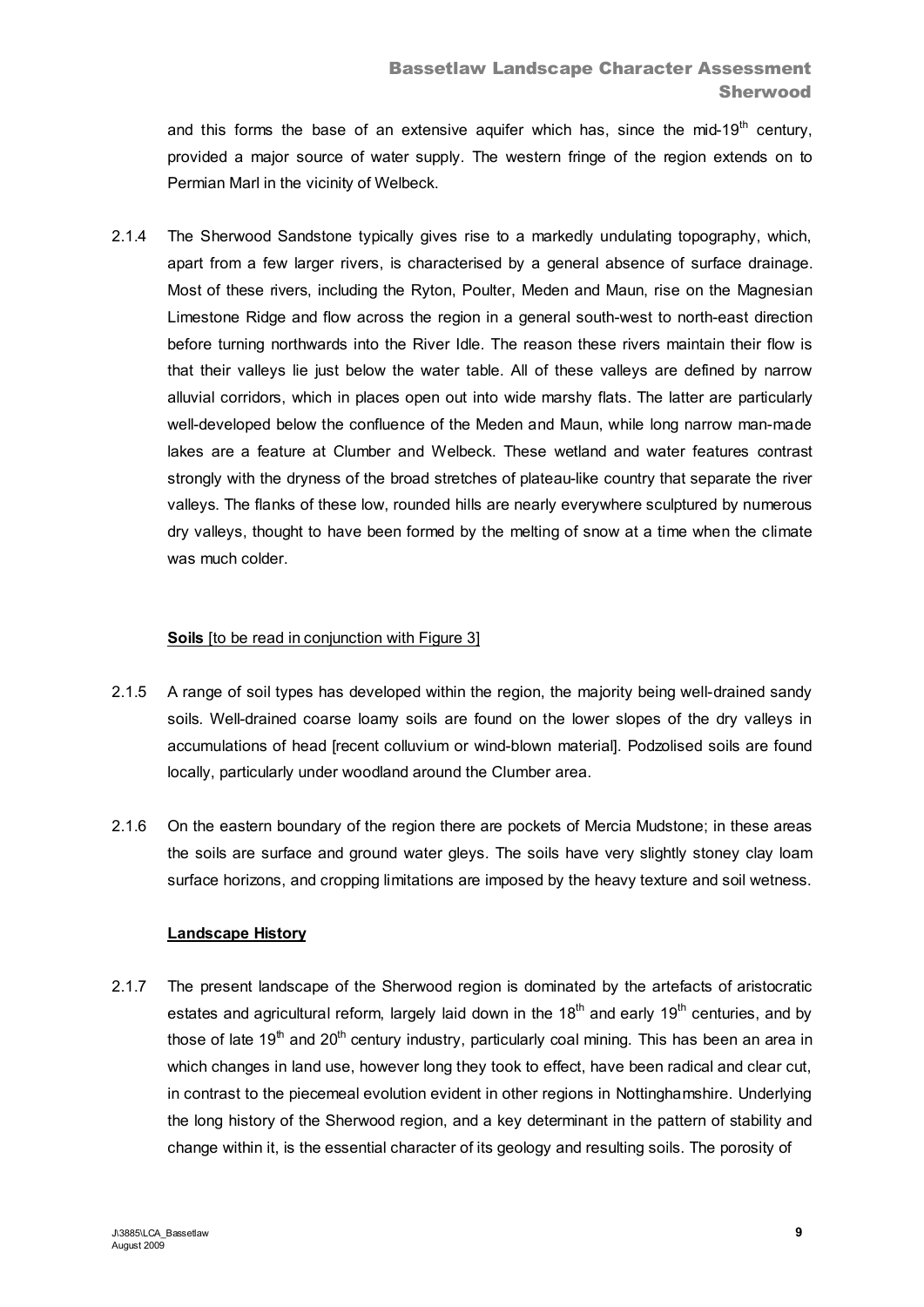the Sherwood Sandstones and consequent fragility of the soils in general have placed limits upon the sustainability of farming here. Advances in agricultural methods from the  $18<sup>th</sup>$ century until today may appear to have pushed out those limits but the qualities of the land continue to present agricultural challenges which can be overcome only at a cost, financial and environmental. It remains to be seen if this cost can be both supported and mitigated or if within the vastly complex modern economic structures there will be a reversion to land uses which respect the basic qualities of this region.

- 2.1.8 Traditionally, the Sherwood region has been regarded as an area where settlement and land use were restricted by poor soils, woodland and forest law. While these restraints must be acknowledged, this is anything but the full story which is far more interesting and complex.
- 2.1.9 As in the rest of Nottinghamshire, a forest landscape will have developed here after the end of the Ice Ages. There is as yet scant direct evidence for the composition of this primeval forest but it may be surmised, on the basis of later millennia, to have been mixed birch and oak with a greater variety of species in the river valleys and on the less arid soils of its margins. The presence of early prehistoric hunter-gatherer groups is demonstrated by the occasional finding of stone tools on the surface of ploughed fields. There is no evidence of the funerary and other ritual monuments which characterise the Neolithic and Bronze Age landscapes elsewhere. Again, occasional finds of objects, such as Beaker pottery at Thoresby, or of stone tools and stone axeheads, the latter being interestingly high in frequency in this region, testify to a continuing but sparse human presence, perhaps focused on the river valleys. Even this, however, could have had some locally substantial effect upon the woodland cover, through slash and burn agriculture and more particularly the grazing of domestic animals, to produce thinnings and clearings and the establishment of pieces of heath.
- 2.1.10 Whilst clearance of woodland and the development of agriculture and settlement proceeded apace elsewhere, the Sherwood region appears to have been relatively unoccupied during most of the late prehistoric period. Indeed, it is possible that it constituted a border zone between the political, social and economic organisation of tribes. This does not mean that it was untouched, however. As woodland diminished elsewhere, its timber resource may have become more attractive, and its use as a source for animal fodder and for grazing, perhaps involving transhumance as place names hint in the post-Roman period, is likely to have increased with resulting local, and perhaps not so local, changes in woodland composition and extending clearance. As earlier, settlement in the river valleys should not be discounted.
- 2.1.11 This picture changes dramatically with the Roman period. In the mid 1970s, aerial reconnaissance and photography over the north of the region suddenly revealed an integrated landscape of field boundaries, trackways and settlements, long since levelled. Subsequent research has shown that this landscape is substantially Roman in date, although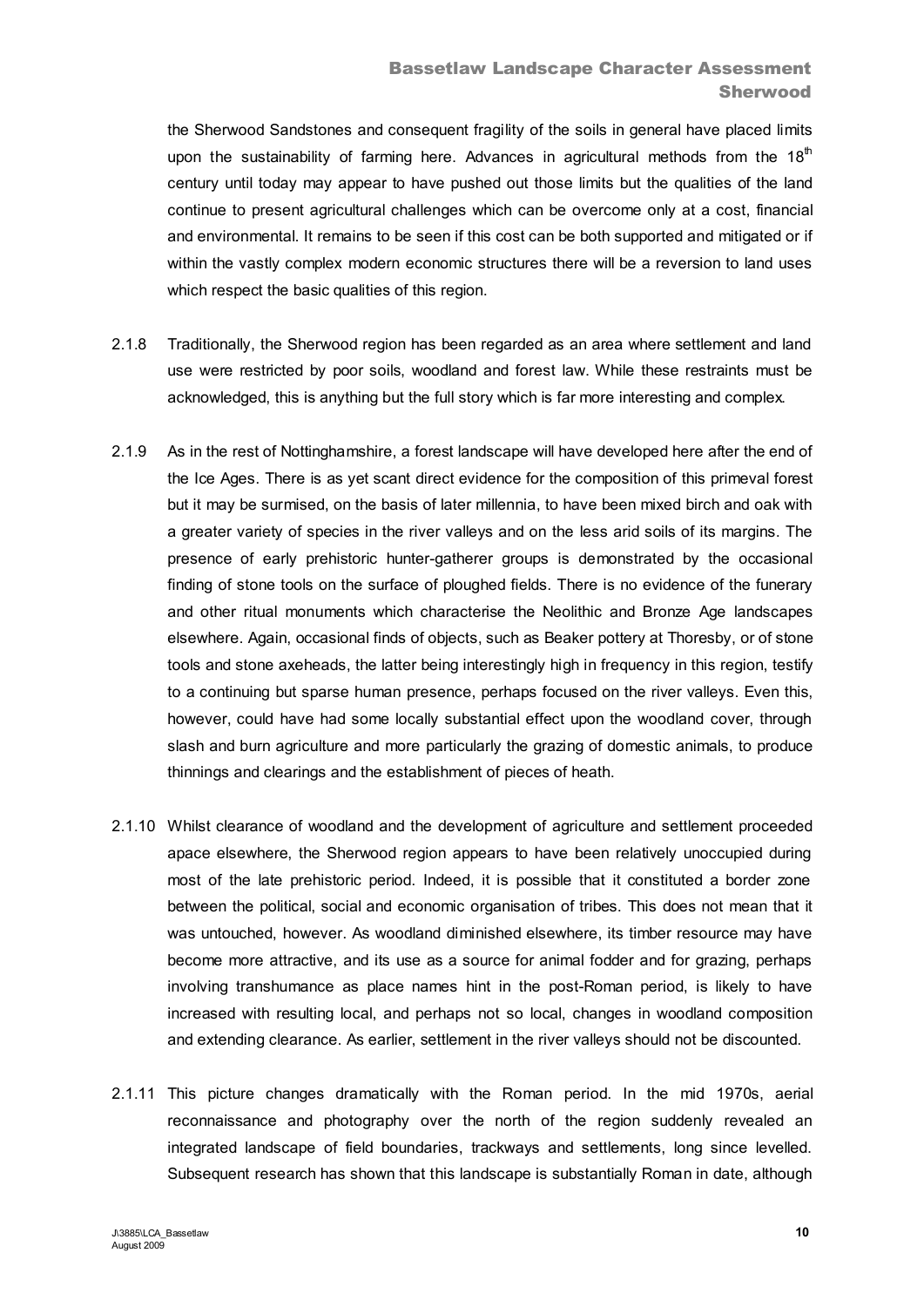# Bassetlaw Landscape Character Assessment **Sherwood**

Late Iron Age origins are possible. North of a line between Warsop and Bevercotes, this landscape is largely coherent and evidently planned, with more than one phase evident in some localities. Covering an area in excess of 100 sq miles, it extends into South Yorkshire. The social structure and economy represented by these remains is still under debate. Evidence from field walking and a limited number of excavations at Menagerie Wood near Worksop and Chain Bridge Lane in Lound, indicates that most of the settlements were of low status, in contrast to those on its eastern margins in the Idle Valley or the villas known on the Magnesian Limestone to the west. Only one site producing objects of types normally associated with Roman villas has been identified so far in this area. As to the function of the fields, understanding is hampered by the acidity of the sandy soils which normally destroys bone so that evidence about livestock is largely lacking. Given the experience of both mediaeval and modern farmers in this region, long term arable cultivation may not have been sustainable despite the possibility of an almost virgin soil and a slightly warmer climate. An equally striking analogy, however, is the similarity in size between the fields of this Roman landscape and those of  $16<sup>th</sup>$  and  $17<sup>th</sup>$  century enclosure in the south of Nottinghamshire. Perhaps this, together with the mediaeval and more modern history in this region of grazing, particularly of sheep, may suggest a mixed agricultural regime of rotating crops, grasses and animal husbandry.

- 2.1.12 Whatever the social and economic interpretation of this landscape may be, the evidence of the aerial photographs shows that the woodland of this area was substantially cleared by early in the Roman period. This clearance was not necessarily entire, however. The presence of coppiced hazel at Menagerie Wood, if not imported from another region such as the Magnesian Limestone Ridge immediately to the west, may hint at surviving pockets of wood which, on this evidence, are likely to have been carefully managed resources.
- 2.1.13 Woodland survival may have been somewhat greater in the more southerly areas of the Sherwood region. South of Bassetlaw the cropmarks of this Roman landscape become more disjointed. It is possible that this difference in cropmark density could reflect a difference in the intensity of Roman settlement and land use between the north and south of the region, with more woodland and presumably more heath produced by rough grazing surviving in the south.
- 2.1.14 The end of the Roman period was marked by another great turning of the landscape, in which the region became again relatively unpopulated and the Roman field systems largely abandoned. The date of this change and the reasons and processes involved are as yet unclear. General population decline and changes in social organisation and economy beginning in the later Roman period and continuing and developing in the  $5<sup>th</sup>$  and  $6<sup>th</sup>$  centuries are perhaps explanation enough. Soil exhaustion and erosion may also have played a part. In all events the early Roman level of settlement and land use clearly became unsustainable.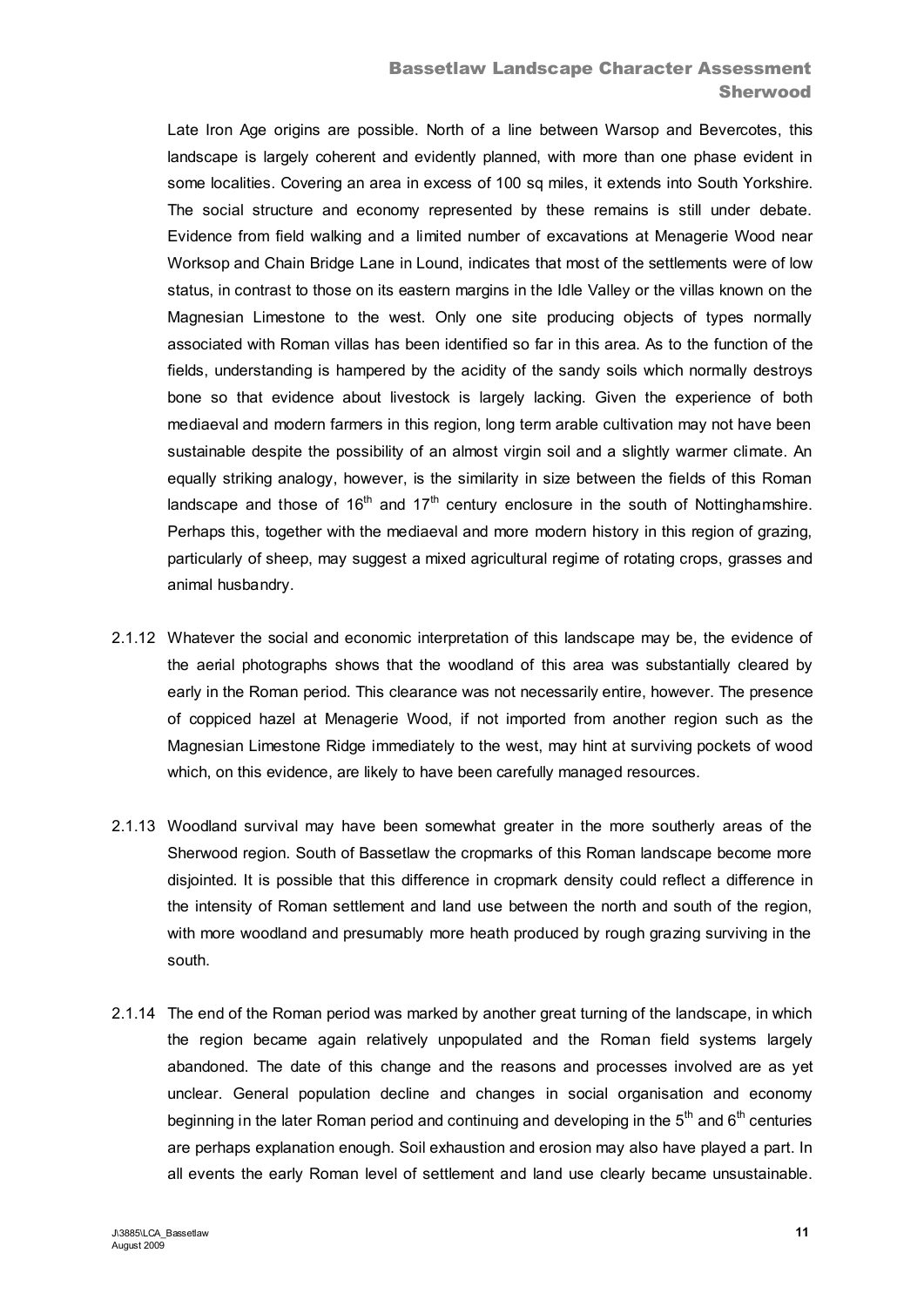Settlement moved out of the region, probably relocating on the more fertile soils on its margins and beyond, and otherwise contracted to favourable sites in the river valleys. In consequence, woodland regenerated by expanding out from existing pockets and by establishing itself anew. Apart from such farms as may have continued or developed in river valley locations, the communities around the region's margins used it as a grazing resource in balance with their arable on the clays and other soils of adjacent regions. This use explains the siting of many communities around the margins of the region where settlement is poised between the differing agricultural resources of contrasting geologies.

- 2.1.15 Thus it was that, in the centuries around and after the end of the Roman period, the landscape developed which is now thought of as characteristically Sherwood Forest. Low in population, with space enough to attract Scandinavian settlement in the late  $9<sup>th</sup>$  and early 10<sup>th</sup> centuries, identifiable by place names ending in 'by', this was a countryside of large and smaller areas of dense and not so dense oak and birch wood and of large and small tracts of sandland heath with gorse, ferns and grass. The woods served as game reserves, sources of timber and smallwood, and as fodder and grazing, and were in smaller or greater part managed to these ends. Much of the heath originated in areas of Roman woodland clearance, particularly around the southern margins of the region, was kept open by grazing and temporary small areas of cultivation.
- 2.1.16 It was to this landscape, and more particularly to the area south of the Meden, that the term Sherwood was applied. Assuming the "shire" of "Shire-wood" to equate with Nottinghamshire, this name can be little or no older than its first written appearance in the  $10<sup>th</sup>$  century, when Nottinghamshire was first created. The meaning of this name remains uncertain. It may mean no more than the woodland on the border of the Shire. Alternatively, it may refer to much more ancient rights, to woodland resources held by the king, nobility, or communities within Nottinghamshire.
- 2.1.17 In 1086, the Sherwood region was the most sparsely settled area of Nottinghamshire, low in arable, with much woodland almost wholly recorded as wood pasture, exploited by larger settlements around its rim and fewer smaller ones within it. Such was its emptiness that Norman kings soon brought it under Forest Law, probably consolidating existing royal rights, to maintain its stocks of deer and other game. Under Henry II, Forest Law was extended across all of north Nottinghamshire, but this was cut back by Henry III to embrace only the countryside of woods and heaths on the Magnesian Limestone and the Sherwood Sandstones south of the Meden. However, extensive royal woods and game preserves north of the Meden and elsewhere remained subject to the Forest officials, effectively maintaining Forest Law over most of the region throughout the Middle Ages and later.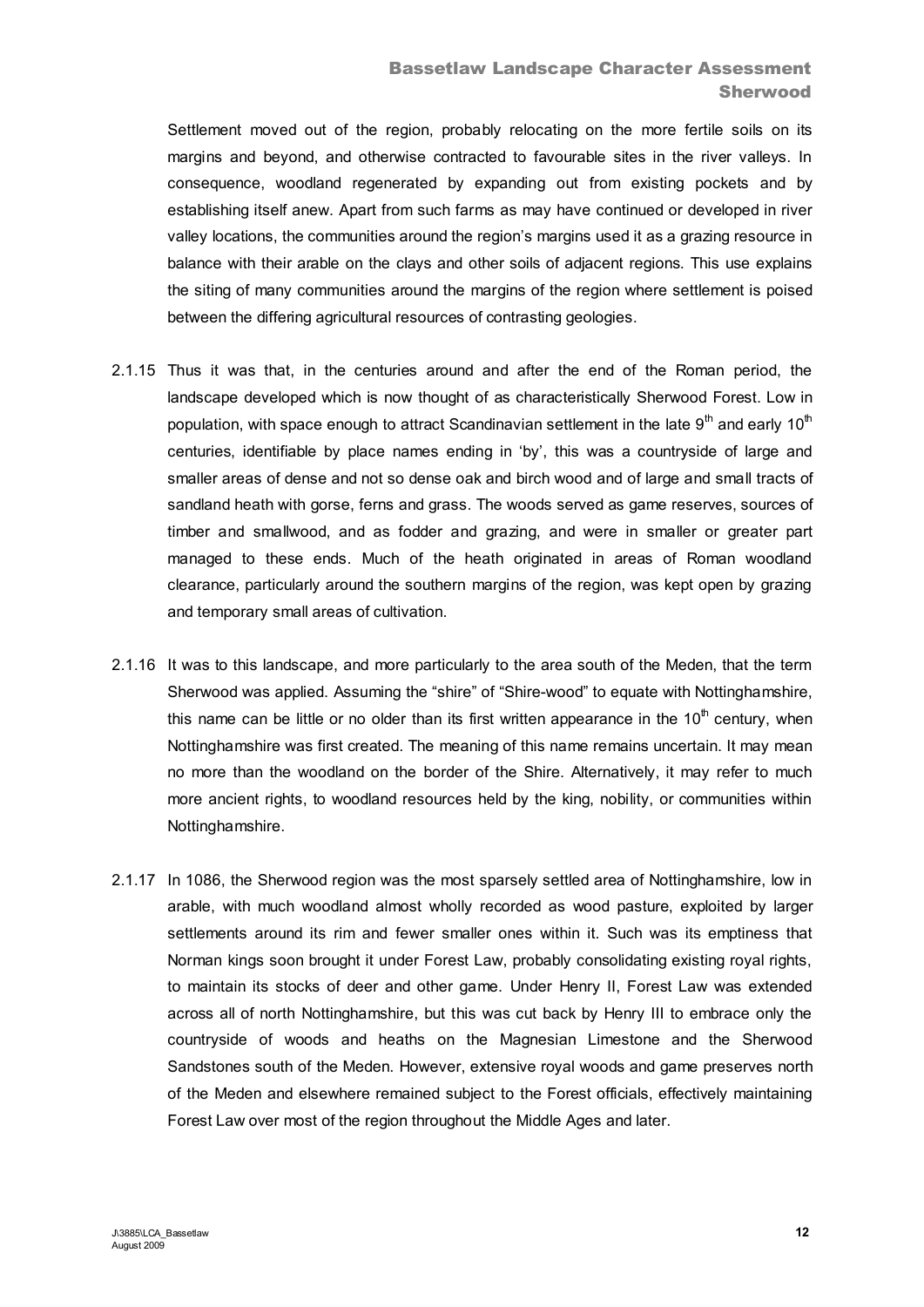- 2.1.18 Henry III's redefinition and reaffirmation of the traditional Forest was in part a response to the effects of rising population in generating new settlement and expanding arable agriculture. Initially, the emptiness of the Magnesian Limestone and Sherwood Sandstones and the low value of the profits there, made these suitable areas for the creation of hunting parks and to be donated for the establishment of monasteries. Of the twelve monasteries and nunneries founded in Nottinghamshire, eight were within or immediately adjacent to this area, where sufficient unencumbered land was available to endow them without significant damage to the financial interest of their benefactors. Considerable blocks of land in the Sherwood region thus passed into monastic control. The  $12<sup>th</sup>$  and  $13<sup>th</sup>$  centuries also saw the expansion of existing settlements and the creation of new ones. By 1300, while the region remained thinly settled and more apparently untamed than the rest of the district, there was little land which was not locked into the economies of royal or monastic estates or of local manors and communities.
- 2.1.19 Indeed, however it may appear to modern communities, this was a highly managed environment in which the central dynamic was the sustainability of one economic regime, the maintenance of the traditional woodland and heathland resource, against the pressures of another, demanding land to till and grazing for animals. Royal and aristocratic parks encompassed a number of functions and land managements. There was woodland for timber and game, heath and grassland for grazing stock and deer, and rabbit warrens and arable fields for foodstuffs and fodder. Resources and activities which might be scattered through widely separated estates elsewhere were brought together in one locality created out of a single area of royal woodland and heath and held in balance by management. Even with positive management, much less without it, the woodland could not be maintained against the economic pressures towards clearance by felling, tillage and grazing.
- 2.1.20 Despite recovering from an apparent failure to replace trees felled in the  $12<sup>th</sup>$  century, which led to a dearth of timber dating to the  $14<sup>th</sup>$  century in buildings, and despite strict control of felling in the Royal woods of Birklands and Bilhaugh, royal interest in the maintenance of woods and heaths of the region was spasmodic. It was at best undermined by the private interests of the local nobility, who supplied the principal officials of the Forest, or by the ancient rights of communities to common pasture, and at worst negated by royal indifference or distraction by other concerns. Royal woods and lands were leased out or granted away, and the application of Forest Law became more a process of raising rents on lands long cleared by individuals and communities than a means of habitat conservation. Throughout the later 12<sup>th</sup>, 13<sup>th</sup> and 14<sup>th</sup> centuries, documentary references paint a picture of continual piecemeal enclosure, assarting and illegal encroachment by the great and the small, individuals and whole communities. Tree by tree almost, the woodland was gradually eroded. By the  $16<sup>th</sup>$  century virtually only the core woods of the surviving royal estates and parks, Birklands, Bilhaugh, Roumwood, a few others on monastic estates and elsewhere, remained.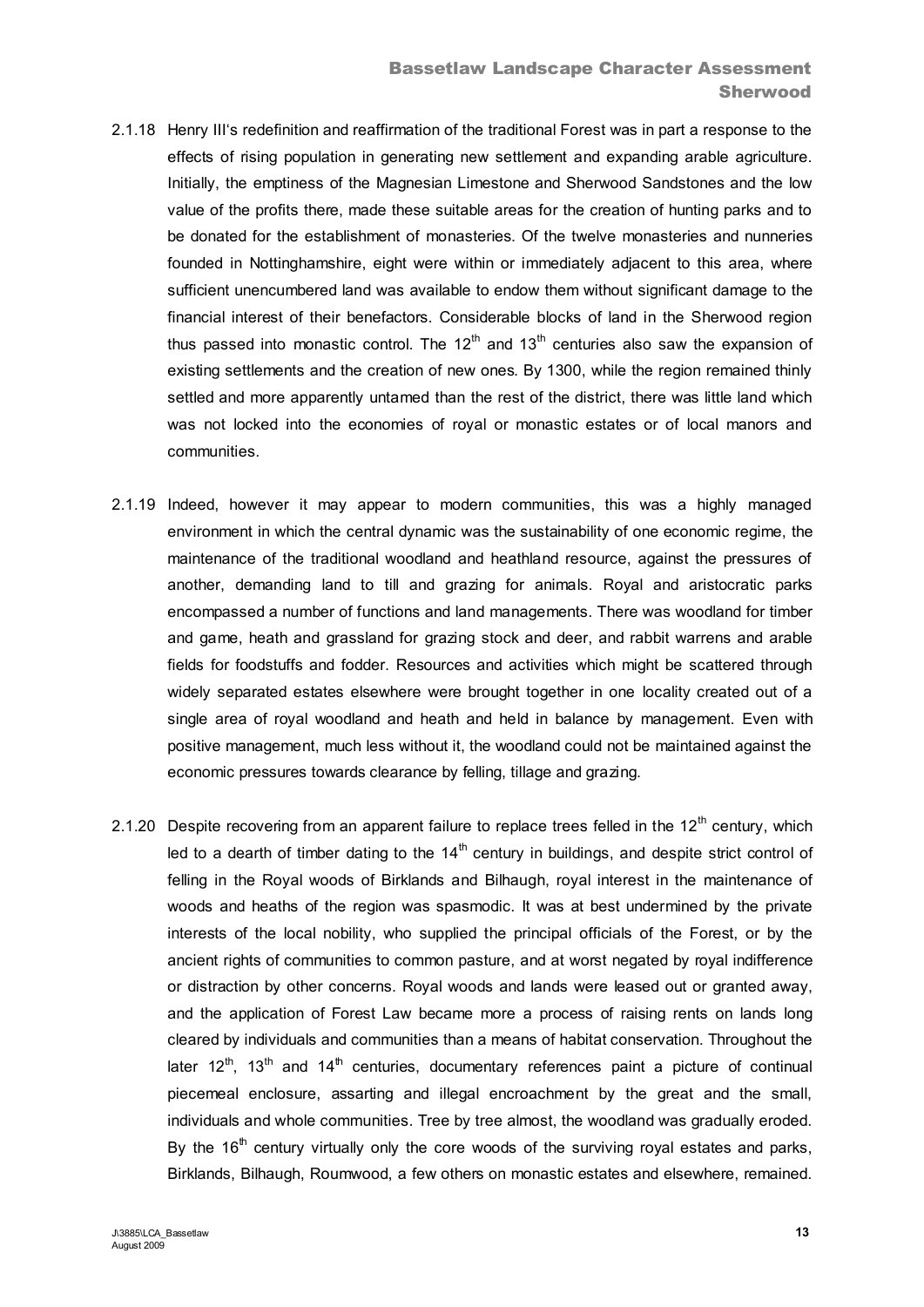By the later  $17<sup>th</sup>$  century, when royal rights in the Forest had been largely appropriated by the great landowners and after the best trees on the royal estates had been sold off by the Commonwealth, it was difficult to find useful timber in the surviving woods.

- 2.1.21 With so few settlements and so little permanent arable lying within the region, there is little trace of the social and economic changes of the period 1350 to 1600. The area did not remain untouched, however. It may be that the reduced demand for tillage from the reduced population in the 15<sup>th</sup> and early 16<sup>th</sup> centuries slowed the degradation of the woods by increasing grazing land outside the area and by decreasing any pressure to change the traditional land uses within it. Equally, the growing importance of animal husbandry in this period could well have been met by the traditional common pasturage owned by communities within and adjacent to the region. Further, animal husbandry, particularly sheep raising, was already well established as a major enterprise on some monastic estates.
- 2.1.22 Common pasture meant there was no need to enclose for animal husbandry, but the region shared in the trend towards farm engrossment and piecemeal enclosures nevertheless. Traditional agricultural practice had long involved supplementing the sometimes small areas of permanent arable, the infield, with temporary enclosures in the Forest. Within these, cultivation was allowed for a limited number of years after which the enclosure was thrown down, the fields levelled and the exhausted soil allowed to revert to scrub, heath and grass. This "Breck" system was to continue unchanged until formal enclosures arrived in the 18<sup>th</sup> and  $19<sup>th</sup>$  centuries. For now, portions or all of the permanent arable were enclosed, primarily to allow for improved crop rotation and closer stock management. This produced the pattern of relatively small, hedged fields found close into villages bordering the region, particularly on the east, where enclosure was limited. Within the region, however, all or most of the comparatively small open arable fields might be enclosed. All the infield of Carburton, for example, had been enclosed by 1619 and was largely under grass. The region was not isolated from, nor unaffected by, the economic trends and changing agricultural practices of the day, therefore. Rather, both traditional land uses and an ability to adapt predisposed it to meet the changing economic order, when social organisation, agricultural knowledge and techniques developed so as to overcome the inherent difficulties presented by the land.
- 2.1.23 The foundation for economic growth and changes in the landscape was the dissolution of the monasteries. Grants or sales of the monastic sites and estates to leading members of the aristocracy and gentry gave power and influence in the region to a handful of families. For some 200 years these concentrated on converting or replacing monastic buildings, building and rebuilding, to produce great country houses and developing extensive parklands around them for ornament, sport and animal husbandry. The creation of a virtual chain of these properties through the region, from Clumber and Thoresby to Worksop, gave much of it a new name, "The Dukeries". After the Reformation the aristocratic landowners here began investing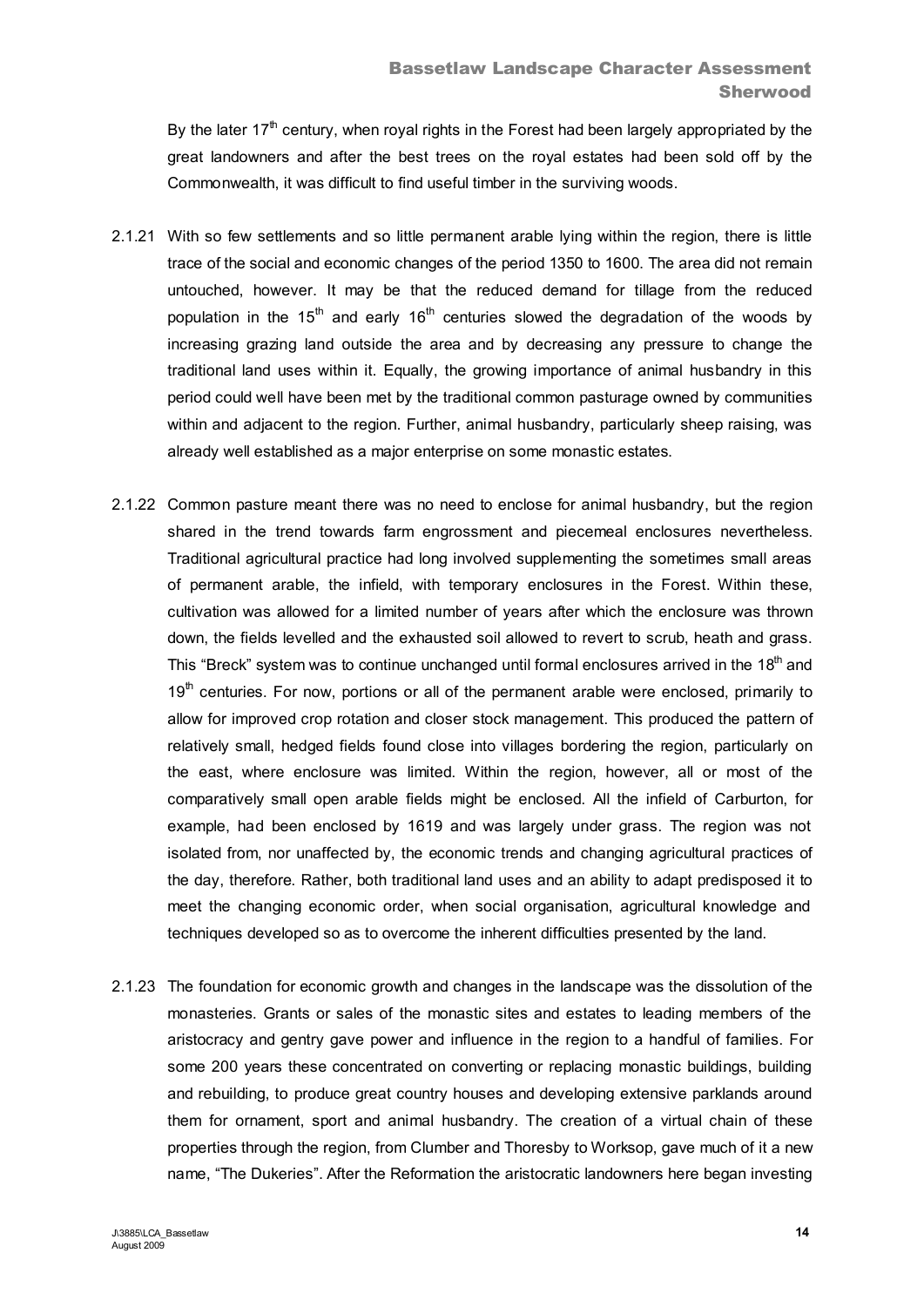in new building and reordering and restocking their parks, and the  $18<sup>th</sup>$  century in particular saw much new development. Many of the aristocratic landowners of this period became progressive agriculturists. They saw profit in timber and undertook large-scale plantation schemes both within their parks, where new species were introduced and the woods served also as ornamentation, and on their estates at large. The legacy of this is still with us in the well-wooded aspect of significant parts of the region, for which these  $18<sup>th</sup>$  century plantations were the foundation. They also invested in the development of agriculture on the sandlands, building upon the mixed farming regimes and diversification of crops, particularly root crops which had been introduced into the area by the beginning of the  $17<sup>th</sup>$  century, and experimenting with fertilisers and crop rotations. Most importantly, they encouraged their tenant farmers to follow.

- 2.1.24 The result was the enclosure, through a succession of private Acts of Parliament, of most of the open heath and commons in the region and the creation of new farms outside the villages. With few existing land divisions to consider, much of this enclosure was geometrically laid out in field sizes considerably larger than those of earlier enclosed areas. Defined by fences or hedges, dominated by "quickset" hawthorn, this new "surveyor's" landscape is still a striking feature of the region, on the map and on the ground.
- 2.1.25 The region thus underwent a veritable "Agrarian Revolution" in the later 18<sup>th</sup> century. This was based on the intensification of animal husbandry, particularly sheep rearing, which was sustained by the cultivation of root crops and rotational grass, the fertility of the land being maintained by manure and early artificial fertilisers.
- 2.1.26 The physical framework of this region's landscape, established at the end of the  $18<sup>th</sup>$  century and the beginning of the  $19<sup>th</sup>$ , has been essentially maintained through today. There have been significant alterations, however, and none more marked than the appearance of industry, particularly coal mining. The earliest modern industrial development was the Chesterfield Canal, cut across the region in the 1770s. But it was the advent of deep mining in the 1850s which brought the major impacts. Throughout the later  $19<sup>th</sup>$  and  $20<sup>th</sup>$  centuries coal mines were sunk progressively eastwards across the region, introducing often lofty pithead buildings and structures, and large-scale waste heaps, into the landscape. To house the miners and those who serviced them new villages were built and new estates which have virtually swallowed the original villages to which they were appended. Infrastructure was developed, initially railways and more latterly roads; Worksop developed as a commercial centre.
- 2.1.27 In parallel with industrial development, the agricultural countryside remained relatively prosperous, responding to economic circumstances by changing balances in production. The basic reliance on animal husbandry saw the area through the  $19<sup>th</sup>$  century. The First World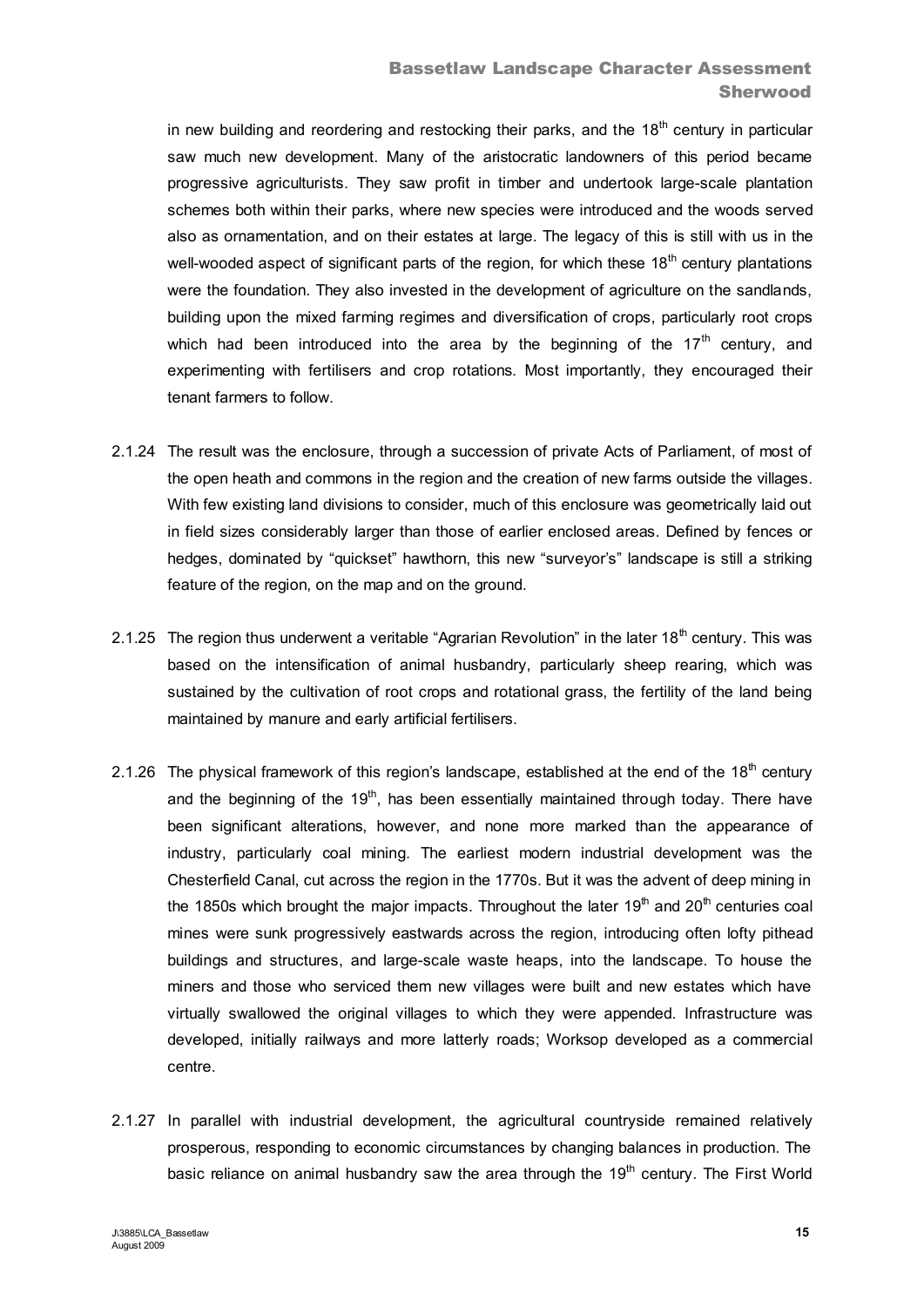War put emphasis on corn growing and potatoes, followed by a reversion to livestock after the War. From the 1920s sugar beet began to replace turnips; by 1950 these had all but disappeared from the rotational repertoire. The Second World War again returned the emphasis to corn growing, but this time there was no substantial return to livestock. Government and European policies and the introduction of modern fertilisers have maintained the region's farmlands almost wholly under arable since. In many places this has brought alterations to the enclosed landscape through the demolition of hedgerows and boundaries to create wide open spaces suited to manoeuvring large machinery.

2.1.28 The industrial development and agricultural changes of the last 125 years are the latest additions to a long history of landscapes in this area. The combination of these with the landscapes created in the 18<sup>th</sup> and early 19<sup>th</sup> centuries, the parks, the woods, the Forestry Commission plantations and the enclosure fields, leaves a distinct impression on the modern visitor.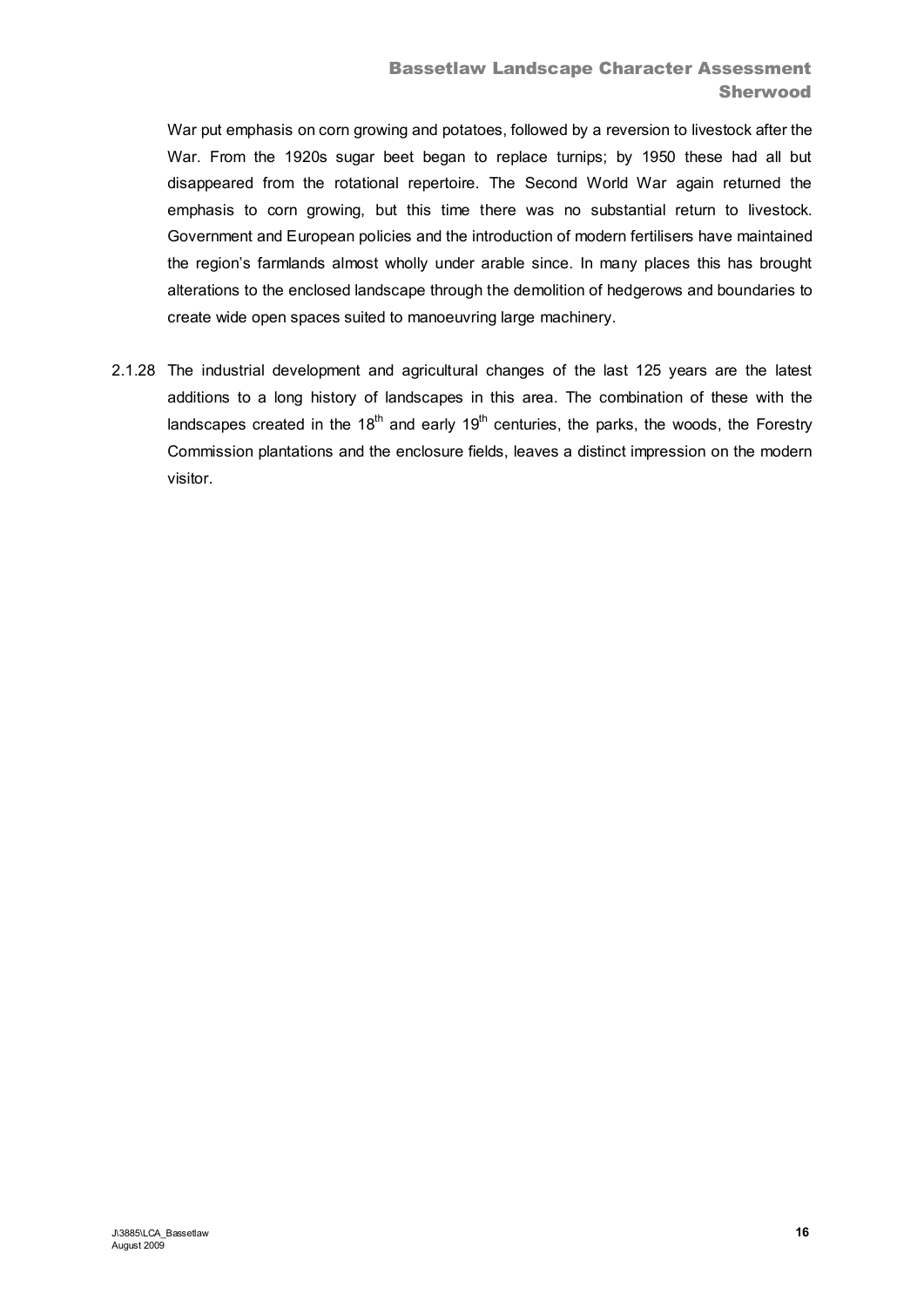# 2.2 VISUAL CHARACTER OF THE LANDSCAPE

## **Introduction**

- 2.2.1 The character of the Sherwood region is strongly influenced by a number of factors. The high level of woodland cover and strong heathy character provide a reminder of the formerly extensive areas of forest and "waste". A range of features combine to produce a distinctive and sometimes unified landscape; these include rolling landform, scattered areas of grass, bracken and heather heathland, excellent examples of lowland oak/birch woodland, large mature coniferous forests, enclosed arable farmlands, narrow river corridors and ornamental parklands.
- 2.2.2 The undulating landform ensures views of varying distance. Frequently these are of wellwooded skylines; however, in the more open arable areas they are often confined to the crests of the dry valleys. The arable farmlands are, in places, totally devoid of tree cover with the geometric patterns of low hawthorn hedgerows imparting a distinctive, but rather uniform character to the landscape. To the north of the region, farmland becomes the most dominant landscape element; the extent and pattern of woodland cover is markedly different from the landscapes located further south. Scattered pockets of parkland add diversity to the landscape, creating a strong historical sense of place.

## **Landscape Character Parcels**

2.2.3 The Sherwood region has been divided into 76 Landscape Description Units [LDUs] of which 25 fall within the Bassetlaw District [Figure 4]. Eight of these units are classed as 'urban land use', the remaining 17 were then subdivided into 30 Landscape Character Parcels [LCPs] [Figure 5]. The completed Landscape Character Assessment field survey sheets are included at Appendix B2. This information was than tabulated to help determine the Draft Policy Zone [DPZ] boundaries in preparation for the Landscape Condition and Sensitivity Survey contained at section 2.4.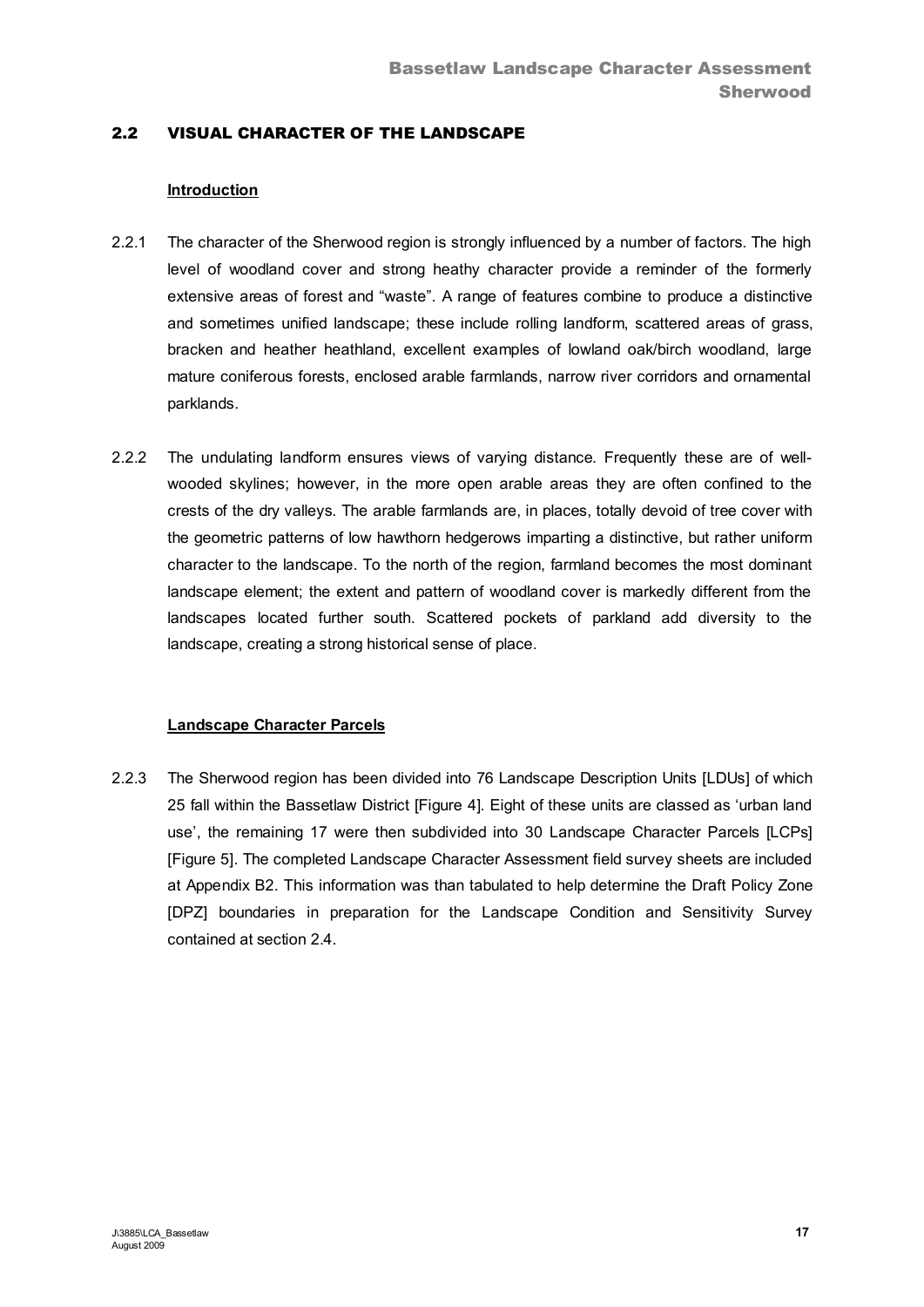# 2.3 LANDSCAPE EVOLUTION AND CHANGE

#### **Introduction**

2.3.1 This section examines the main forces that have brought about change and evolution within the Sherwood region over recent decades. It does this by discussing how the current structure and pattern of land use has developed, paying particular regard to agriculture, woodland, transport, urban/industrial development, mineral extraction and tourism. It also considers the trends and pressures that may produce landscape change in the future.

#### **Agriculture**

- 2.3.2 Historically, agriculture on the sandlands of the Sherwood region has had a more tenuous hold than in other parts of the district. Poor quality soils, with limited moisture retention properties, have created a relatively unstable base to the agricultural economy and this has, over the years, produced wide variations in the pattern and nature of land use. These instabilities have continued into the present century and, to an extent, are still present in the current agricultural system.
- 2.3.3 The sandstone areas are not generally capable of sustaining high quality pasture, and as a consequence most agriculturally productive land has been put to arable use. Before the Second World War arable land was mostly under fodder crops. The sandy soils, highly permeable parent rock and low rainfall averages meant that the chief management aim was to increase the water-holding capacity of the soil. This was done through liberal applications of farmyard manure, the turning in of green crops and the traditional practice of folding sheep in fields. Economic hardships experienced in the 1920s and 1930s led to the abandonment of many sandland farms. Many areas of present heathland originate from these abandoned landholdings.
- 2.3.4 Since the 1940s, technological innovations in agriculture have led to the development of intensive, high input agricultural systems. These systems have overcome many of the traditional constraints to agriculture and have, for the last few decades at least, placed the agricultural economy on a more secure footing. The widespread use of irrigation, coupled with heavy dressings of lime, potassium and phosphorus and also frequent seasonal applications of nitrogen, has ensured consistent yields at levels that were previously unobtainable.
- 2.3.5 The principal crops of the region are cereals, particularly barley and wheat, with potatoes, sugar beet, oilseed rape, field beans, dry peas, carrots and linseed also being grown. Livestock operations are found within most of the parishes of the region.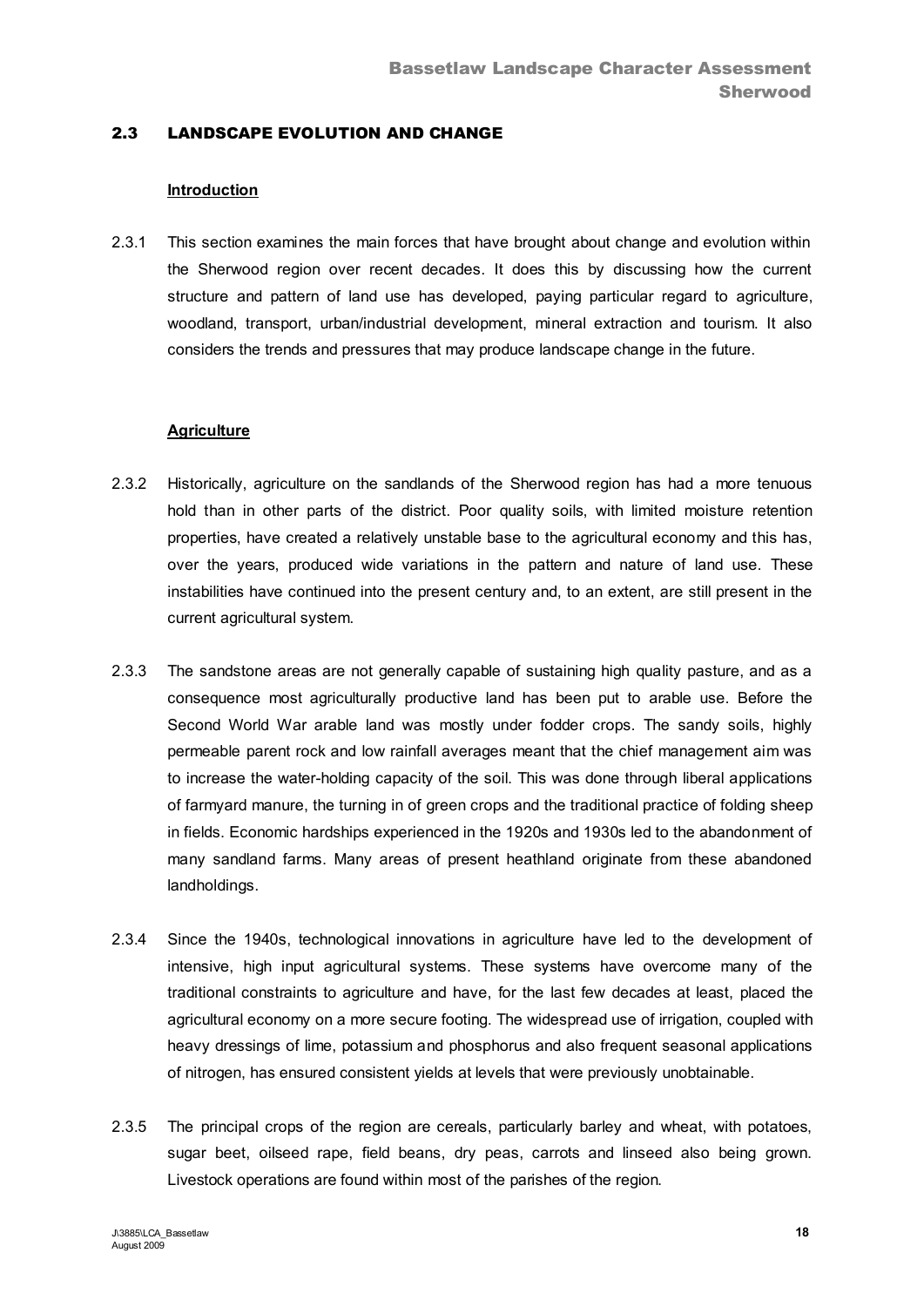- 2.3.6 As already noted, there are a number of constraints to agricultural production, the severity of these constraints varying widely in response to physical factors such as soil type. Much of the arable land is easily worked; however, compaction and panning can occur if soils are worked too soon after heavy rain. There is also a danger of wind erosion, especially during spring and autumn. The generally low available water capacities of the sandland soils and relatively low rainfall average mean that yields are often lowered by drought.
- 2.3.7 The majority of agricultural land within the region is classified by MAFF as having moderate limitations to agricultural use. The higher quality soils, with sandy loam or loamy sand textures, have better moisture retention capacities and occur in the northern areas of the region. The lower quality agricultural land occurs extensively to the south of the Maun Valley where limitations are imposed by the susceptibility of soil to drought and the presence of pebbles.
- 2.3.8 The heavy reliance on fertiliser and irrigation inputs has created problems that now question the long-term sustainability of the current agricultural system. The Sherwood Sandstone outcrop overlies an extensive aquifer that is utilised as a public drinking water supply. There are concerns about the capacity of the aquifer to supply water for irrigation purposes and this is reflected in the limited availability of water abstraction licences. A more severe problem than this has been associated with the high inputs of nitrogenous fertiliser. Nitrate contamination of the aquifer has now exceeded statutory limits at a number of boreholes.
- 2.3.9 The problems associated with contamination of the aquifer have led to much of the region being designated as a Nitrate Vulnerable Zone [NVZ]. The NVZ scheme aimed to reduce nitrate levels by encouraging farmers to restrict applications of both organic and inorganic fertilisers. In addition, four Nitrate Sensitive Areas [NSAs] were designated within Sherwood including Barnby Moor at Retford. The NSA scheme was a voluntary agreement whereby landowners could receive financial payments for reducing nitrate leaching by changing their farming practices. Some or all of their fields falling within the NSA boundary could be entered into the scheme. The overall effect of the NSA scheme has been a reduction in fertiliser and manure applications for certain crops. This has given rise to a reduction in the area of potatoes grown within the NSAs, but has been compensated for by increases elsewhere. With regard to the NVZ scheme, it is doubtful that farming in the future will be significantly affected. There may, however, be little expansion in the area devoted to sheep and pigs because of reduced limits on organic manure.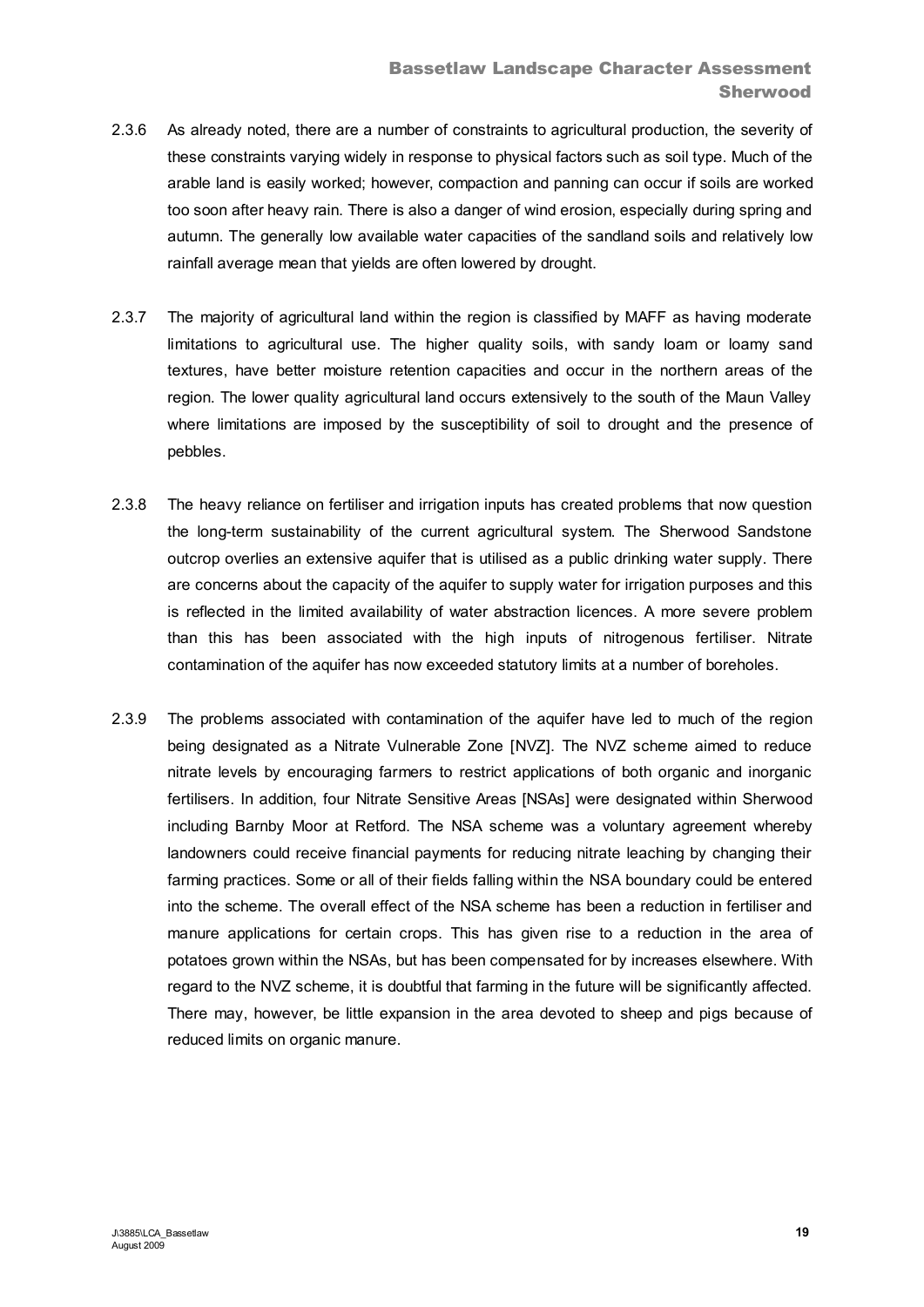# **Trees and Woodland**

- 2.3.10 The woodland cover of Sherwood is higher now than for many centuries. In 1086 the greatest concentration of woodlands in the County lay within the Mid-Nottinghamshire Farmlands region, to the east. The Sherwood Sandstones were of secondary importance despite the presence of Sherwood Forest. The lowest levels of woodland cover are thought to have occurred in the  $18<sup>th</sup>$  century largely as a result of clearance in the preceding centuries.
- 2.3.11 Landscape improvement, game preservation, timber production and fuel supply were the main reasons for increases in woodland cover during the  $18<sup>th</sup>$  and  $19<sup>th</sup>$  centuries. Landscape considerations were particularly influential, with many of the houses, parks and great estates being established on the agriculturally poor sandland soils. Planting was very elaborate and on a large scale, and preceded the laying out of the modern agricultural landscapes that we see today. Currently the Sherwood region is the most wooded part of the district, a large proportion of which is coniferous.
- 2.3.12 There are significant variations in the distribution and pattern of woodland across the region. These variations are one of the most important factors in determining its landscape character. The area between the Maun Valley and Worksop represents the most densely wooded area of the County. This contains the remnants of the historic Sherwood Forest, the emparked lands of the Dukeries, the broad-leaved estate lands and the coniferous infill plantations established in the last 60 years.
- 2.3.13 The main sources of land for post-1920 woodland planting have come from agriculture and waste, the light sandy soils being easily converted to woodland. Plantations were established as large management units by both the Forestry Commission and private estates. Large-scale planting by the Forestry Commission began in the late 1920s and a fivefold increase in the area of predominantly pine woodland has occurred since that time. Many of these early plantations are now reaching economic maturity and will be progressively felled in a way that restructures the forest blocks to create greater ecological and visual diversity. There have been significant increases in woodland cover within the parkland areas, with the planting and extension of existing parkland trees and plantations. Smaller-scale gains in woodland cover have been made from the planting of former industrial areas and coal tips.
- 2.3.14 Three ancient woodlands, as identified by the 1990 English Nature Inventory of Ancient Woodlands, are found within the region. The areas identified as ancient woodland at Birklands, Bilhaugh and Buck Gates are remnants of the historic Sherwood Forest and contain the best examples of oak-birch woodland in the County, they are also designated SSSIs.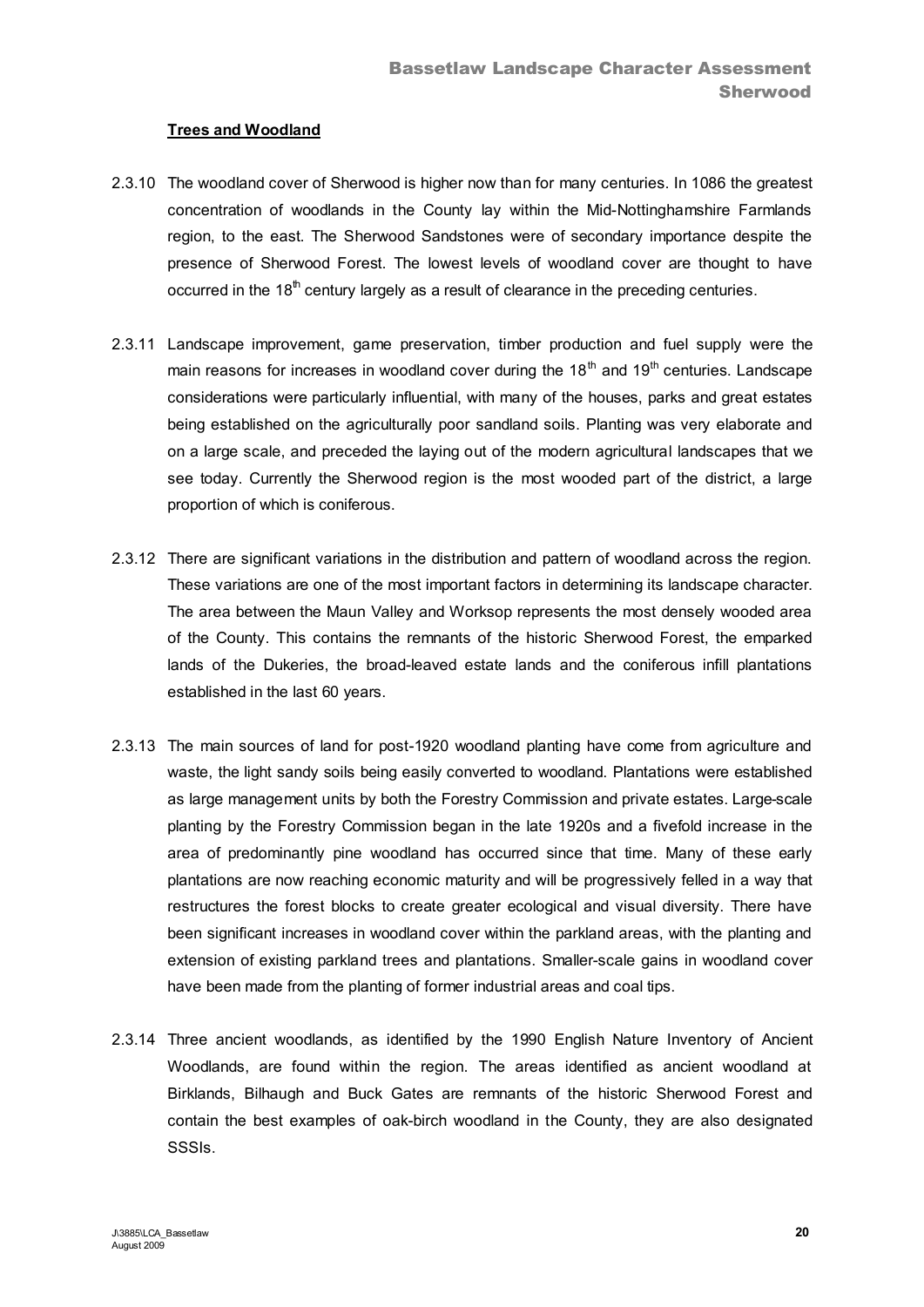2.3.15 The Ministry of Defence leases a large area of woodland and heathland from the Thoresby Estates, and this is managed in association with Natural England and Nottinghamshire Wildlife Trust

# **Transportation**

2.3.16 A number of major roads have had an impact upon the region, the most prominent being the A614, which runs in a north-south direction through much of the area before terminating east of Worksop where it connects to the A1. The A60 also runs north-south, whilst the A617 and A620 cut across the region in an east-west direction. The A1 runs through the northern part of Sherwood. A dense network of railway lines were developed to serve the needs of the coal industry. Contraction of this industry in recent decades has led to many of these becoming derelict.

# **Urban and Industrial Development**

- 2.3.17 The main urban areas are located along the southern and western fringes of the region and include the urban edge of Warsop and Worksop. Along the eastern fringe of the region are Ollerton and East Retford.
- 2.3.18 The coal industry has played a central role in the economic life of large parts of the region, where much of the area was traditionally dependent upon mining employment. This included the larger town of Worksop as well as the numerous mining villages.
- 2.3.19 In order to provide new job opportunities and to encourage the economic regeneration of the mining areas the redevelopment of redundant collieries for employment purposes is encouraged. Green after uses, including agriculture, forestry and recreation, are the preferred options for certain rural collieries and spoil tips.

# **Mineral Extraction**

- 2.3.20 The principal mineral resources exploited in the region are deep-mined coal and Sherwood Sandstone. Both forms of extraction have had a considerable impact on the economy and environment of the region, particularly coal extraction.
- 2.3.21 Many of the pits in the region were established during the first half of the  $20<sup>th</sup>$  century when technical advances in the mining industry enabled wider exploitation of the deep coal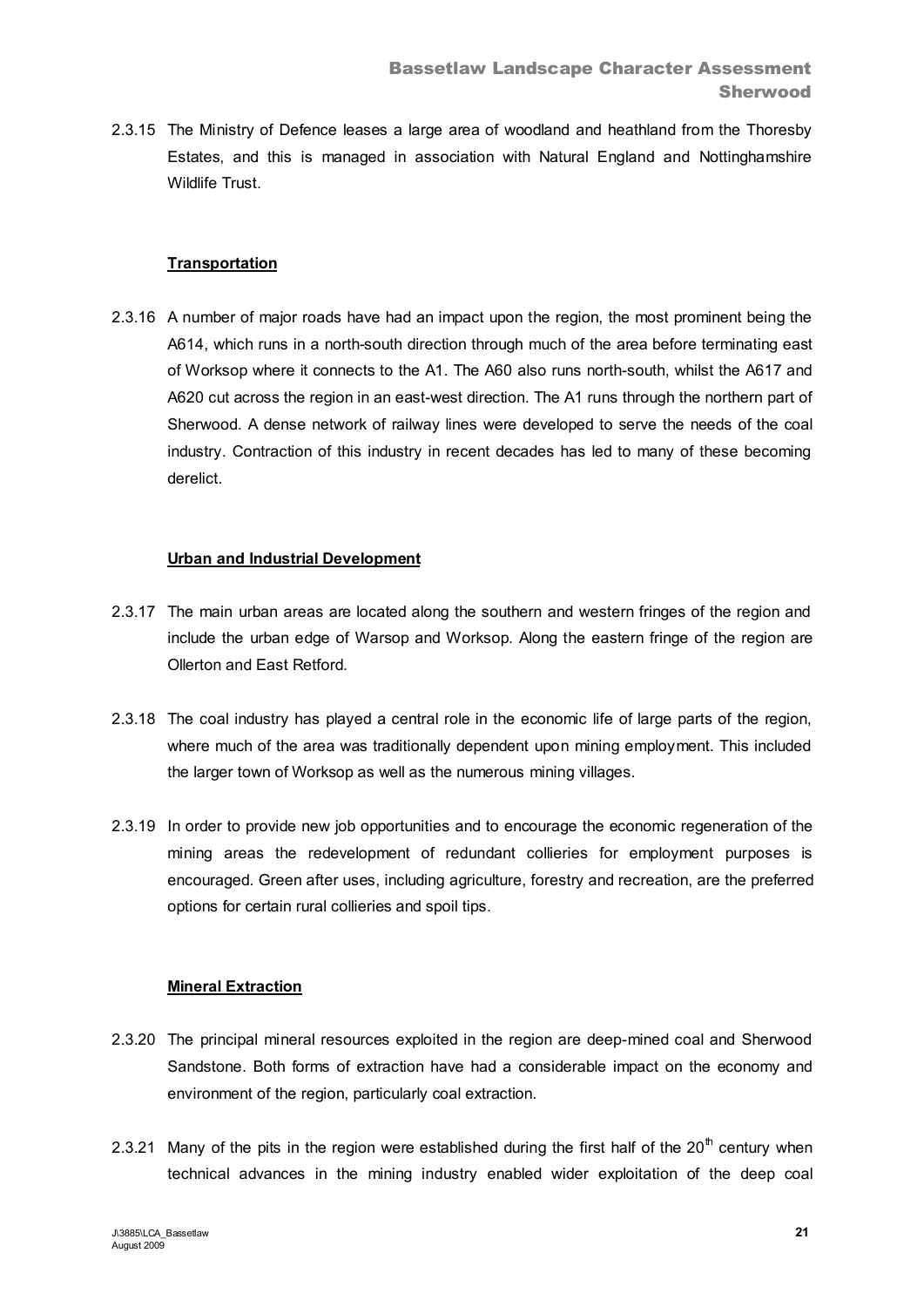resource. A number of the pits were located next to existing villages and on green field sites in the more rural areas away from the main centres of population. This led to the enlargement of the existing villages and the creation of a number of isolated and free-standing mining communities. Examples of such colliery settlements include that at Edwinstowe, at the southern edge of the district. It was developments like this which brought industrial landscapes into the heart of the region.

- 2.3.22 A number of environmental issues are associated with coal extraction, particularly that of visual intrusion. The visual impact of mine-head developments and spoil disposal is enormous, with many spoil heaps being established prior to current planning legislation when little attention was given to environmental considerations. More recent permissions seek to minimise the visual impact of tipping through attention to grading and shaping details and so reduce the "engineered" appearance of many pit heaps. The Sherwood region has a naturally rolling landform; the opportunities to integrate pit heaps into the landscape are therefore perhaps greater than in certain other parts of the district. Priority is therefore given to the early reclamation of the external visible faces of pit heaps.
- 2.3.23 The premature closure of pits has had major environmental consequences for reclamation, as existing programmes can no longer be achieved. The County Council, UK Coal and the Forestry Commission are working together to develop new proposals to restore such spoil heaps to a mixture of forestry, heathland and public open space.
- 2.3.24 Sandstone extraction generally leaves a moderately deep void and little on-site material, and the options for infilling are limited due to the need to protect the aquifer. Low-level reclamation may be feasible; however, the resulting landform may be unsuitable both visually and in management terms. The area is unsuitable for agricultural after uses because of inherently poor soil types. Woodland and nature conservation after uses are often the most appropriate. Reclamation conditions are favourable for the establishment of native oak and birch woodland and also for the re-creation of heathland habitats.

# **Tourism**

2.3.25 Sherwood Forest is one of the major tourist attractions in Nottinghamshire, attracting in excess of one million visitors each year. There are a number of tourist facilities, including a visitor centre at the Sherwood Forest Country Park, car parks and a number of surfaced footpaths. The Forestry Commission promotes public access within Sherwood Pines, a large block of woodland near Edwinstowe. Walking, cycling and horse-riding are the most popular activities. The presence of the Center Parcs holiday village, also near Edwinstowe, is a major tourist attraction. This complex remains one of the regions largest employers. The tourism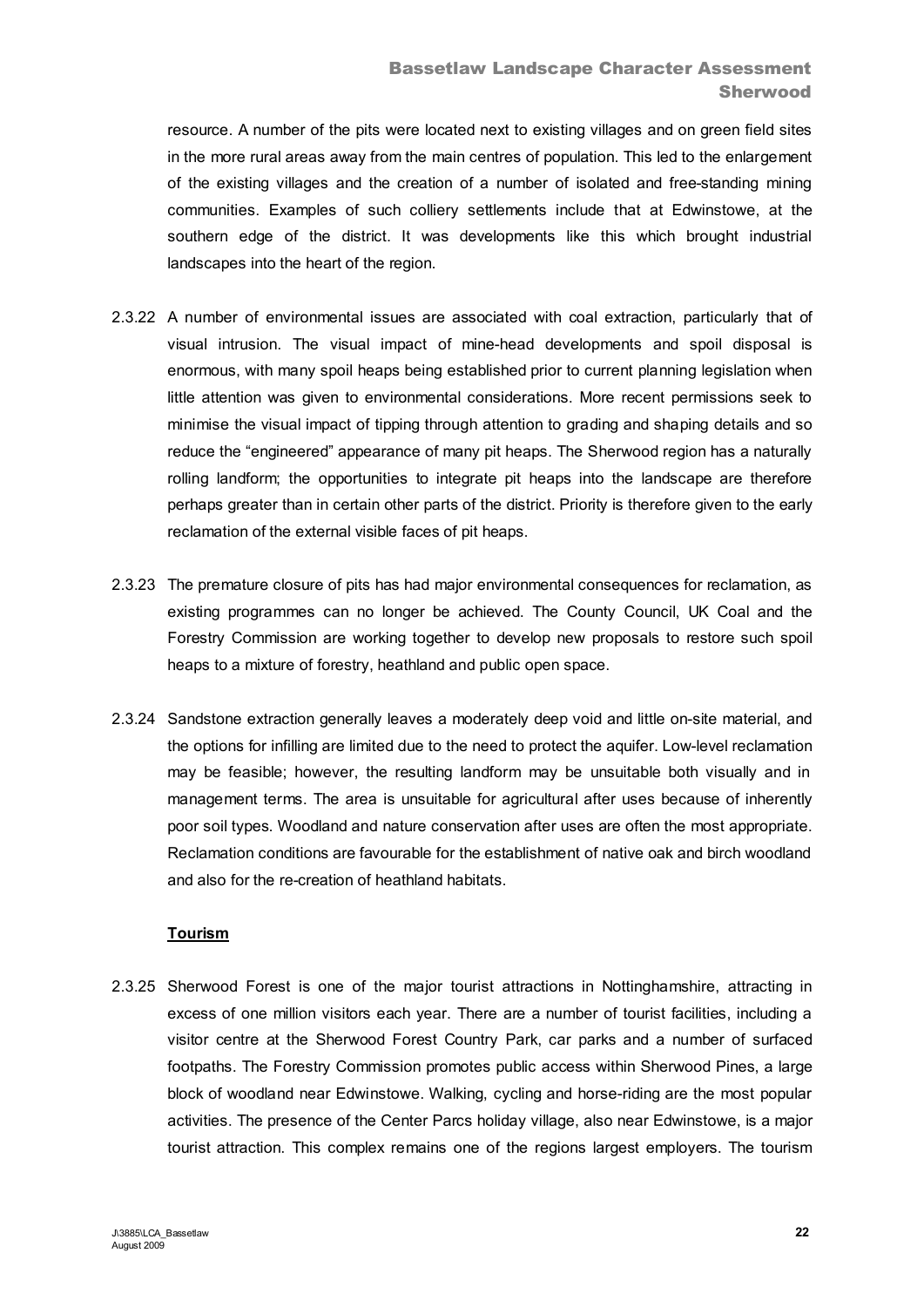industry is likely to play an increasing role in the economy of the Sherwood region, particularly since the decline of the mining industry.

# 2.4 POLICY ZONES

# **Draft Policy Zones**

2.4.1 Following on from the Landscape Character Assessment of each LCP a total of 25 Draft Policy Zones [DPZs] were created [Figure 6]. A table showing the derivation of each DPZ is included at Appendix C2. A subsequent Landscape Condition and Sensitivity Assessment was then undertaken of each DPZ, this information is detailed on the Landscape Condition and Sensitivity Assessment field survey sheets which are included at Appendix D2.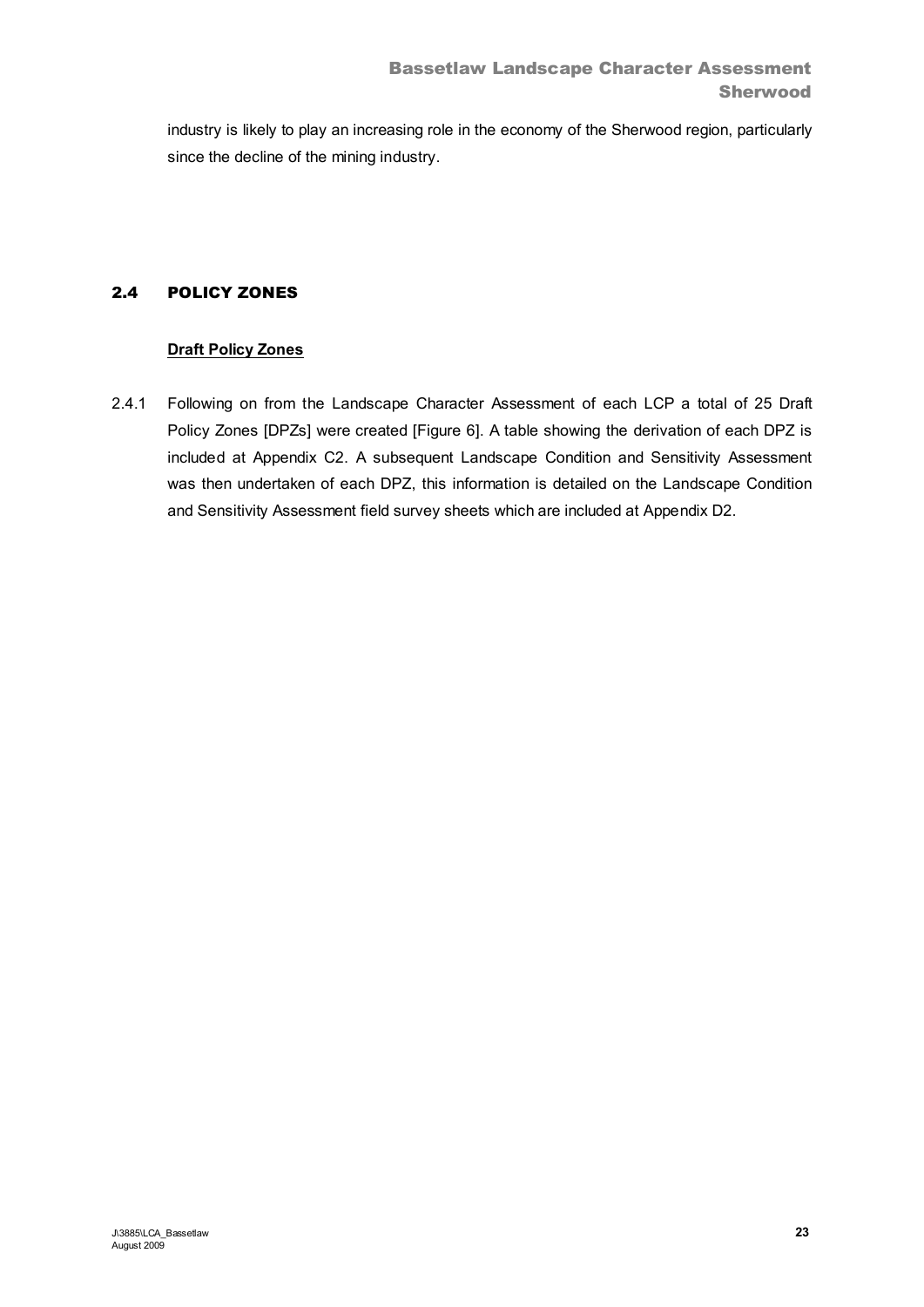## 2.5 SPECIES LIST

2.5.1 The following list includes native tree and shrub species that are commonly found within Sherwood and are suitable for inclusion in planting schemes*.*  These are important for determining the area's regional character. A range of other native species may also be appropriate to particular locations or sites. In these cases professional advice should be sought.

**Dominant Species Calculated Construction Dominant Species Present** 

| <b>TREES</b>                      | <b>Woodlands/</b><br><b>Plantations</b> | <b>Hedges</b> | <b>Hedgerow Trees</b> | <b>Wet Areas/Streamsides</b> | Individual/<br><b>Parkland Trees</b> |
|-----------------------------------|-----------------------------------------|---------------|-----------------------|------------------------------|--------------------------------------|
| Alder (Common)                    | $\bigcirc$                              |               |                       |                              |                                      |
| Ash                               | $\bigcirc$                              | $\bigcirc$    | $\bullet$             |                              |                                      |
| Beech                             | $\bigcirc$                              |               |                       |                              |                                      |
| Birch (Downy)                     | $\bigcirc$                              |               |                       |                              |                                      |
| Birch (Silver)                    |                                         | $\bigcirc$    | $\bigcirc$            |                              |                                      |
| Cherry (Wild)                     |                                         | $\bigcirc$    | $\bigcirc$            |                              |                                      |
| Crab Apple                        |                                         | $\bigcirc$    |                       |                              |                                      |
| Elm (English)                     |                                         | $\bigcirc$    |                       |                              |                                      |
| Elm (Wych)                        | $\bigcirc$                              | $\bigcirc$    | $\bigcirc$            |                              |                                      |
| Lime (Small Leaved)               | $\bigcirc$                              |               |                       |                              |                                      |
| Lime (Large Leaved and<br>Hybrid) |                                         | $\bigcirc$    | $\bigcirc$            |                              |                                      |
| Maple (Field)                     |                                         |               | $\bigcirc$            |                              |                                      |
| Oak (Common)                      |                                         |               |                       |                              |                                      |
| Oak (Sessile)                     | $\bigcirc$                              |               | $\bigcirc$            |                              |                                      |
| Pine (Scots)                      |                                         |               | $\mathsf{O}$          |                              |                                      |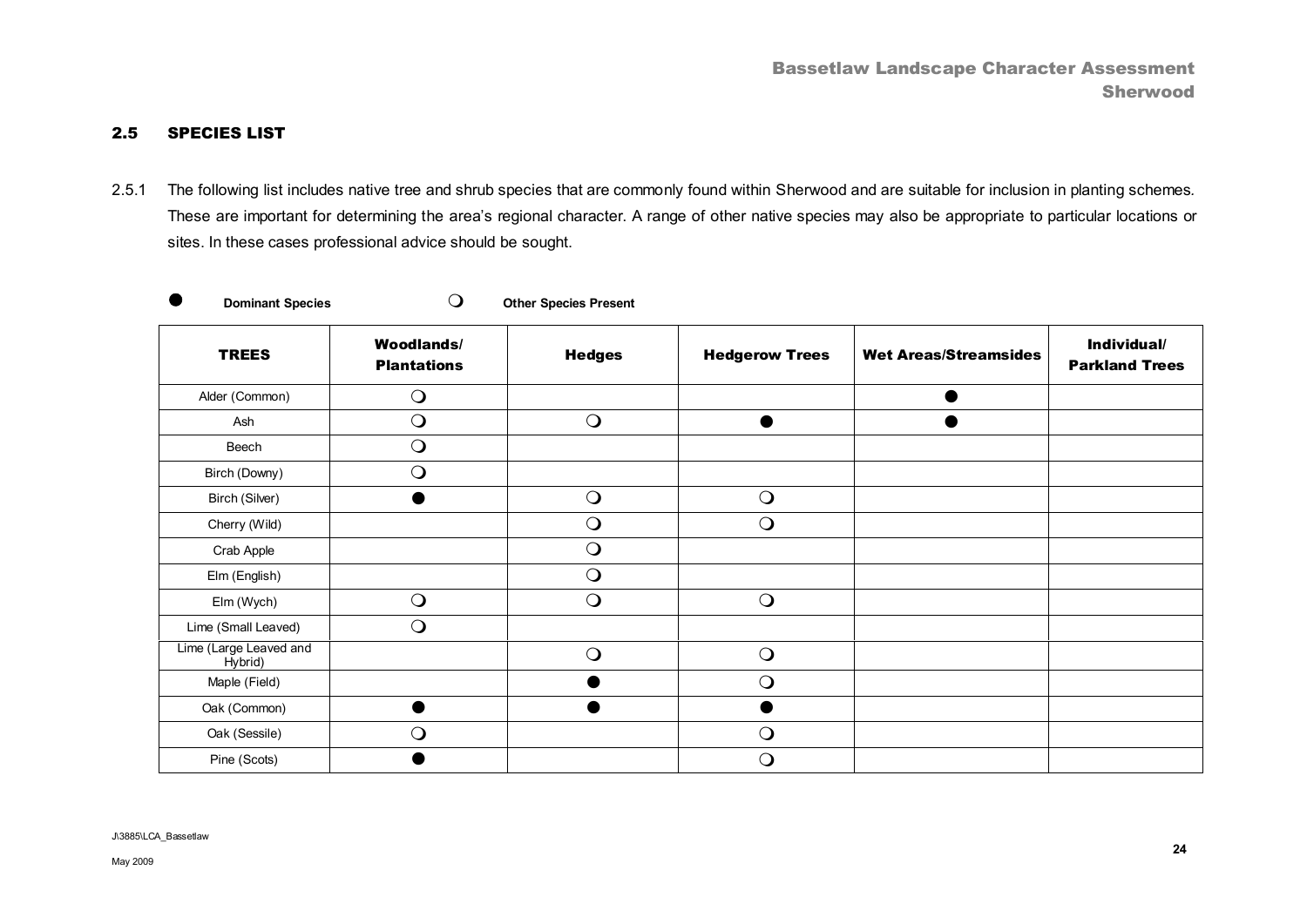# Bassetlaw Landscape Character Assessment Sherwood

| <b>TREES</b>   | <b>Woodlands/</b><br><b>Plantations</b> | <b>Hedges</b> | <b>Hedgerow Trees</b> | <b>Wet Areas/Streamsides</b> | Individual/<br><b>Parkland Trees</b> |
|----------------|-----------------------------------------|---------------|-----------------------|------------------------------|--------------------------------------|
| Rowan          |                                         |               |                       |                              |                                      |
| Sweet Chestnut |                                         |               |                       |                              |                                      |
| Willow (Crack) |                                         |               |                       |                              |                                      |
| Willow (White) |                                         |               |                       |                              |                                      |

**o** Dominant Species **Demand Species** Demand Species Present

| <b>SHRUBS</b>       | <b>Woodlands/Plantations</b> | <b>Hedges</b> | <b>Hedgerow Trees</b> | <b>Wet Areas/Streamsides</b> |
|---------------------|------------------------------|---------------|-----------------------|------------------------------|
| Blackthorn          |                              |               |                       |                              |
| Buckthorn (Purging) |                              | ு             |                       |                              |
| Broom               | ❑                            | ∩             |                       |                              |
| Dogwood (Common)    |                              | ∩             |                       |                              |
| Gorse               | ∩                            | ⌒             |                       |                              |
| Hawthorn            | O                            |               | $\bigcirc$            | ∩                            |
| Hawthorn (Midland)  |                              | Э.            |                       |                              |
| Hazel               | ∩                            |               |                       |                              |
| Holly               | $\Omega$                     |               |                       |                              |
| Privet (Wild)       |                              | ு             |                       |                              |
| Rosa Sp.            | $\mathsf{O}$                 | - 1           |                       |                              |
| Spindle             |                              | - 1           |                       |                              |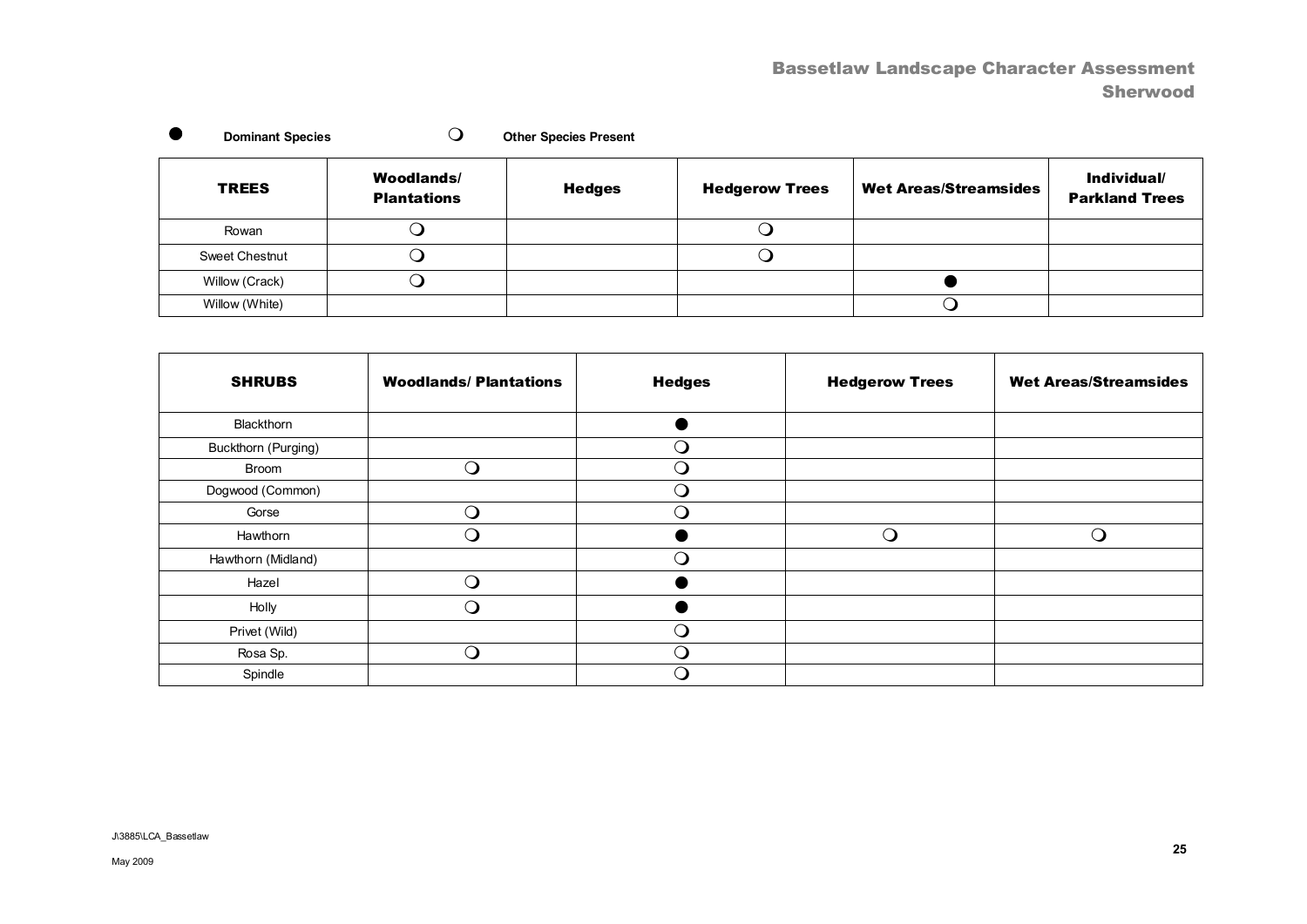# 3.0 MAGNESIAN LIMESTONE RIDGE

## 3.1 PHYSICAL AND HUMAN INFLUENCES

#### **Introduction**

- 3.1.1 The Magnesian Limestone Ridge forms the southern most part of a narrow limestone ridge that extends from Nottingham along the western edge of the County to Oldcotes, then northwards through Yorkshire to a point beyond Ripon, where the ridge disappears under a thick mantle of glacial drift. Although never more than a few miles in width, this region forms a distinct belt of rising ground along the eastern fringe of the Yorkshire and Nottinghamshire/Derbyshire Coalfields. In the central and southern parts of the region, coalfield influences spread onto the limestone ridge and large mining settlements with their associated pit heaps, now restored, are now a prominent feature in the landscape.
- 3.1.2 Despite the impact of coal mining and more recent urbanisation of the landscape, the Magnesian Limestone Ridge still retains a very distinctive character which reflects the traditional pattern of land use and settlement within the region. In order to fully understand the character of the region, however, it is necessary to understand the factors that have contributed to its formation. The underlying geology, for example, has a strong influence on the character of the landscape, not only affecting landform, soils and vegetation, but also the human activities dependent upon it. The appearance of the land is in turn shaped by the results of man's activities, which have changed natural vegetation patterns to suit human needs and introduced man-made elements into the landscape.

## **The Shape of the Land**

- 3.1.3 The Magnesian Limestone Ridge is closely associated with a narrow belt of Permian rocks which outcrop along the western edge of the County. These rocks comprise two divisions, the Magnesian Limestone and the Permian Marl. The Magnesian Limestone is a compact, partially crystalline rock which provides good building stone, it is the relative hardness of this formation that determines the lie of the land. The softer Permian Marl, which consists predominantly of red clays, generally gives rise to a more subdued relief, the essential trend of which is controlled by the underlying limestone. Both beds diminish in thickness towards the southern end of the outcrop.
- 3.1.4 The Magnesian Limestone gives rise to a low escarpment which dips eastwards under the overlying Triassic sandstones of the Sherwood formation. The western edge of this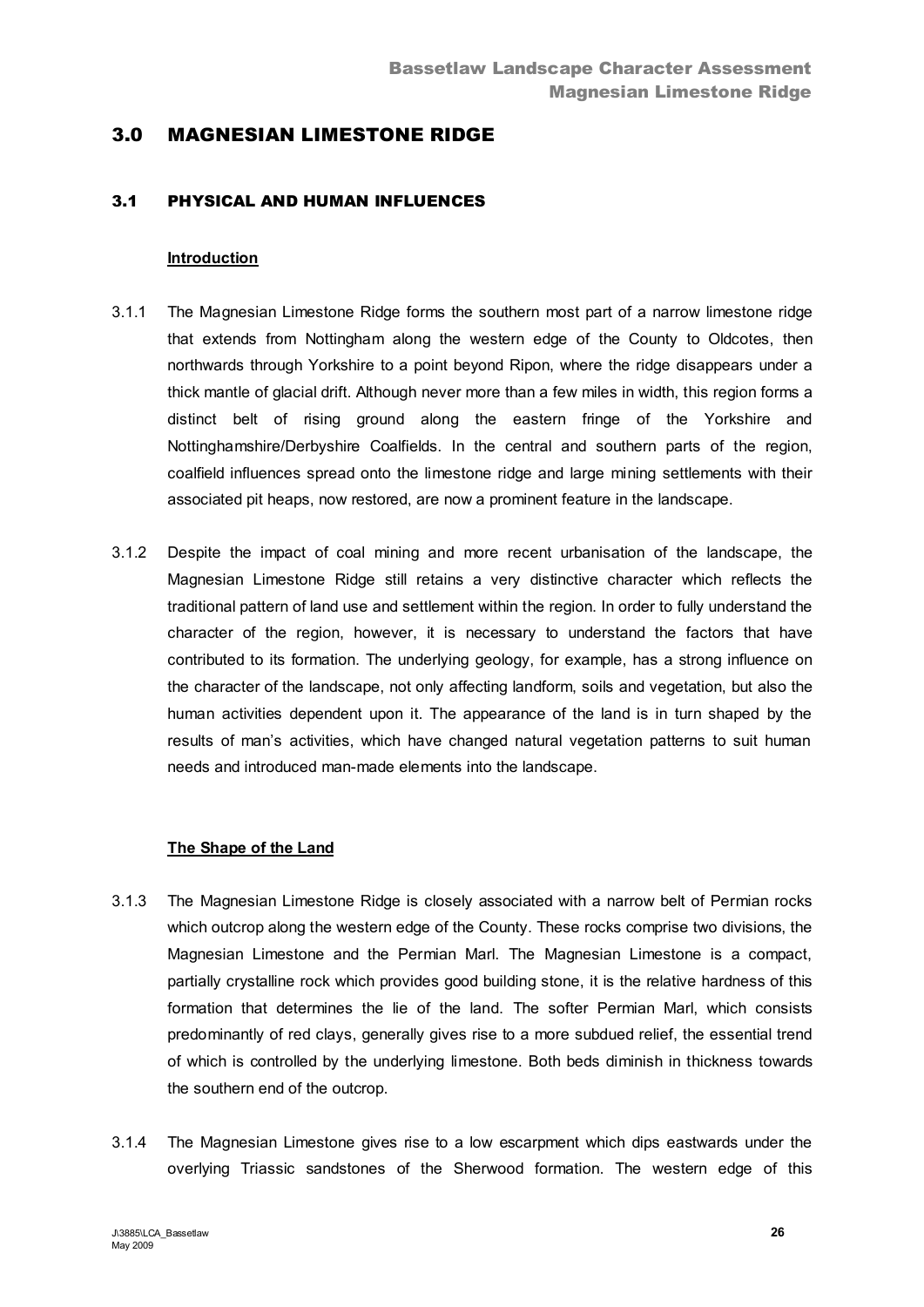escarpment is defined by a steep scarp slope overlooking the Nottinghamshire Coalfield**.** This scarp has an irregular outline in many places, where small streams draining westwards off the ridge have cut deep valleys into the underlying Coal Measures.

- 3.1.5 The limestone escarpment has a pronounced dip slope, with an average fall of 90 metres from the western edge of the region to its junction with the overlying Sherwood Sandstone formation in the east. The higher parts of this dip slope form a series of rolling summits which are particularly prominent in the south and to the south-west of Bassetlaw where they average 170 metres in height. The prominence of the escarpment in this area is due to the thickness and compactness of the limestone, where the limestone becomes thinner and more sandy in composition and the topography becomes less pronounced.
- 3.1.6 The limestone Nottinghamshire is largely hidden beneath the Permian Marl, which gives rise to a more subdued, gently rolling landform. Within this area the main topographic features of any note are a series of deep, narrow valleys cut into the underlying limestone by larger streams originating higher up the dip slope in Derbyshire. Prominent valleys have been formed by the River Poulter at Nether Langwith, the Milford Brook at Creswell, and the River Ryton at Shireoaks near Worksop. At Creswell, the Milford Brook occupies a gorge bounded by limestone cliffs. This gorge, known as Creswell Crags, is famous for its caves which have yielded important evidence of prehistoric man.

## **Soils** Ito be read in conjunction with Figure 71

3.1.7 On the Magnesian Limestone, fertile, free-draining calcareous brown earth soils have developed. The soils have a fine loamy texture with a characteristic brown subsoil overlying the limestone. The soils are productive and easy to work, supporting a wide range of crops. The soils developed on the Permian Marl have a much heavier texture, with slowly permeable clay subsoils placing limitations on their agricultural use. These soils, which are found around Worksop can remain waterlogged for long periods in winter and spring. However, with drainage and good management they can produce moderate yields of cereals.

# **Landscape History**

3.1.8 There is still much to learn about the development of the landscapes of the Magnesian Limestone Ridge**.** Considered to have been a remote wooded area, of late interest to settlers, it has often been considered only as part of Sherwood Forest. While this latter is indeed true, it is not the whole story which, for the want of detailed study, can only be sketched in outline and with some imprecision.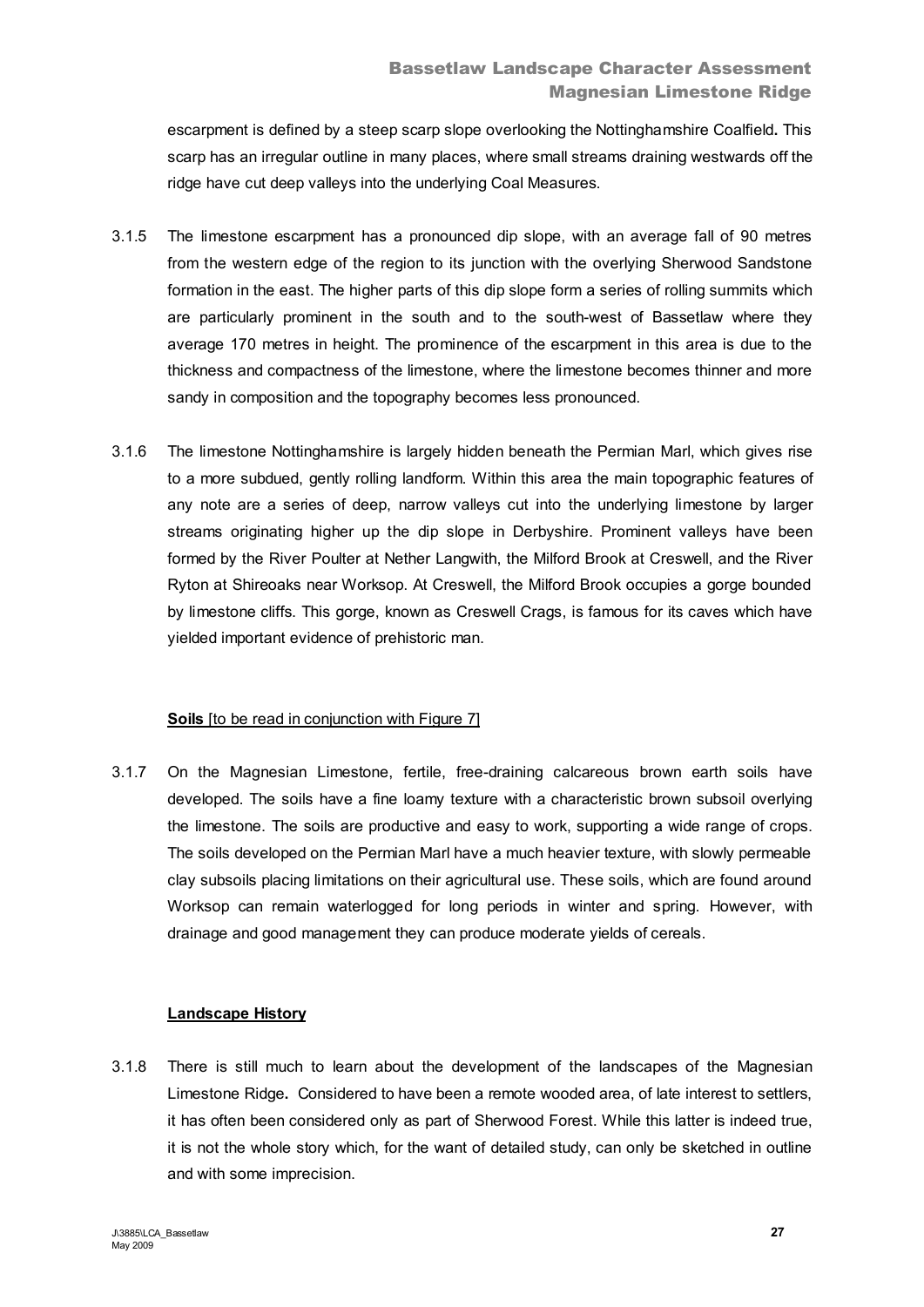- 3.1.9 Little coherent can be said about the prehistoric and Roman landscapes of the region. Evidence of some of the earlier human occupation and activity in the East Midlands, during the later Ice Ages and after, comes from Creswell Crags. The caves of the limestone gorge provided shelter for the hunter-gathers who 12,000 years ago moved through a landscape which was gradually changing from tundra to birch and pine forest and would eventually develop into mixed oak forest, with alder, oak, elm and lime. While Creswell is the best known and studied, other gorges in the Magnesian Limestone region also have caves which were occupied by both people and animals at these early dates, and later.
- 3.1.10 Later human activity on the Magnesian Limestone Ridge is indicated by the stone tools and fabrication debris of hunter-gatherer groups and of the first farmers and settlers of the Neolithic and the Early Bronze Age, which are found on the surfaces of ploughed fields. The effect of these people on the landscape can only be guessed, but it is to be expected that clearance for agriculture and the grazing of domesticated livestock, after 5000 BC, were the small beginnings of a long-term process of woodland diminution. Such human interference in the forests is often seen as the cause of a national decline in elm after 4000 BC and more locally of lime and pine and an increase in hazel after 1600 BC.
- 3.1.11 Modern land uses, and perhaps a lack of survey, have resulted in few cropmarks [differential crop growth over buried archaeological remains] in this region. There is however no reason to believe that it was any less favoured than others for settlement during later prehistory and the Roman period. It is to be expected that by the end of the first millennium BC the woodland here will have been substantially cleared and the brown earths cultivated. As in later generations, woodland may have been largely confined to those areas too steep to plough or too inaccessible for grazing. Such woodland as there was, during the Roman period at least, is likely to have been managed, much probably as coppice. Coppiced hazel from the Roman site at Menagerie Wood, in the Sherwood region outside Worksop, might have been brought in from here.
- 3.1.12 Roman settlement on the Magnesian Limestone Ridge is demonstrated by finds of Roman pottery and a number of coin hoards. Roman villas, including that at Oldcotes would have been the centre for a large estate. Lying outside the normal distribution of villas, it may have more in common with the villas of Yorkshire which show a marked attraction to the Magnesian Limestone. At the risk of reading more than a mutual appreciation of the soil qualities of the limestone into this common choice of geology, this distribution may reflect a border territory of greater antiquity between the Iron Age tribes. This may be an origin for the long-lived importance of the north-western boundary of Nottinghamshire as a division between regions and kingdoms in the Saxon period.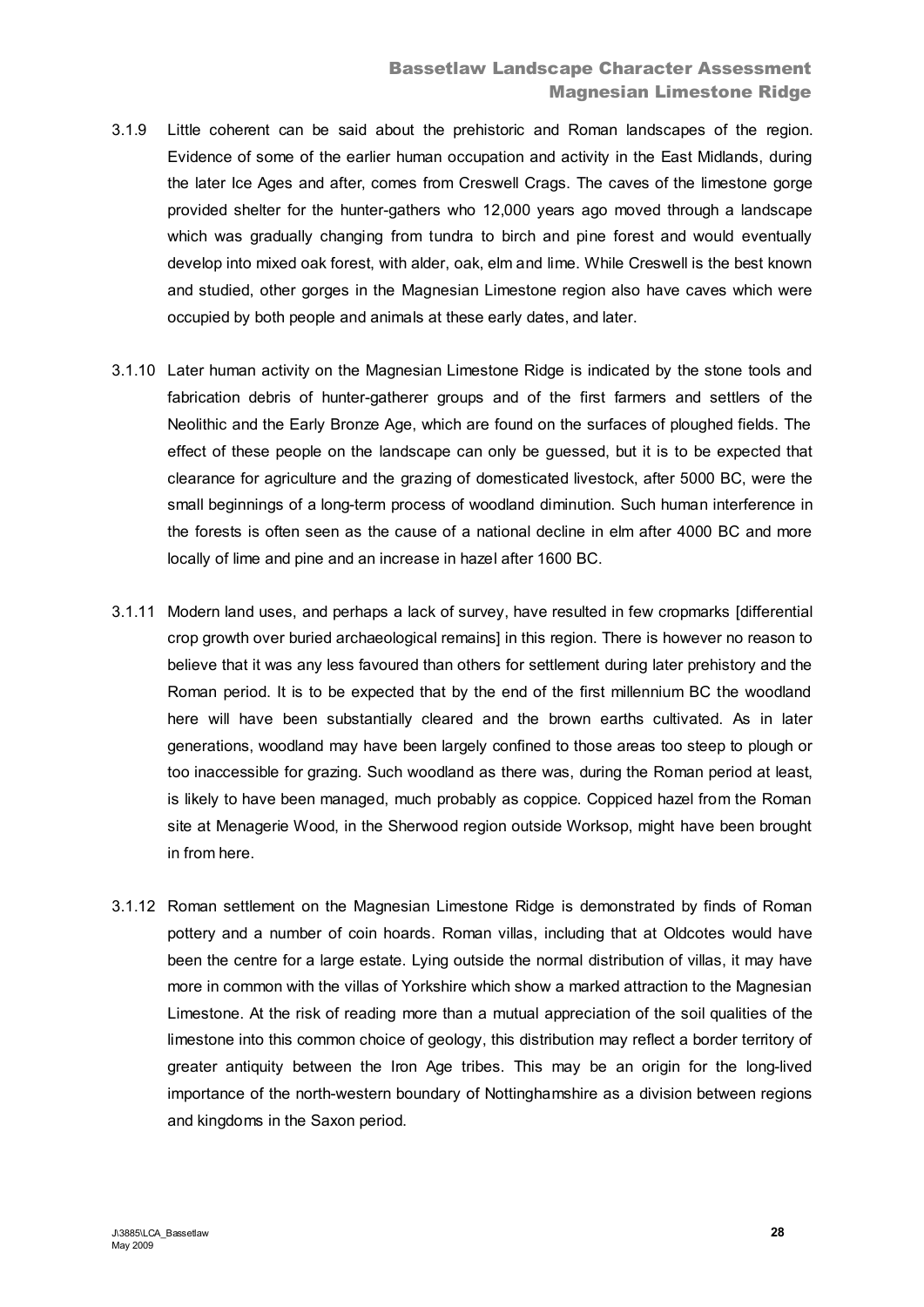- 3.1.13 What happened at the end of the Roman period is not clear, but the result was a dramatic change in the landscape of the Magnesian Limestone Ridge**.** The region will have shared in the general decline in population during the  $4<sup>th</sup>$  and  $5<sup>th</sup>$  centuries and experienced social and economic change as Roman institutions and organisations withered. Settlement contracted towards the western margins against the clays of the Coal Measures or river valleys, where there was a greater variety of resources. Woodland regenerated in some areas, particularly in those which were more marginal. This goes some way to explaining the well-wooded aspect of the north-western county border, for the boundary runs along the Magnesian Limestone to include only its eastern fringes in Nottinghamshire and the landscape here needs to be read against developments in Derbyshire. In other areas, perhaps greater in proportion, woodland regeneration was probably limited and the change was to limestone heath maintained by the grazing of stock.
- 3.1.14 In 1086 the Magnesian Limestone Ridge was part of the most thinly populated area of Nottinghamshire. Most communities, particularly the larger ones in the south, were located along its western edge where they could both cultivate the Coal Measures clays and exploit the woodland, grazing and game of the Magnesian Limestone. In the north west of the County communities were on the whole small, situated by rivers or streams, and had small areas of arable while exploiting the woods and heaths on both the Magnesian Limestone and Sherwood Sandstone for grazing. Domesday Book records considerable tracts of woodland in the region, but much of this was wood pasture, which points to the mixture of heaths and woods already described, partly on the basis of the Domesday Book entries.
- 3.1.15 The general emptiness of the region encouraged the Norman kings to bring it under Forest Law. It is likely that the southern part of the Magnesian Limestone Ridge, the part entirely within Nottinghamshire, had been traditionally part of Sherwood. Assuming the "shire" of "Shire-wood" to equate with the County, this name can be little or no older than its first written appearance in the  $10<sup>th</sup>$  century, when Nottinghamshire was first created. The meaning behind the name remains obscure. It may mean no more than the woodland on the border of the Shire; the woodland which distinguishes being within from being without the Shire. Alternatively, it may refer to much more ancient rights to its resources held by the King, nobility or communities elsewhere in the County. Under Henry II, Forest Law was extended across all of Nottinghamshire north of the Trent but this was cut back by Henry III in 1232 to embrace only the countryside of the Magnesian Limestone Ridge and the Sherwood region south of the River Meden. Northwards, however, the extensive royal woods and game preserves which extended into the Magnesian Limestone remained subject to the Forest officials, and to all intents and purposes still under Forest Law.
- 3.1.16 Henry III's redefinition and reaffirmation of the traditional Forest was in part a response to the effect of rising population generating new settlement and expanding arable and grazing. As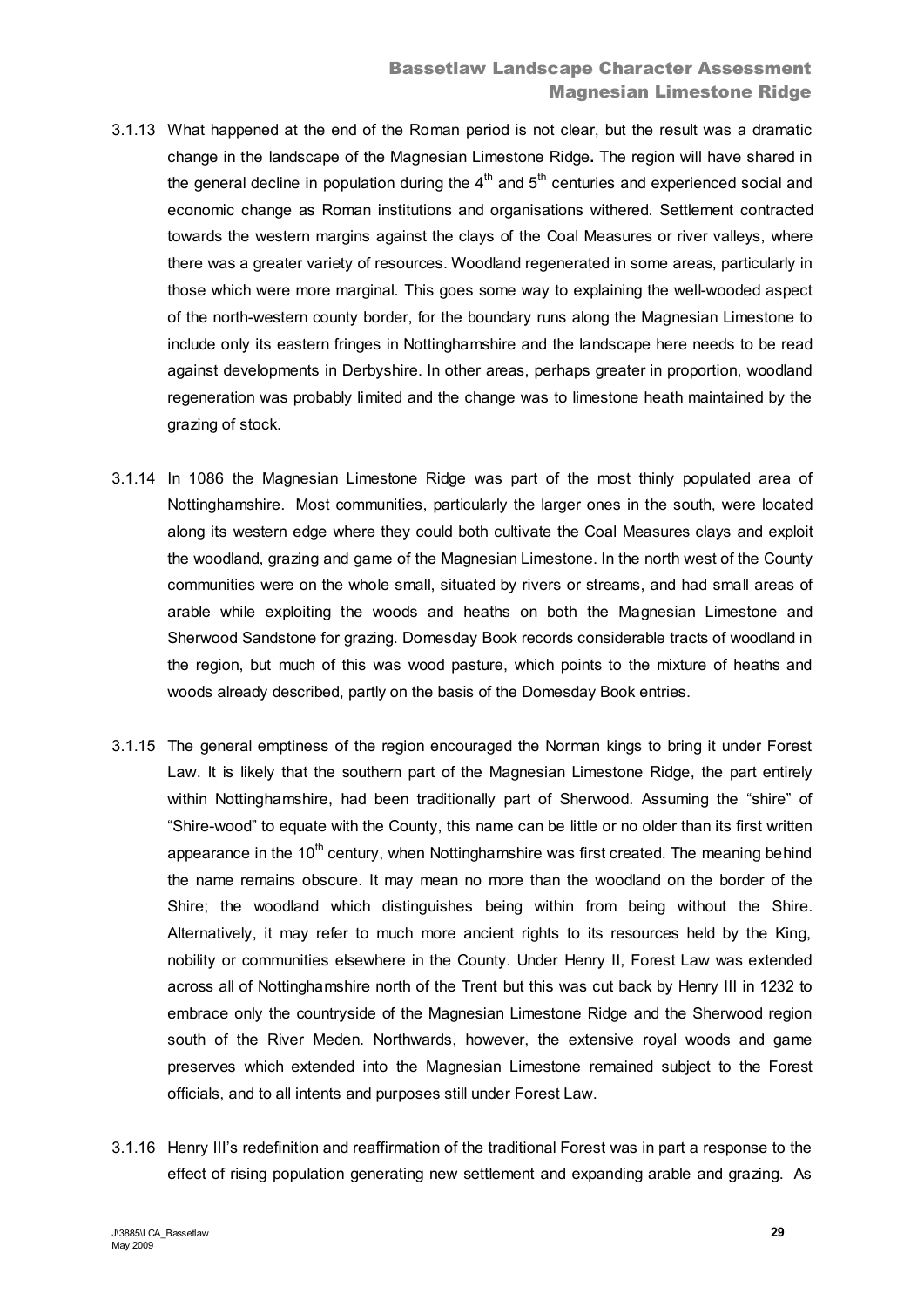# Bassetlaw Landscape Character Assessment Magnesian Limestone Ridge

we have already seen, this process had begun much earlier on the Magnesian Limestone Ridge but in the 12<sup>th</sup> and 13<sup>th</sup> centuries became more marked, with existing villages growing and new communities appearing. The comparative emptiness of this region and the neighbouring Sherwood region in the  $11<sup>th</sup>$  century, and the low value of their profits, made these suitable areas for the creation of hunting parks and donation for the establishment of monasteries. Of the twelve monasteries and nunneries founded in Nottinghamshire, eight were within or immediately adjacent to these two regions, with three being on the Magnesian Limestone and two more lying close by. At this time there was so little land in the region that was not locked into the economies of other monastic estates or local manors and communities, that the endowment promised to this new foundation is unlikely to have been fully completed.

- 3.1.17 The woodland of the Magnesian Limestone Ridge was under continual pressure during the Middle Ages due to village growth and settlement expansion by way of individual farms and hamlets. Documents referring to the region regularly mention timber-cutting for building, usually carefully controlled by the King, and woodland clearance and encroachment by both individuals and communities. By the later Middle Ages, woodland cover will have become very patchy except where conserved by the management of monastic estates and in the parks of a few lords who maintained detailed interest in the affairs of their estates. Even here, woods will have been sectors or compartments only within the parks which throughout the Middle Ages were increasingly turned over to tillage and the grazing of livestock. In general, it appears that more woods survived in the north of the region than in the south where village and community growth was more significant.
- 3.1.18 Communities on the Magnesian Limestone Ridge doubtless suffered as much as any other in the Black Death of 1349 and subsequent visitations of plague. The effect of these in the  $14<sup>th</sup>$ century reduced the national population by over one third. In Nottinghamshire, it appears that outbreaks of disease were not consistent from one place to another; while one community might be struck badly, another might escape almost completely. Clear indication of both its presence and power in the region comes from the monasteries, the heads of which all succumbed in the year 1349-1350. There is however no evidence that any community in this region disappeared as a direct consequence of the plague. The  $14<sup>th</sup>$  century epidemics did however usher in a period of protracted change in society and economy. With reduced population and social change, there was a swing away from arable production towards livestock husbandry. In the south of the Magnesian Limestone Ridge, where communities' arable was largely on the Coal Measures clays, this probably had comparatively little effect in landscape terms, as grazing was already the principal land use on the Magnesian Limestone. In the north of the region and for those communities which were largely on the limestone, some reorganisation was probably necessary as over the  $15<sup>th</sup>$  and  $16<sup>th</sup>$  centuries a farming regime of convertible husbandry was established. How novel this was may be doubted, for it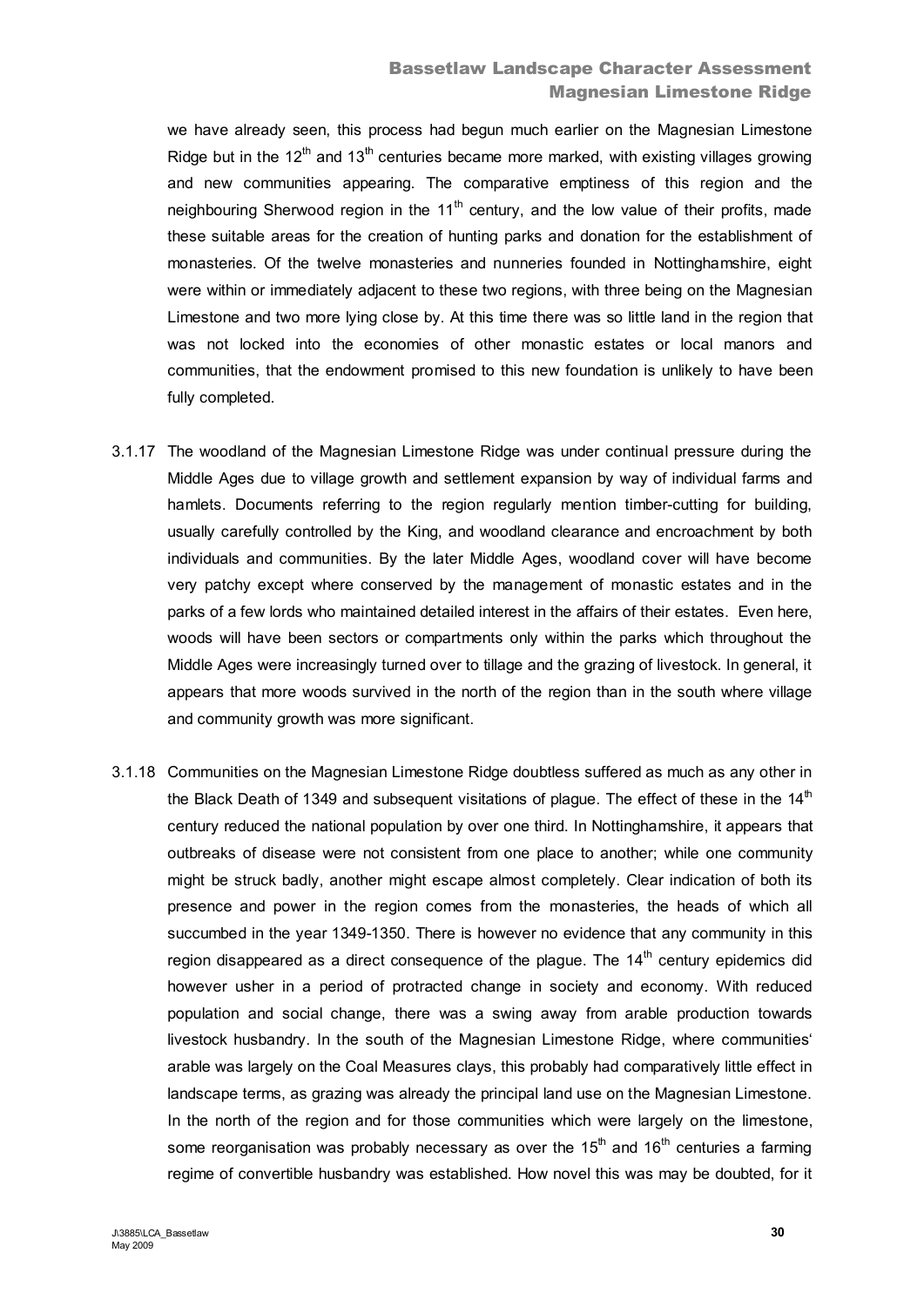is likely that all the communities using the limestone heaths and woods followed the same practice as those involved on the Sherwood Sandstones, of making temporary enclosures and cultivating them for a fixed period of years after which they were allowed to revert to their former state. In these areas also, the need to enclose in order to achieve flexibility in land use may not have been pressing, as the fields of the smaller settlements and individual farms may have already been made up of closes originating in piecemeal assarts from woodland.

- 3.1.19 The 16<sup>th</sup> and 17<sup>th</sup> centuries saw a reinforcement of one form of landscape in the Magnesian Limestone Ridge, that of parks associated with the country houses of the nobility and gentry. The transfer of monastic sites and estates into lay hands was in part the foundation of this, as was the fashion for displaying status through building and ornamentation. Monastic woods and hedges at places like Wallingwells did not disappear, therefore, but were maintained by the new owners and reinforced by new planting. New parks were added to ancient manor houses leaving the older mediaeval parks to the farmland they had already largely become. New houses, such as Shireoaks Hall, were equipped with parks and ornamental gardens. This parkland contributed and still contributes to the maintenance of a wooded aspect in the Magnesian Limestone Ridge, which was reinforced by the larger ornamental gardens and plantations of the wealthy around their houses in the 18<sup>th</sup> and 19<sup>th</sup> centuries.
- 3.1.20 With much of its area given over to common grazing, enclosure only became general in the Magnesian Limestone Ridge during the late  $18<sup>th</sup>$  and early  $19<sup>th</sup>$  centuries. In that age of agricultural improvement and development, the common wastes were considered to be anachronistic and inefficient. The market for animal products was expanding. Industry was developing in West Nottinghamshire bringing in new population, and the canal and river network gave access to further afield. Laid out by surveyors, this enclosure landscape is still visible on the map and on the ground in the large regular and rectangular fields which contrast with the more piecemeal fields around their periphery.
- 3.1.21 Animal husbandry dominated the agricultural economy of the region during the  $19<sup>th</sup>$  century and the first half of the  $20<sup>th</sup>$  century, but the suitability of much of its soils for cultivation is reflected by a rise in arable from the late  $19<sup>th</sup>$  century. Largescale conversion to arable during the Second World War was maintained thereafter by government and EEC farming policies. Increased mechanisation resulted as elsewhere, in the loss of hedgerow and other boundaries, but while sometimes locally dramatic this is less marked than in some other landscape regions in the County.
- 3.1.22 It was industry which created the modern landscape of the Magnesian Limestone Ridge, particularly in the south. There had been industrial activity, small-scale and local, throughout the Middle Ages and after. Stone quarrying was perhaps the most significant of these, supplying prestige buildings such as churches and manor houses. Equally, the local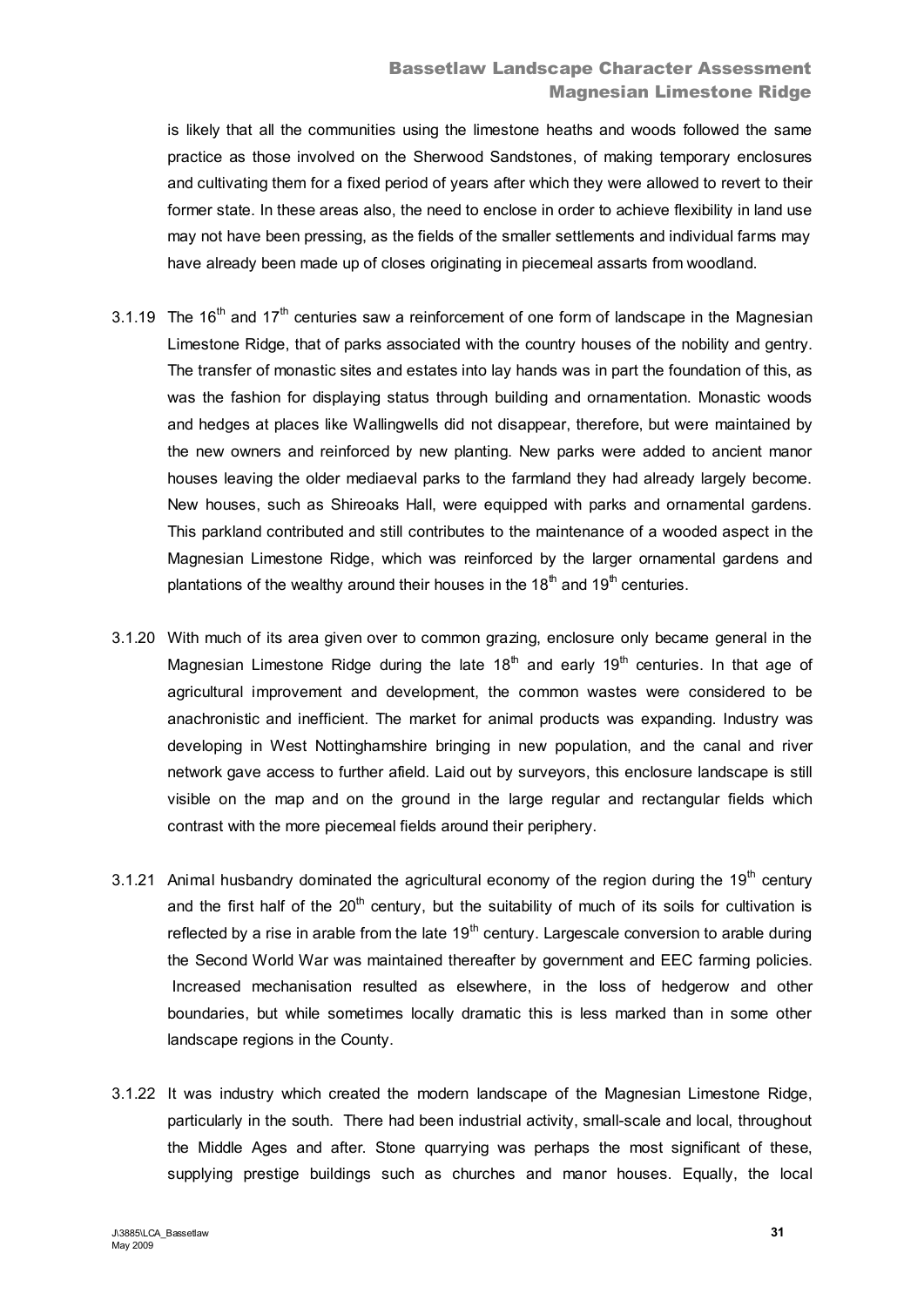# Bassetlaw Landscape Character Assessment Magnesian Limestone Ridge

importance of charcoal and lime burning and of corn milling, powered by both wind and water, should not be ignored. As already mentioned, wool processing and cloth making were important and these were the foundation for the first phase of industrial expansion in the later  $18<sup>th</sup>$  century and early 19<sup>th</sup> century, which centred on textile production. Through both the development of domestic framework knitting and the construction of textile mills, people were drawn into the region, beginning a rise in population. Many of the new mills and the houses of their workers in towns, villages and the countryside were built in local stone. This perpetuated the natural tradition of the region, which had begun with the houses of the nobility and gentry in the 16<sup>th</sup> and 17<sup>th</sup> centuries and had continued with other larger communities. In a region where stone was more readily available than brick, it was natural that, as humbler dwellings were improved, stone should be used. By the end of the  $18<sup>th</sup>$  century, even the most humble dwelling was likely to be built in stone or, depending on locality, stone and brick. In consequence, the farms and houses of the region still bestow upon it a distinctive building character.

- 3.1.23 Some of the development for textile production was locally very significant, with large mill buildings and water engineering to power them, as may still be seen at Nether Langwith. The major and more general transformation came with the development of deep mining in the second half of the  $19<sup>th</sup>$  century. Pit heads, waste heaps, and housing now become major landscape features and the rural, agricultural character of many villages was submerged. Even more significantly, the infrastructure to serve the pits and their communities cut across and disrupted the earlier patterns of the landscape. The later addition of tramways and railways paid no particular respect to existing boundaries. After the Second World War, although railways continued to be important for bulk transport of coal in particular, they were overtaken for other purposes by road transport. Road construction and improvements and continued expansion of housing have therefore been major elements in more recent landscape development.
- 3.1.24 For all the modern development, the Magnesian Limestone Ridge remains an area in which a long history can be seen in its landscape. Together with the Nottinghamshire Coalfield, the depth and interest of this landscape is too little appreciated. It is certainly under researched in almost every dimension, including its industrial heritage. Improving both the understanding and appreciation of the history of change and continuity, and of the forces behind these, is essential to maintaining and enhancing its landscape character.
- 3.1.25 Landscape types could occur at any location within the country where there are similar physical resources and historical patterns of land use. In reality the landscape types possess a distinctively local character, because they share the broad characteristics of the regional character area, or represent a particular aspect of that character.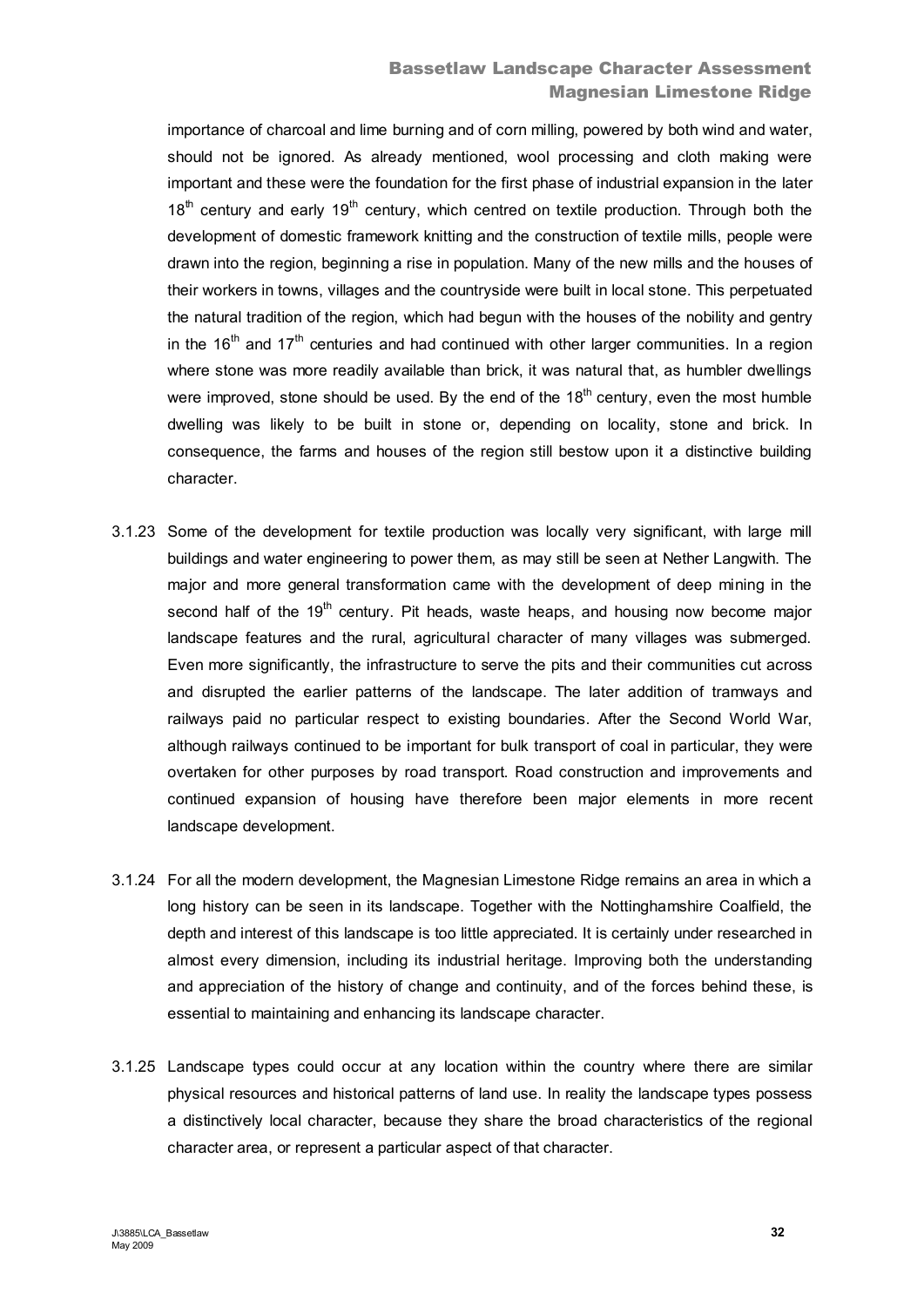## 3.2 VISUAL CHARACTER OF THE LANDSCAPE

## **Introduction**

- 3.2.1 The Magnesian Limestone Ridge is a settled agricultural region whose character is strongly influenced by the nature of the underlying geology. This is reflected not only in the shape of the land, but also in the associated pattern of land use and settlement. The land is shaped in the form of an elevated escarpment, for the most part gently rolling, but in places deeply dissected by narrow, steep-sided river valleys, while the historical development of the region is reflected in the surface pattern of large estates, enclosed commons and small rural villages. Together with the unifying influence of limestone as a locally distinctive building material, these are the regional characteristics that differentiate the Magnesian Limestone Ridge from surrounding areas.
- 3.2.2 The spread of the coal industry into the Magnesian Limestone Ridge during the  $20<sup>th</sup>$  century was associated with the development of new mining settlements throughout the region. However, despite the distinctly urban style of these settlements, most are fairly self-contained, and in most areas there has been little development within the intervening countryside. Consequently, the Magnesian Limestone Ridge remains essentially rural in character and even in the more heavily urbanised parts of the region there is usually a marked distinction between the built environment and the surrounding countryside. Local variation in landscape character thus continues to be determined largely by differences in the physical make-up of the region, rather than the degree of urbanisation in any particular area.

## **Landscape Character Parcels**

3.2.3 The Magnesian Limestone Ridge has been divided into 53 Landscape Description Units [LDUs] of which 13 fall within the Bassetlaw District [Figure 8]. Three of these units are classed as 'urban land use', the remaining 10 were then subdivided into 27 Landscape Character Parcels [LCPs] [Figure 9]. The completed Landscape Character Assessment field survey sheets are included at Appendix B3. This information was then tabulated to help determine the Draft Policy Zone [DPZ] boundaries in preparation for the Landscape Condition and Sensitivity survey contained at section 3.4.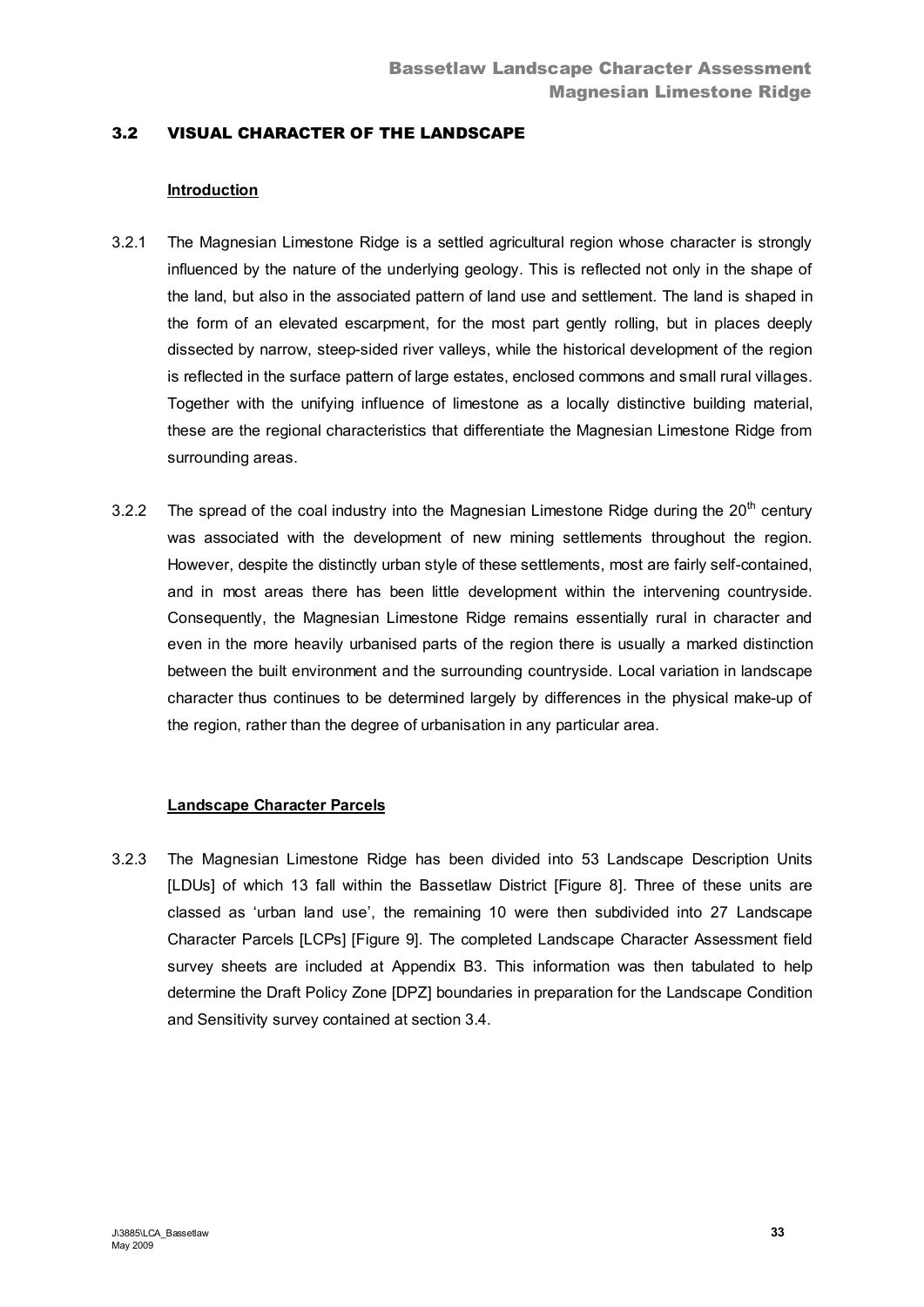# 3.3 LANDSCAPE EVOLUTION AND CHANGE

#### **Introduction**

3.3.1 This section examines the main forces that have brought about change and evolution within the Magnesian Limestone Ridge over recent decades. It does this by discussing how the current structure and pattern of land use has developed, paying particular regard to agriculture, woodland, transport, industrial/residential development and mineral extraction. It also considers the trends and pressures that may produce landscape change in the future.

#### **Agriculture**

- 3.3.2 Although the Magnesian Limestone Ridge has been exploited for its productive soils and natural resources since Palaeolithic times, the area has traditionally been sparsely settled, and has been subject to fluctuating populations over time.
- 3.3.3 During the Middle Ages, there was a move away from arable cropping towards grazing, mainly by sheep, in large unenclosed commons. This continued up to the late  $18<sup>th</sup>$  and early  $19<sup>th</sup>$  centuries, when the commons were enclosed. Animal husbandry dominated the economy during the 19<sup>th</sup> century and the first half of  $20<sup>th</sup>$  century, but the suitability of the soils for cultivation meant that this gradually gave way to arable production. The Second World War was probably the most significant period of change as large areas of land were ploughed up for arable cropping. Most of the region contains high quality agricultural land, with poorer areas located between Worksop and Langold.
- 3.3.4 In the river valleys, wet meadows and pastoral land uses have continued to be dominant, whilst elsewhere on the free-draining soils most of the land is cultivated, particularly to the north of the area. Other areas where pasture is present are around Holbeck and Cuckney, indicating heavier and less well-drained soils. Arable crops include wheat, oats and barley, with a smaller acreage of potatoes, sugar beet, peas and beans.
- 3.3.5 Farm holdings in the area are generally moderate to large, and the regular field pattern indicates a recent enclosure, typically bounded by well-trimmed hawthorn hedges. Mechanisation has resulted in some loss of hedgerows and other boundaries, but whilst this is locally significant, overall it is less marked than in many other regions in the County.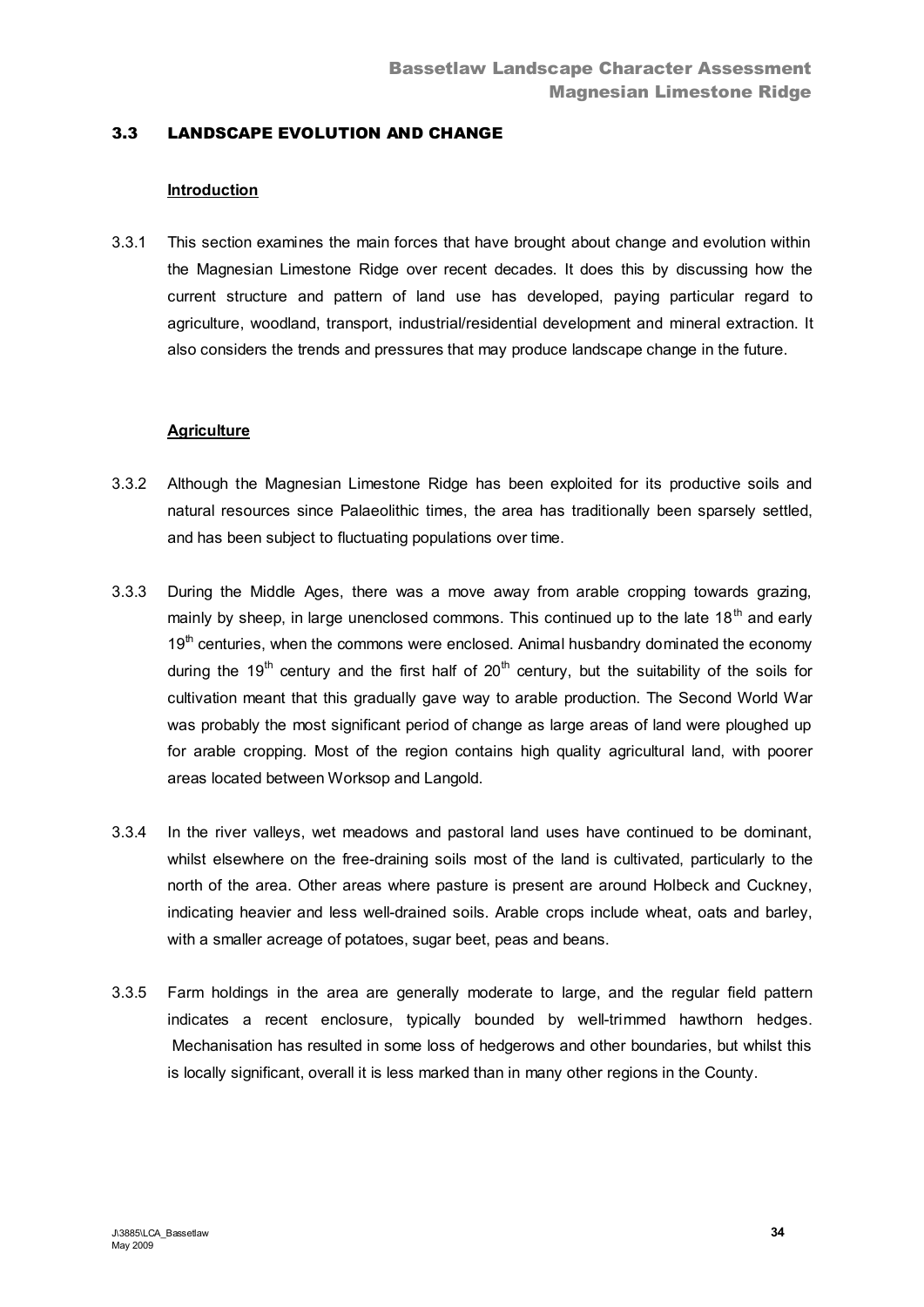## **Trees and Woodland**

3.3.6 A significant proportion of woodland is associated with a number of parkland estates, which developed from earlier monastic estates. Outside of the parkland areas woods are generally scattered. Today the region has a low proportion of coniferous woodland, and is one of the only areas in the County whose woodland area decreased during the  $20<sup>th</sup>$  century. Losses have been due mainly to urban, industrial, and new road development. The historical development of the Magnesian Limestone Ridge has meant that a number of ancient woodlands remain, including Cow Close Wood, Lord Stubbins Wood, Owday Wood and Rough Piece.

# **Industrial and Mineral Extraction**

- 3.3.7 The area is associated with coal mining and limestone quarrying. Limestone is the only hard rock of any economic interest within the County widely used in road construction and as a building material. The softer stone is more suitable for ornamental stonework.
- 3.3.8 Reclamation of existing quarries by filling is rare because of poor access, lack of soil conservation and groundwater problems. Within urban areas quarry floors have often been built on.
- 3.3.9 The region formed the initial location in the County of deep-coal mining into the concealed coalfield, with the first of such collieries being established at Shireoaks in 1859. As with the Coal Measures, deep mining has had a significant impact upon this area, both in the legacy of spoil heaps and associated colliery development and also in the network of railway lines used to serve the mines. The decline of the industry, with 25 pits closed in Nottinghamshire since 1980, has caused economic disruption and further changes to the local landscape. There are no active mines remaining within the area and reclamation is ongoing, as well as measures to counter subsidence problems. Various initiatives remain under way to stimulate economic regeneration of the coalfield with a wider range of amenity is being explored.

# **Urbanisation**

3.3.10 Historically the Magnesian Limestone Ridge has been the most thinly populated part of the County. At the time of the Domesday Book, most communities were located along the western edge where the exposed coalfield could be exploited as well as the grazing and game of the Magnesian Limestone. To the north west, communities were focused on rivers or streams, and the bulk of the area was left as wood pasture.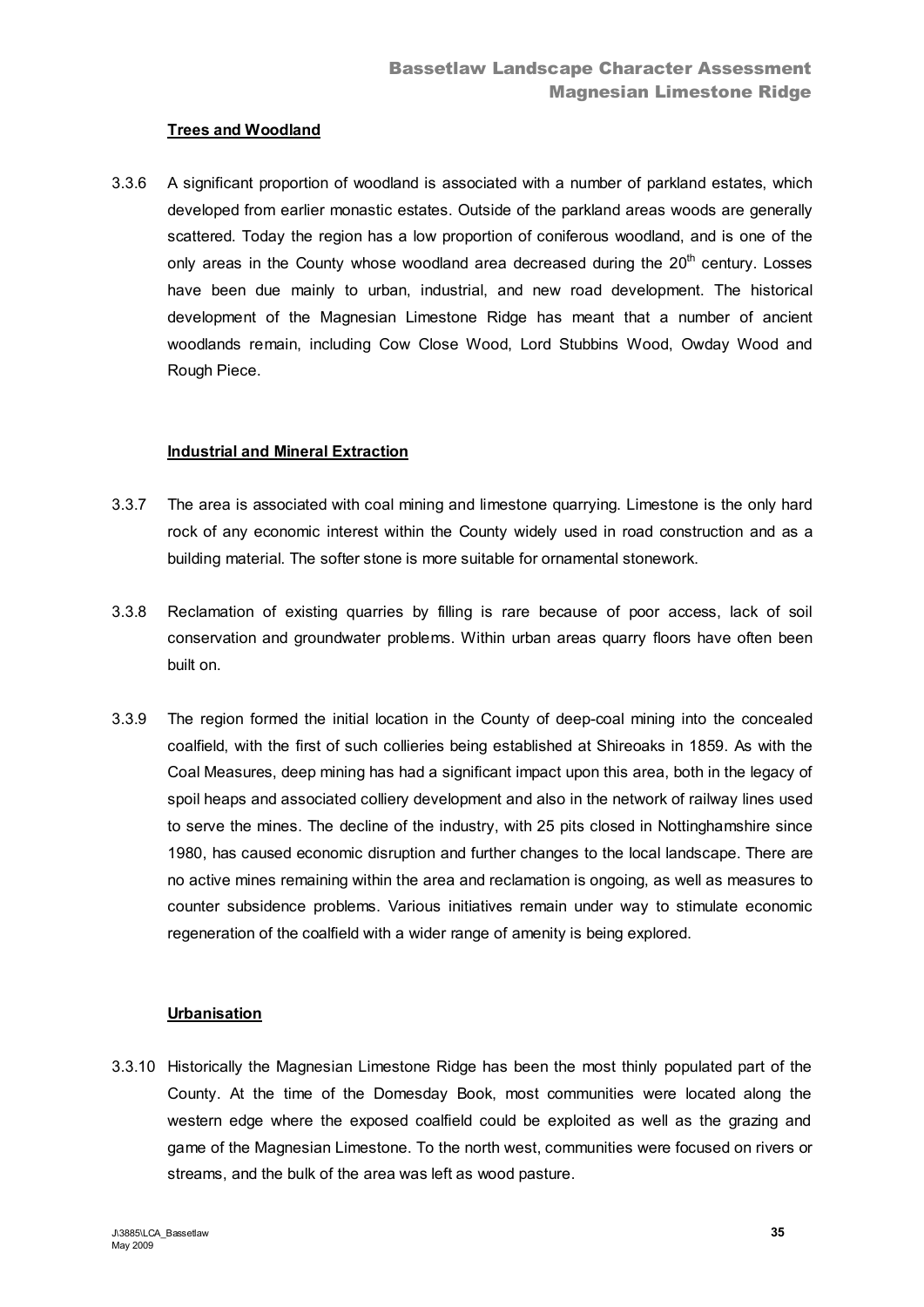- 3.3.11 The first phase of industrial expansion occurred in the later 18<sup>th</sup> century and early 19<sup>th</sup> century, centred on textile production. The major transformation in urban and industrial development came with the development of deep mining in the second half of the  $19<sup>th</sup>$ century. The agricultural character of many villages was submerged by the presence of pit heads, waste heaps and industrial housing. The infrastructure which served the pits was superimposed on earlier patterns of the landscape.
- 3.3.12 Today, the region retains a rural character within the Bassetlaw district, with the exception of Worksop, settlement consists mainly of villages. Shireoaks, Langwith and Warsop are specifically associated with coal mining. Further south the region is now densely populated with main urban areas centred around the industrial base.
- 3.3.13 Roads, railways and the Chesterfield Canal have made a significant impact on the Magnesian Limestone Ridge. The A57, A60 and A634 are dominant roads serving the region within Bassetlaw. The railway network includes lines from Worksop to Mansfield and from Worksop to Sheffield in the west and Lincoln in the east. North of Worksop the area is poorly served by rail. Some of the former mineral lines have been converted to greenways. The former dominance of freight on rail has been overtaken by the more environmentally damaging road freight since the Second World War.

# 3.4 POLICY ZONES

# **Draft Policy Zones**

3.4.1 Following on from the Landscape Character Assessment of each LCP a total of 14 Draft Policy Zones [DPZs] were created [Figure 10]. A table showing the derivation of each DPZ is included at Appendix C3. A subsequent Landscape Condition and Sensitivity Assessment was then undertaken of each DPZ, this information is detailed on the Landscape Condition and Sensitivity Assessment field survey sheets which are included at Appendix D3.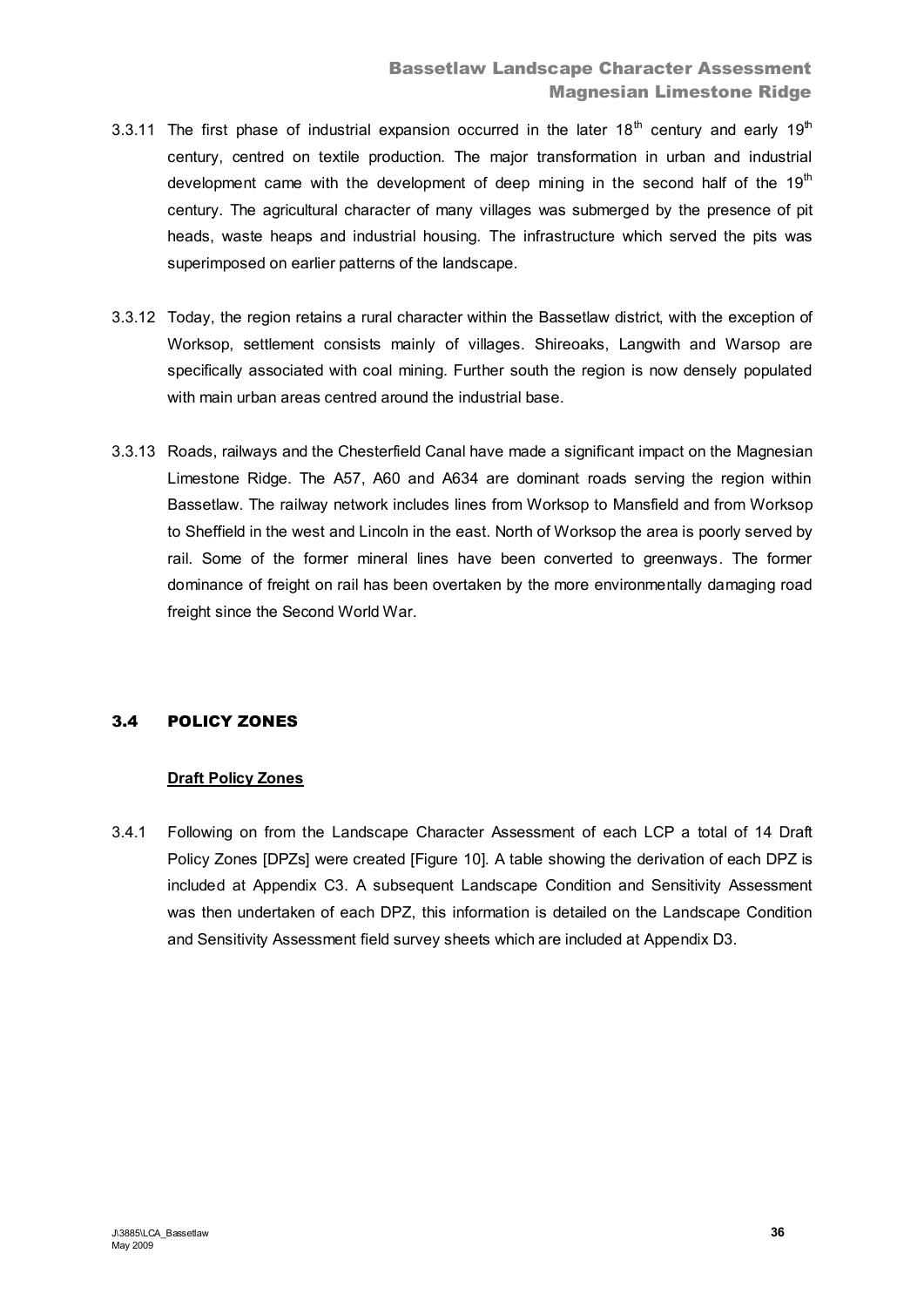### 3.5 SPECIES LIST

3.5.1 The following list includes native tree and shrub species that are commonly found within the Magnesian Limestone Ridge and are suitable for inclusion in planting schemes*.* These are important for determining the area's regional character. A range of other native species may also be appropriate to particular locations or sites. In these cases professional advice should be sought.

|  | <b>Dominant Specie</b> |
|--|------------------------|

**O** Dominant Species **O** Other Species Present

| <b>TREES</b>                   | <b>Woodlands/</b><br><b>Plantations</b> | <b>Hedges</b>  | <b>Hedgerow Trees</b> | <b>Wet Areas/Streamsides</b> | Individual/<br><b>Parkland Trees</b> |
|--------------------------------|-----------------------------------------|----------------|-----------------------|------------------------------|--------------------------------------|
| Alder (Common)                 | $\bigcirc$                              | $\bigcirc$     | $\bigcirc$            |                              |                                      |
| Ash                            |                                         | $\bigcirc$     | $\bullet$             |                              |                                      |
| Aspen                          | $\bigcirc$                              | $\bigcirc$     |                       | $\bigcirc$                   |                                      |
| Beech                          | $\bigcirc$                              | $\bigcirc$     | $\bigcirc$            |                              |                                      |
| Birch (Silver)                 | $\overline{O}$                          | $\overline{O}$ | $\bigcirc$            |                              |                                      |
| Cherry (Wild)                  | $\mathbf{O}$                            | $\bigcirc$     | $\bigcirc$            |                              |                                      |
| Chestnut (Sweet)               | $\bigcirc$                              |                |                       |                              |                                      |
| Coniferous Sp.                 | $\bigcirc$                              |                |                       |                              |                                      |
| Crab Apple                     | $\bigcirc$                              | $\bigcirc$     | $\bigcirc$            |                              |                                      |
| Elm (English)                  | $\bigcirc$                              | $\bigcirc$     | $\bigcirc$            |                              |                                      |
| Elm (Wych)                     | $\bigcirc$                              | $\bigcirc$     | $\bigcirc$            |                              |                                      |
| Hornbeam                       | $\bigcirc$                              |                |                       |                              |                                      |
| Lime (Small Leaved)            | $\bigcirc$                              | $\bigcirc$     | $\bigcirc$            |                              |                                      |
| Lime (Large Leaved and Hybrid) | $\bigcirc$                              | O              | $\bigcirc$            |                              |                                      |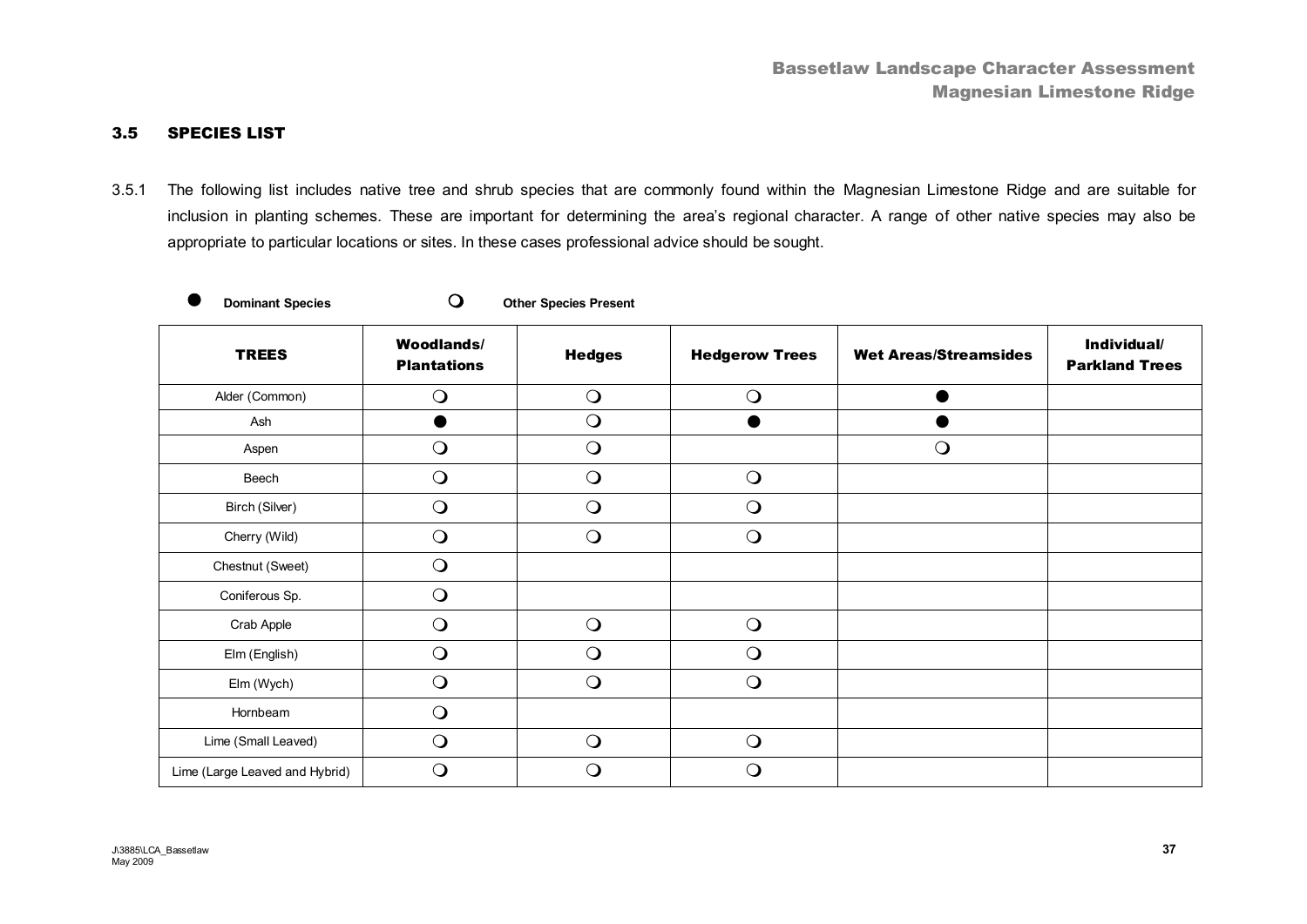# Bassetlaw Landscape Character Assessment Magnesian Limestone Ridge

| <b>Dominant Species</b> |                                         | <b>Other Species Present</b> |                       |                              |                                      |
|-------------------------|-----------------------------------------|------------------------------|-----------------------|------------------------------|--------------------------------------|
| <b>TREES</b>            | <b>Woodlands/</b><br><b>Plantations</b> | <b>Hedges</b>                | <b>Hedgerow Trees</b> | <b>Wet Areas/Streamsides</b> | Individual/<br><b>Parkland Trees</b> |
| Maple (Field)           |                                         |                              |                       |                              |                                      |
| Oak (Common)            |                                         |                              |                       |                              |                                      |
| Oak (Pendunculate)      |                                         |                              |                       |                              |                                      |
| Sycamore                | ∩                                       |                              |                       |                              |                                      |
| Willow (Crack)          |                                         |                              |                       |                              |                                      |
| Willow (White)          |                                         |                              |                       | . . )                        |                                      |
| Yew                     |                                         |                              |                       |                              |                                      |

| <b>SHRUBS</b>        | <b>Woodlands/Plantations</b> | <b>Hedges</b> | <b>Hedgerow Trees</b> | <b>Wet Areas/Streamsides</b> |
|----------------------|------------------------------|---------------|-----------------------|------------------------------|
| Blackthorn           |                              | ∩             |                       |                              |
| Blackthorn (Purging) |                              | Ω.            |                       |                              |
| Dogwood (Common)     | ∩                            | $\Omega$      |                       |                              |
| Guelder Rose         |                              | ∩             |                       |                              |
| Hawthorn             |                              |               | ∩                     | ( )                          |
| Hawthorn (Midland)   |                              | ∩             |                       |                              |
| Hazel                | ∩                            | ⌒             |                       |                              |
| Holly                |                              | ∩             | ◠                     |                              |
| lvy                  |                              |               |                       |                              |
| Osier                |                              |               |                       |                              |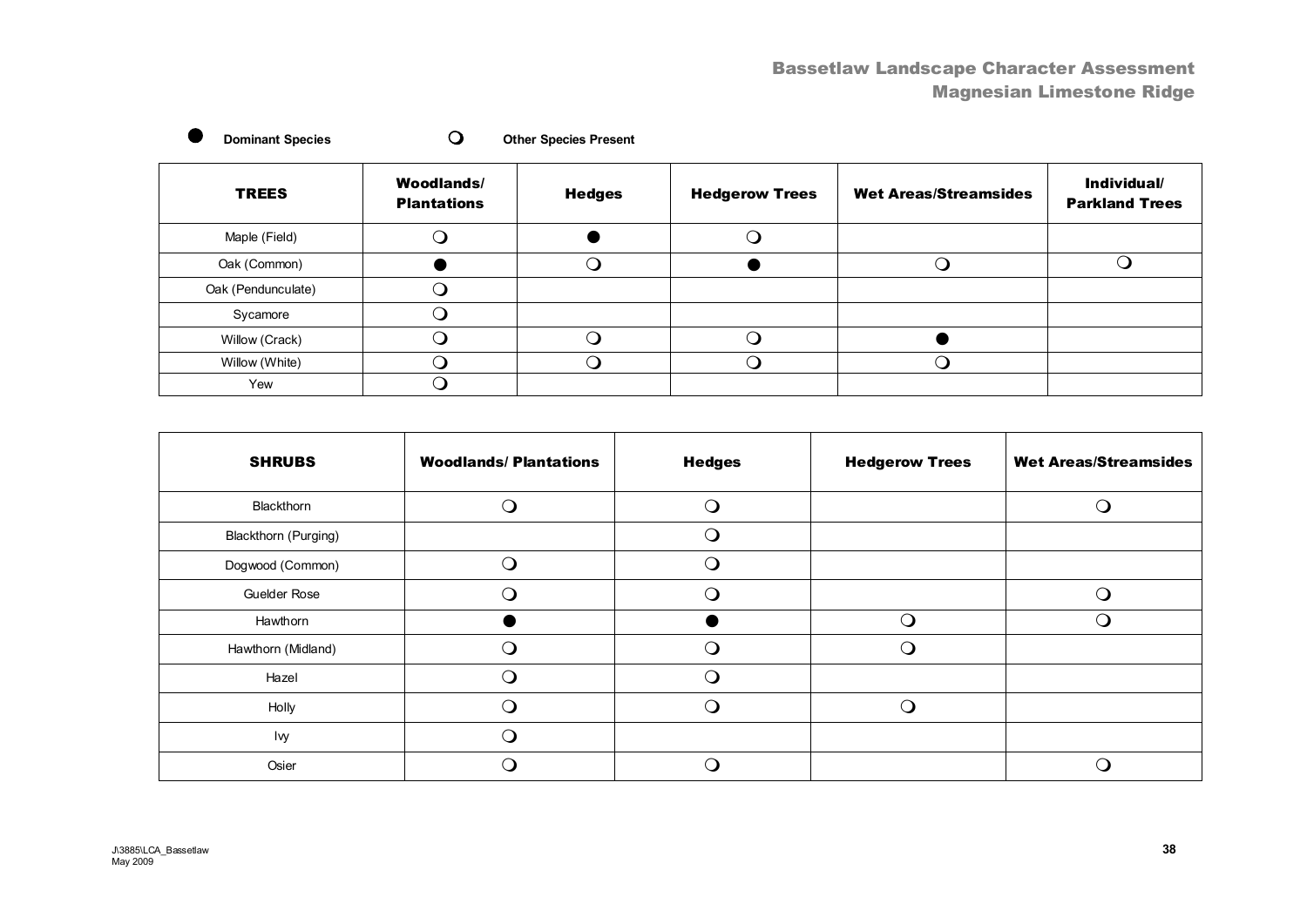# Bassetlaw Landscape Character Assessment Magnesian Limestone Ridge

| <b>Dominant Species</b> | <b>Other Species Present</b> |               |                       |                              |
|-------------------------|------------------------------|---------------|-----------------------|------------------------------|
| <b>SHRUBS</b>           | <b>Woodlands/Plantations</b> | <b>Hedges</b> | <b>Hedgerow Trees</b> | <b>Wet Areas/Streamsides</b> |
| Privet (Wild)           |                              |               |                       |                              |
| Rosa Spp.               |                              |               |                       |                              |
| Willow (Goat)           |                              |               |                       |                              |
| Willow (Grey)           |                              |               |                       |                              |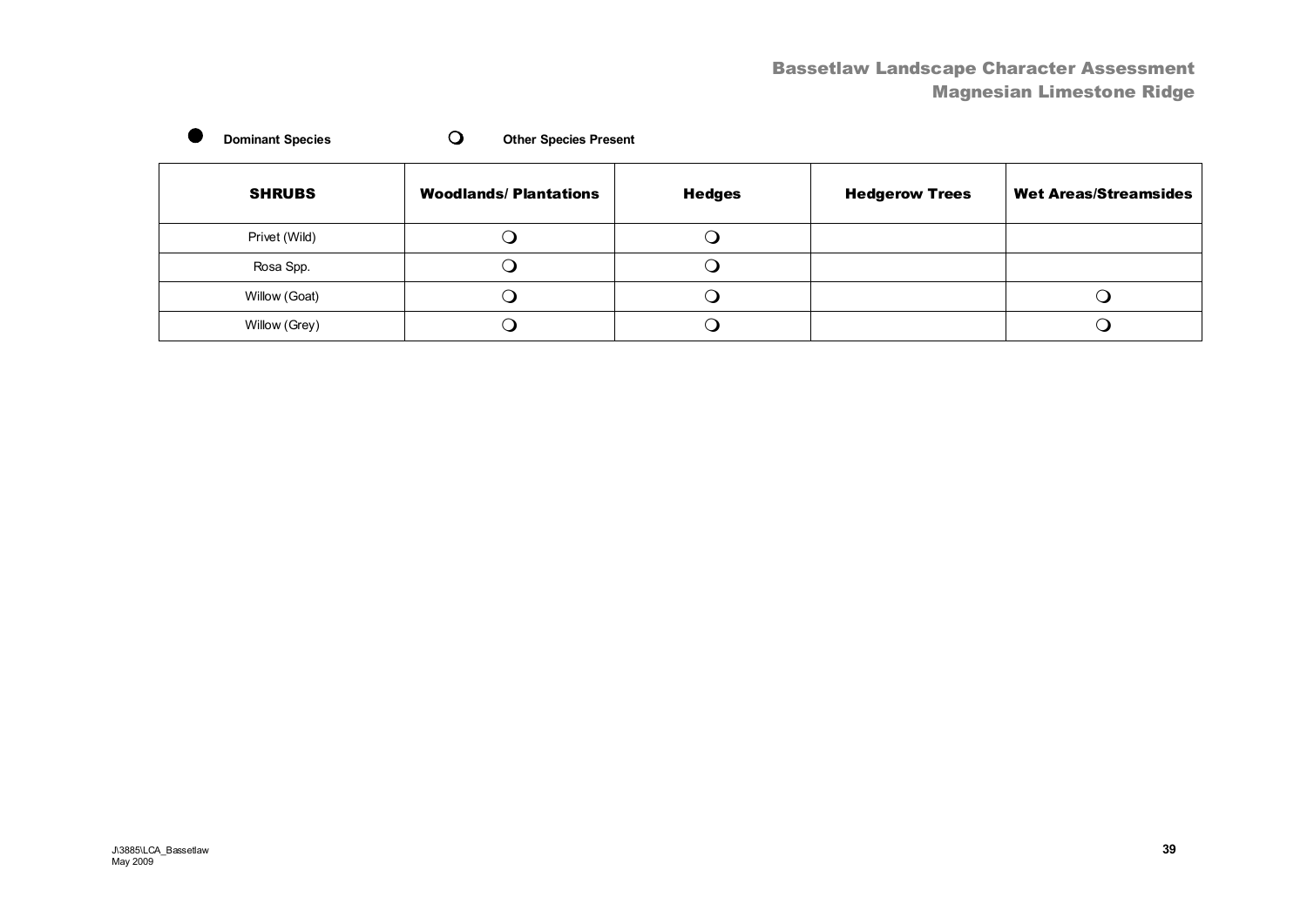# 4.0 IDLE LOWLANDS

### 4.1 PHYSICAL AND HUMAN INFLUENCES

#### **Introduction**

- 4.1.1 The Idle Lowlands, or the Humberhead Levels, form the southern part of an extensive lowlying region which extends northwards from Bassetlaw to the Humber Estuary. Much of this region consists of sparsely inhabited levels and former carrlands, which are now intensively cultivated for arable production. Most of the settlements in the region are located on "islands" of higher ground, including the lower-lying sandlands between Retford and Doncaster. Within Bassetlaw the Idle Lowlands are closely associated with the basin of the River Idle and its tributary, the Ryton. These basins, which extend to approximately 160 square kilometres, are roughly triangular in shape, with their southern apex at Retford. They are bordered by the Sherwood region to the south west, and by the Mid-Nottinghamshire Farmlands to the east.
- 4.1.2 Despite the draining of the levels and the impact of coal mining in the Doncaster area, the Idle Lowlands still retain a distinctive character which is reflected in the range and pattern of different landscapes that occur within the region. In order to fully appreciate the nature of these landscapes, it is necessary to understand the factors that have contributed to their formation. The underlying geology, for example, has a strong influence on the character of the landscape, not only in the way in which it affects landform, soils and vegetation, but also in the human activities dependent upon it. The appearance of the land is in turn shaped by the results of man's activities, changing natural vegetation patterns to suit human needs and introducing man-made elements into the landscape.

### **The Shape of the Land**

4.1.3 To understand the physical influences that have shaped the character of the Idle Lowlands, it is necessary to look at the wider regional picture. The greater part of the region, which drains to the Humber Estuary, is floored by a variable thickness of fluvio-glacial and lacustrine drift, overlain in places by more recent deposits of alluvium and peat. These deposits originated some 18,000 years ago during the last Ice Age, when ice sheets blocked the Humber to the north. When the ice sheets retreated, rivers and streams were left flowing in an unstable, braided manner across the now dry lake floor. Since the whole area was only a little above sea level, these slow moving rivers and streams deposited successive banks of silt, sand and gravel. As sea levels began to rise at the end of the Ice Age [(7,000 years ago], alluvium was deposited over the lowest-lying areas and peat began to develop where drainage was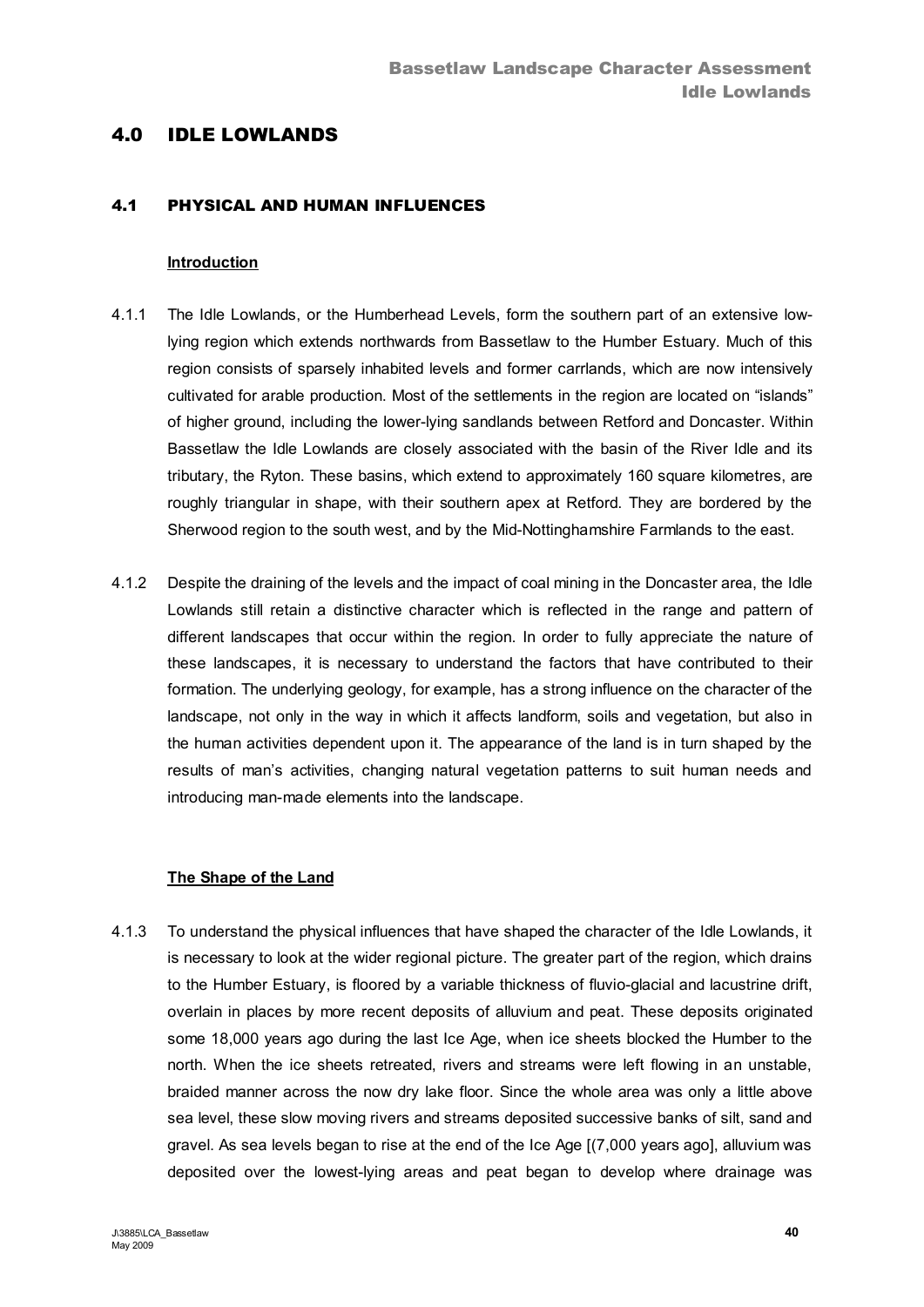impeded. This was essentially the beginning of the marsh and fen landscape, which persisted in modified form until recent times.

- 4.1.4 The most extensive tracts of flat, low-lying land, or levels, occur in the area to the north of Gringley on the Hill. This area, which extends northwards well beyond the district boundary, is associated with a broad, vaguely defined plain, formerly occupied by the River Idle. Levels also occur elsewhere in the region, but for the most part they occur on a smaller scale, often in basins contained by higher ground. Despite the fact that they have nearly all been comprehensively drained, the levels of the Idle Lowlands continue to be one of the most distinguishing features of the region.
- 4.1.5 Where the underlying drift is not covered by alluvium and peat it tends to form areas of land that are raised above the surrounding levels. This drift consists mainly of fluvio-glacial sands and gravels, and in the Doncaster area it forms a series of low rounded hills and terraces. Many of these sandlands are raised by no more than a few metres, but where they are surrounded by lower-lying levels this is often enough to create the impression of being on a low hill. This effect is particularly apparent at Misson, where the village is situated on an "island" of higher ground surrounded by former wetland.
- 4.1.6 Around the edge of the region, where the drift starts to thin out, the underlying Permo-Triassic bedrock is revealed as a series of higher ridges, often fringed by lower-lying sandlands. These ridges, which for the most part rise to over 30 metres in height, are orientated in a general north-south direction, reflecting the overall structural alignment of the region. There are three distinct bands of Permo-Triassic strata. The oldest is the Magnesian Limestone, which forms a gently rising escarpment along the western fringe of the region. The limestone dips eastwards and is overlain by a less well-defined belt of Triassic sandstone. This is an extension of the Sherwood Sandstone formation which takes its name from the region to the south. The sandstone is heavily dissected into a series of discrete hills and ridges, separated by low-lying alluvial basins. Two of these, at Whitewater Common and the valley of the River Torne, separate the sandstone hills from the adjoining limestone escarpment. Where it is not covered in drift, the sandstone is characterised by numerous dry valleys which reflect the freedraining nature of the underlying bedrock. Some of the higher hills, which rise to 40 metres or more, have a capping of glacial drift. The wooded Barrow Hills, for example, form a particularly prominent local feature. Elsewhere the covering of fluvio-glacial drift creates a more rounded and rolling topography which merges gradually into the adjoining lower-lying terraces.
- 4.1.7 To the south of the Barrow Hills, another enclosed alluvial basin separates the Sherwood Sandstone from the next ridge of high ground to the east of Retford. The latter is formed by a belt of Mercia Mudstone, which defines the eastern edge of the region. The mudstone forms a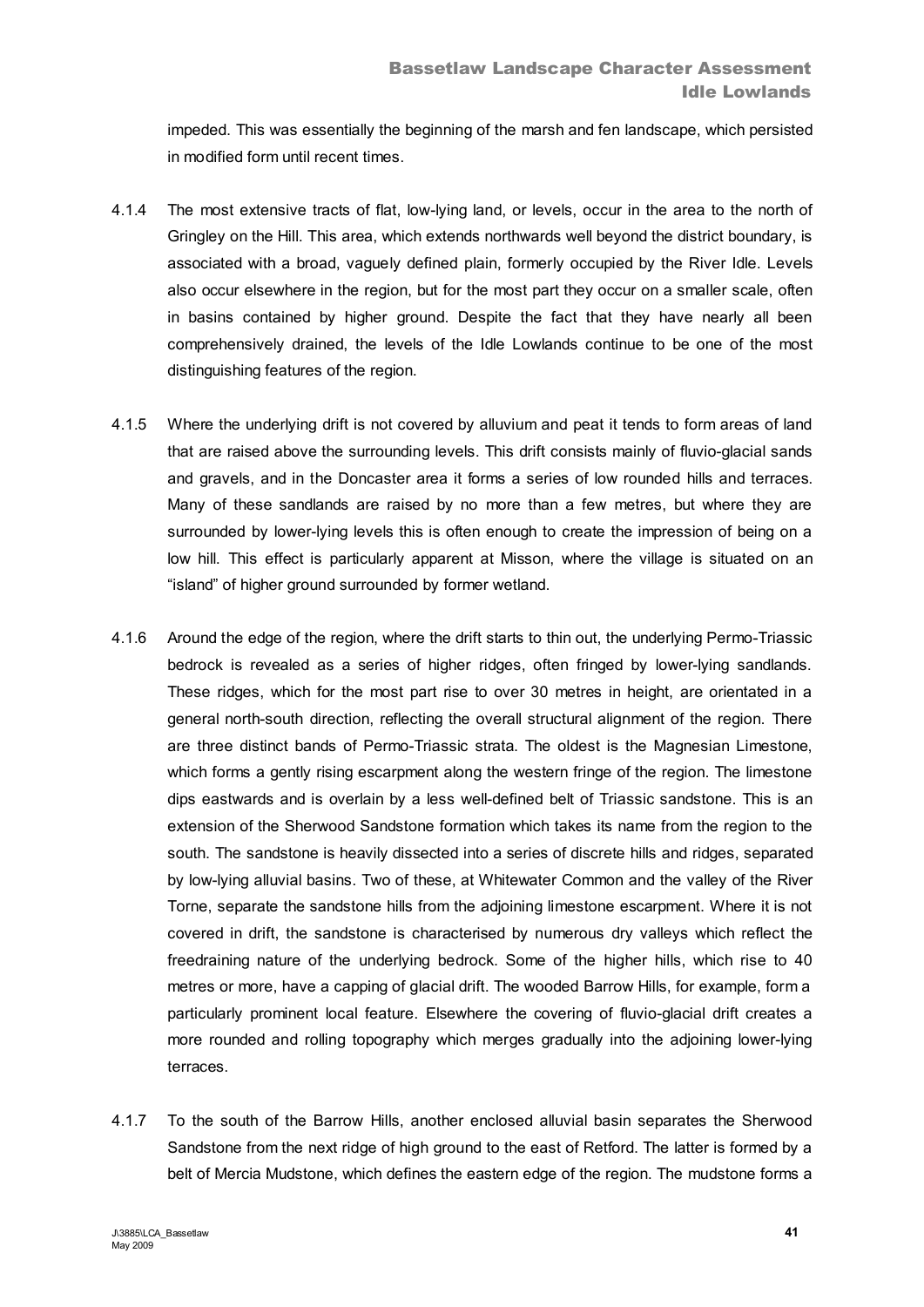prominent escarpment, which again dips gently eastwards, this time into the Trent Valley. The escarpment is truncated along its northern edge, and between Everton and Misterton there is a pronounced scarp which overlooks the flat carrlands to the north.

4.1.8 An outlier of Mercia Mudstone occurs just beyond the county boundary to form another area of high ground between Haxey and Epworth. This area is joined to Debdhill above Misterton by a slightly raised ridge of blown sand, which separates the Idle levels from the washlands of the River Trent.

### **Soils, Vegetation and Land Use** Ito be read in conjunction with Figure 111

- 4.1.9 The pattern of soils in the Idle Lowlands shows a very close relationship to the underlying geology. Free-draining sandy rocks, in places affected by groundwater, have developed on the fluvio-glacial sandlands, while heavier gleyed soils and peat have formed in the intervening alluvial levels.
- 4.1.10 The sandlands, despite their inherently low fertility, are well suited for arable and horticultural cropping. The light sandy soils are easily worked and with adequate manuring, or dressing of artificial fertiliser, are capable of growing a wide range of crops The fact that the Idle sandlands have historically supported a traditional agricultural economy is reflected in the pattern of small rural settlements in the area. These are nearly all located on dry sites next to lower-lying terraces, which in the past were affected by seasonal waterlogging. The watertable has been extensively lowered in these areas by arterial drainage, however, and the terraces are now cropped in much the same way as the surrounding dry sandlands.
- 4.1.11 Where the fluvio-glacial drift thins to reveal the underlying Sherwood Sandstone, the soils tend to be thinner and more impoverished. Such soils, which are particularly common in the Sherwood region to the south, occur on the Barrow Hills and on the low plateau to the north and west of Bawtry. Both these areas have always been of marginal agricultural value and consequently the land has only been brought into cultivation in relatively recent times.
- 4.1.12 A significant area of the sandstone has never been agriculturally improved and is currently used for commercial forestry. Historically, however, the soils would have supported a dry heathland habitat, perhaps with scattered remnants of seminatural oak woodland. Heathland develops naturally on nutrient poor acidic soils, known as podsols. These are formed when minerals and organic matter are leached out of soil surface horizons by rainfall. Podsolised subsoils can still be found in places under remnants of semi-natural woodland and elsewhere on land cleared for agriculture in recent decades. No large areas of heathland have survived,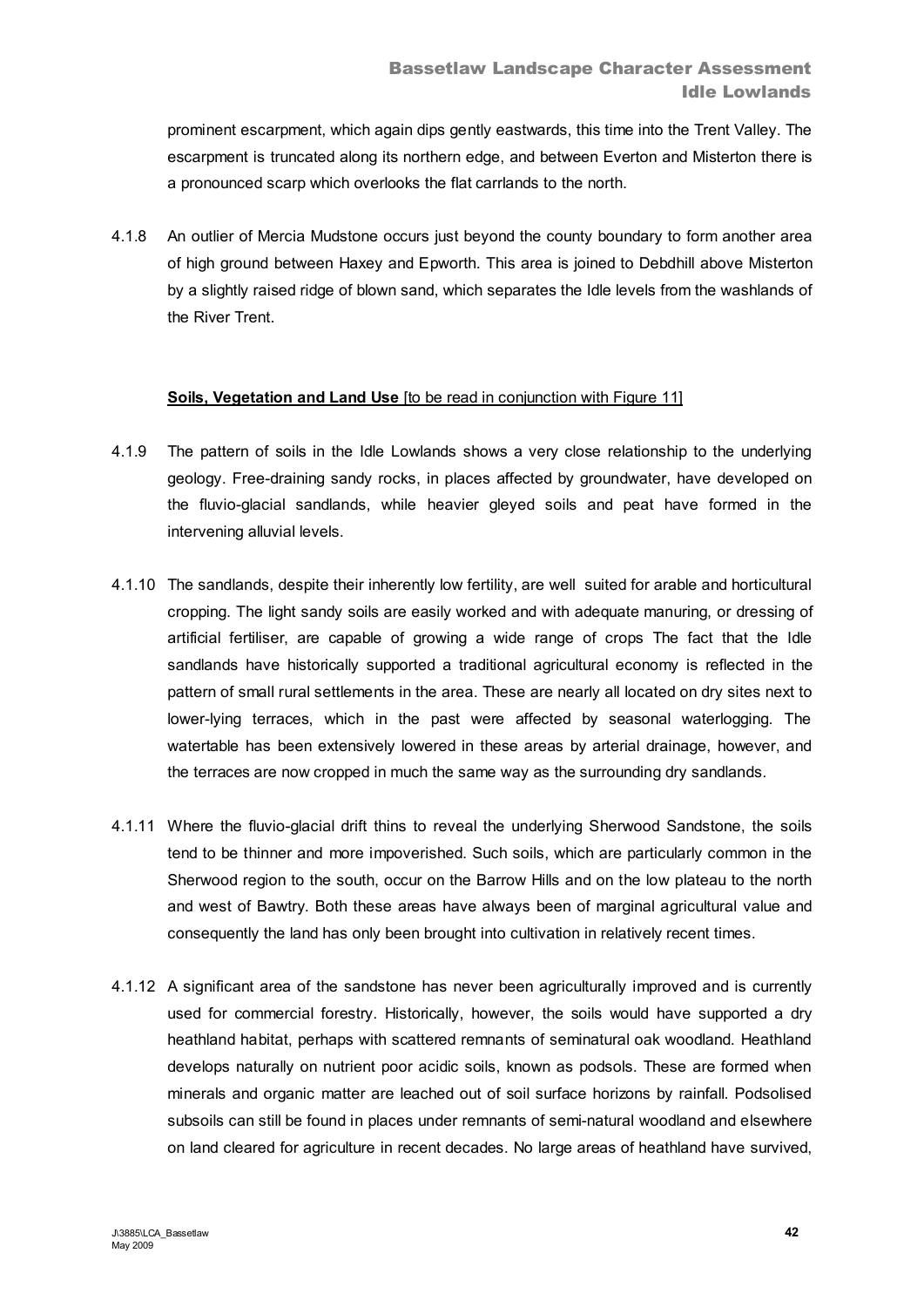but their former extent is reflected by the widespread occurrence of bracken and other remnant heathy vegetation.

- 4.1.13 A very different range of soils has developed on the alluvial levels, and historically these supported a quite different pattern of land use from the adjoining sandlands. On the lowestlying sites along the River Idle, and on the former carrlands to the east of Misson, peaty soils have developed over the underlying alluvial and fluvio-glacial drift. Although most of this flat land is now drained by pumps into the embanked River Idle, these soils would have been severely waterlogged in their natural state. It is only since the advent of arterial drainage that these areas have been brought into intensive agricultural use. The dark humus topsoils are inherently fertile and easily worked and a wide range of root and horticultural crops, with cereals, is now grown on the Idle carrlands. Where drainage has only been partially effective, as along the Idle between Newington and Scrooby, much of the land is still managed as permanent pasture.
- 4.1.14 Slowly permeable clayey soils are found along the valley of the River Ryton at Whitewater Common and on the levels adjoining the River Idle to the east of Lound. Such soils are well suited to grassland and the traditional pattern of land use has, until recently, been for permanent pasture. Arable cropping is now more common, but despite the effects of drainage these low-lying areas are still affected by seasonal flooding. Permanent pasture is still the dominant land use along much of the Ryton Valley between Scrooby and Blyth.

# **Landscape History**

- 4.1.15 Descriptions of the Idle Lowlands are mostly based upon the Roman landscapes of marsh and fen, and the modern history of agricultural improvement following drainage. Such accounts pay scant attention to the variety in even the medieval landscapes, let alone the long and complex history of earlier millennia. The region does, however, have a long and interesting history of human occupation, some of which can still be read in the present day landscape, although the changed environment increasingly demands a knowledgeable eye, while much is still buried awaiting further study.
- 4.1.16 The prehistoric landscapes of the Idle Lowlands mainly lie buried beneath and within the alluvium and peat that cover much of the region. The early hunter-gathering communities lived in a landscape of rivers and woodland at first characterised by oak, elm and hazel, which after 5000 BC became dominated by alder, oak, lime and hazel. Evidence of their presence comes from stone tools found in the upcast of drainage ditches, in gravel quarries and on the surfaces of modern ploughed fields where, as at Misterton, the dried-out peat has eroded to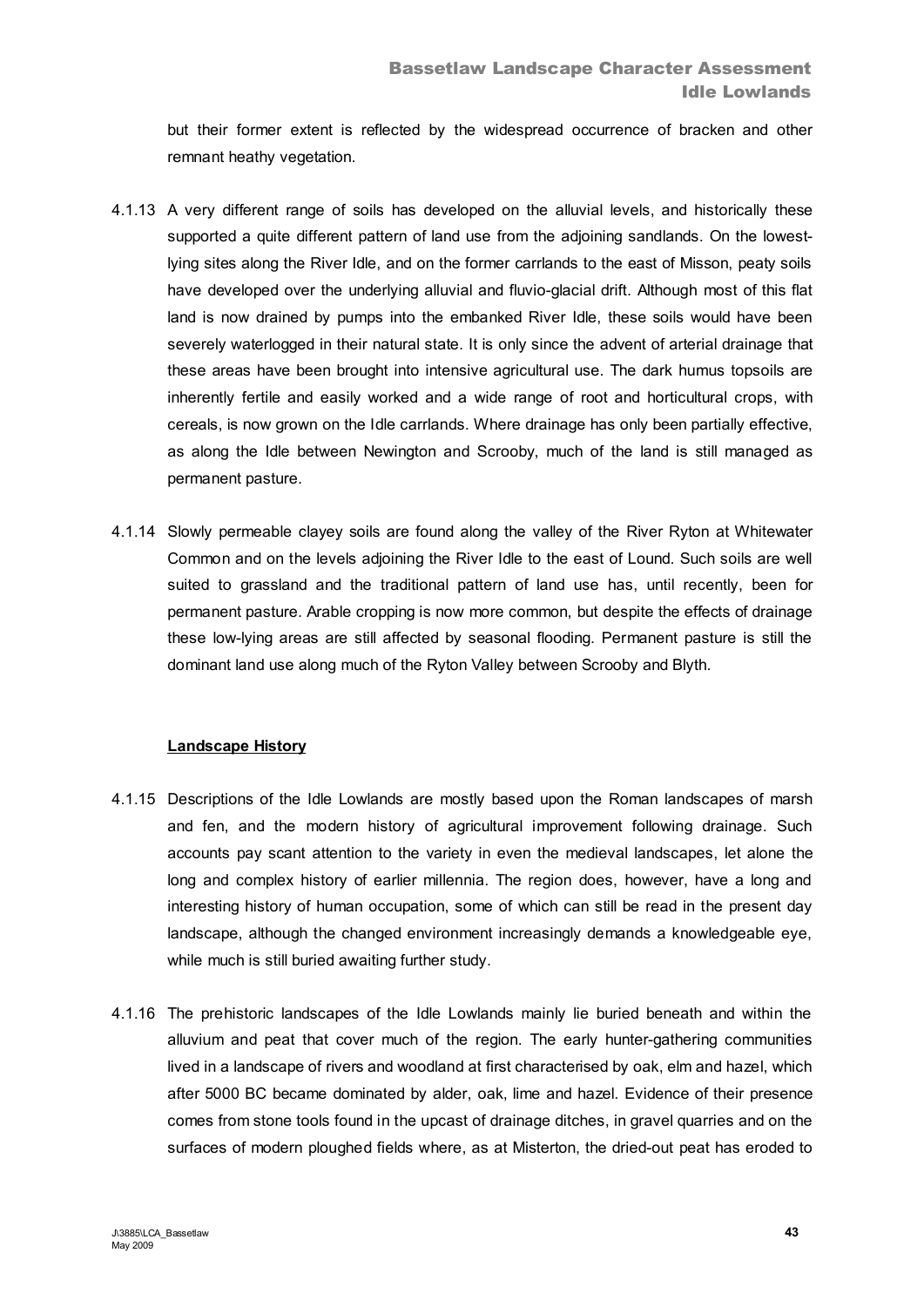expose the sand and gravel ridges which afforded suitable places for seasonally occupied encampments.

- 4.1.17 The disappearance of elm after 3000 BC is a nationally recognised phenomenon which is often attributed to the effect on woodland composition of the first farmers, in clearing woodland for tillage and by grazing. Neolithic stone axeheads, perhaps symbolic of such clearance, have come from Everton, Scaftworth, Misson and Misterton, along with occasional stone tools of the same date elsewhere. By about 2300 BC, however, a phase of reduced drainage was under way with peat growing in a filled-in river channel at Misterton. Much of the evidence for Neolithic activity therefore must lie beneath prehistoric and later alluvium and peat deposits. The same must be true for the Bronze Age also, for while there is evidence of a major clearance of woodland in the pollen record around 1600 BC, and lime declines around 1000 BC, the artefactual evidence consists of some stone tools and, from Sutton and Misson, bronze axeheads. Many more metal tools, however, have been found in the wider region of the Humberhead Marshes, beyond the county boundary. As tree pollen diminishes, so that of cultivated plants and grass rises, indicating mixed farming with both arable and grazing. This was not necessarily a story of continual expansion though; at Scaftworth it appears that woodland regenerated in the later Bronze Age.
- 4.1.18 If the history of the landscape of the Idle Lowlands during earlier prehistory must, necessarily, be somewhat general, that of the region during late prehistory and the Roman period is more sharply focused. Archaeological sites and the palaeo-environmental record both show a landscape which was substantially cleared of woodland. Settlements revealed in cropmarks [the product of a differential crop growth over buried pits and ditches recorded on aerial photographs] are found wherever the sands and gravels rise above the valley floors and along the margins of the region. Often positioned towards the edges of these higher sandy areas, the settlements are surrounded by long rectangular field systems, like those of the Sherwood region to the west. These fields in places run into the valley floor, where they have been shown on occasion to be buried under and within alluvium and peat. Equally there are strong hints that fields may have stopped well short of the river bank, suggesting a zone of waterside meadows or common grazing. Indeed, it appears likely that the sites of settlement were chosen to be central to both the arable on the exposed better-drained sands and the pastures on the lower wetter ground. Insect remains, preserved in the waterlogged fill of a Roman timber-lined well at Wild Goose Cottage, Lound, indicate an established grassland environment in the Idle Valley, which was virtually devoid of trees. That timber was available at probably no great distance, however, is shown by the timber lining of this well, which was of oak which had grown rapidly in open conditions. The similarity of this timber to that of the more modern Sherwood Forest may suggest the Sherwood region as a point of origin, together with the likelihood that it represents an area of woodland regeneration. A block of woodland was also present in the early Roman period at Scaftworth. Here, two phases of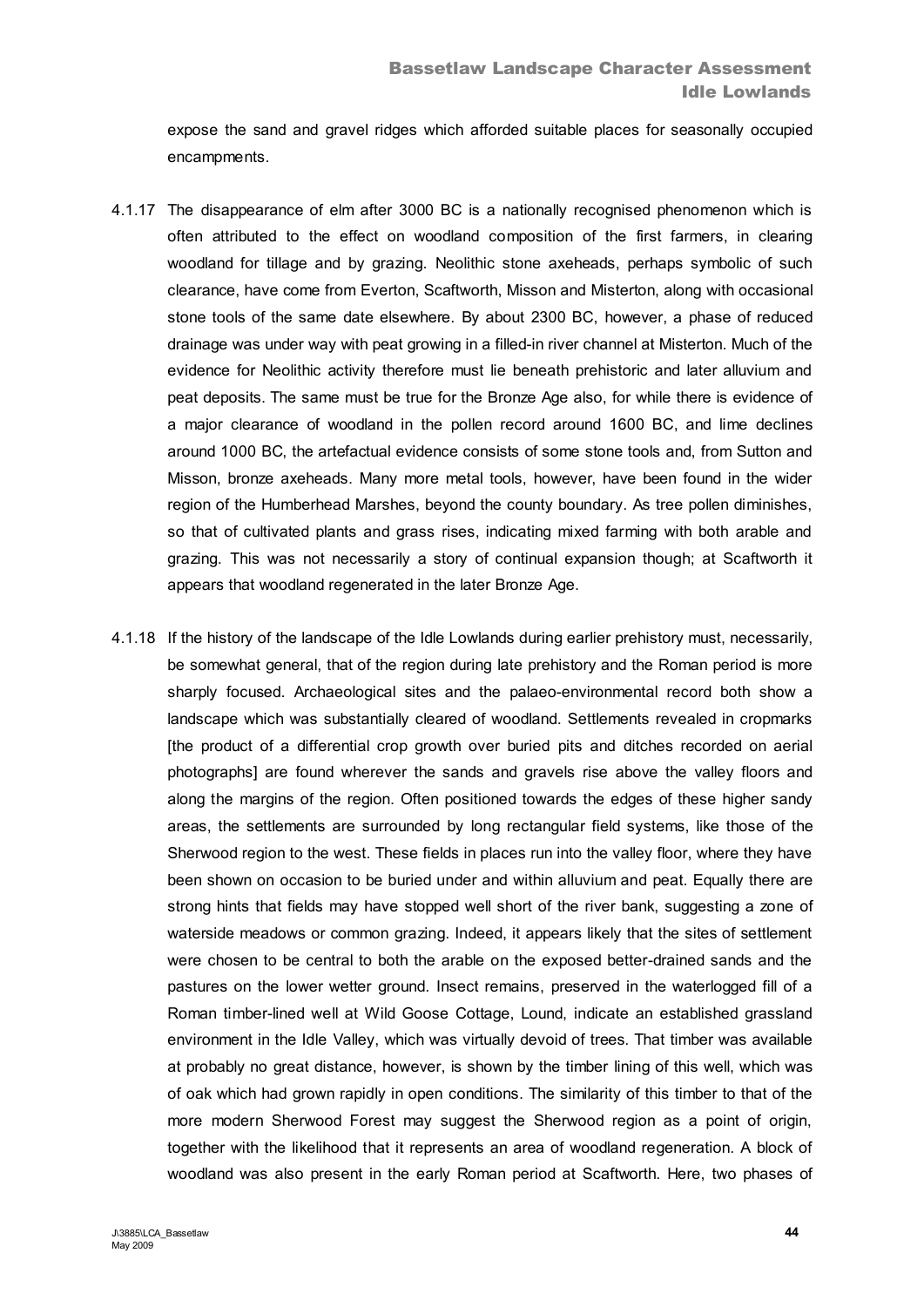Roman road, probably that from Lincoln to Doncaster which ran across the Idle Lowlands from Drakeholes to Bawtry, were carried over wet ground on timber causeways partly keyed into the stumps of the trees which had been felled in and around its path. In addition to oak, timber and wood of poplar, willow and alder were present.

- 4.1.19 The Idle Lowlands, then, was a landscape of settlements, fields and pastures with occasional small woods during the Roman period. It also appears to have been prosperous, for some of the settlements seen in the cropmarks are large and complex. They are similar to those of the Trent Valley, rather than the small settlements of the interior of the neighbouring Sherwood region. Like the settlements of the Trent Valley, they produce a greater range and wealth of objects in contrast to the relative poverty of sites on the Sherwood Sandstone. However, even before the end of the period, circumstances had begun to change. The virtually complete clearance of woodland within the region, and further afield, exposed land to erosion. Consequently, more alluvium was deposited in the Idle Valley. The late Roman period saw a marked increase in this alluviation, possibly because of exhaustion and damage to the vulnerable soils of the adjacent Sherwood region or perhaps due to the introduction of the heavy plough which more effectively broke up the ground. Combined with rising groundwater due to climatic fluctuations and changing sea levels, the lower land became wetter and more liable to overbank flooding. The margins of cultivation were pushed back, therefore, and field boundaries and probably farmsteads were buried in alluvium. Large areas of peat began to develop. In some areas woodland regenerated; the Roman road at Scaftworth was buried in alluvium and alder dominated woodland grew up.
- 4.1.20 Undoubtedly, this environmentally triggered change in land use and landscape was reinforced and maintained by the social and economic changes at the end of the Roman period. What actually happened remains unclear, but within a general context of falling population and a withering and transformation of Roman administrative structures, it appears that settlement and agriculture may have been pulled back from the more difficult marginal land to focus on more fertile areas. The poorer soils were not abandoned, however, but used at a lesser intensity of grazing, woodland and game. The situation, then, was one in which land use was reorganised and adapted to new conditions over a number of generations. Within the Idle Lowlands it would appear likely that settlement contracted on to the higher ground along the edges of the region and on "islands" above the wetter ground on the floor of the basin.
- 4.1.21 However, apart from occasional objects we have no tangible traces of early Post-Roman and Anglo-Saxon settlement in the region. Place names we do have, and some of these, such as Finningley, meaning "the clearing of the fen dwellers" and Mattersey, where the suffix ey means island, reflect the wet, marshy and wooded conditions which then characterised the landscape. Current models of Early and Middle Saxon settlement patterns are of dispersed farms and some larger settlements, not dissimilar to those of late prehistory and the Roman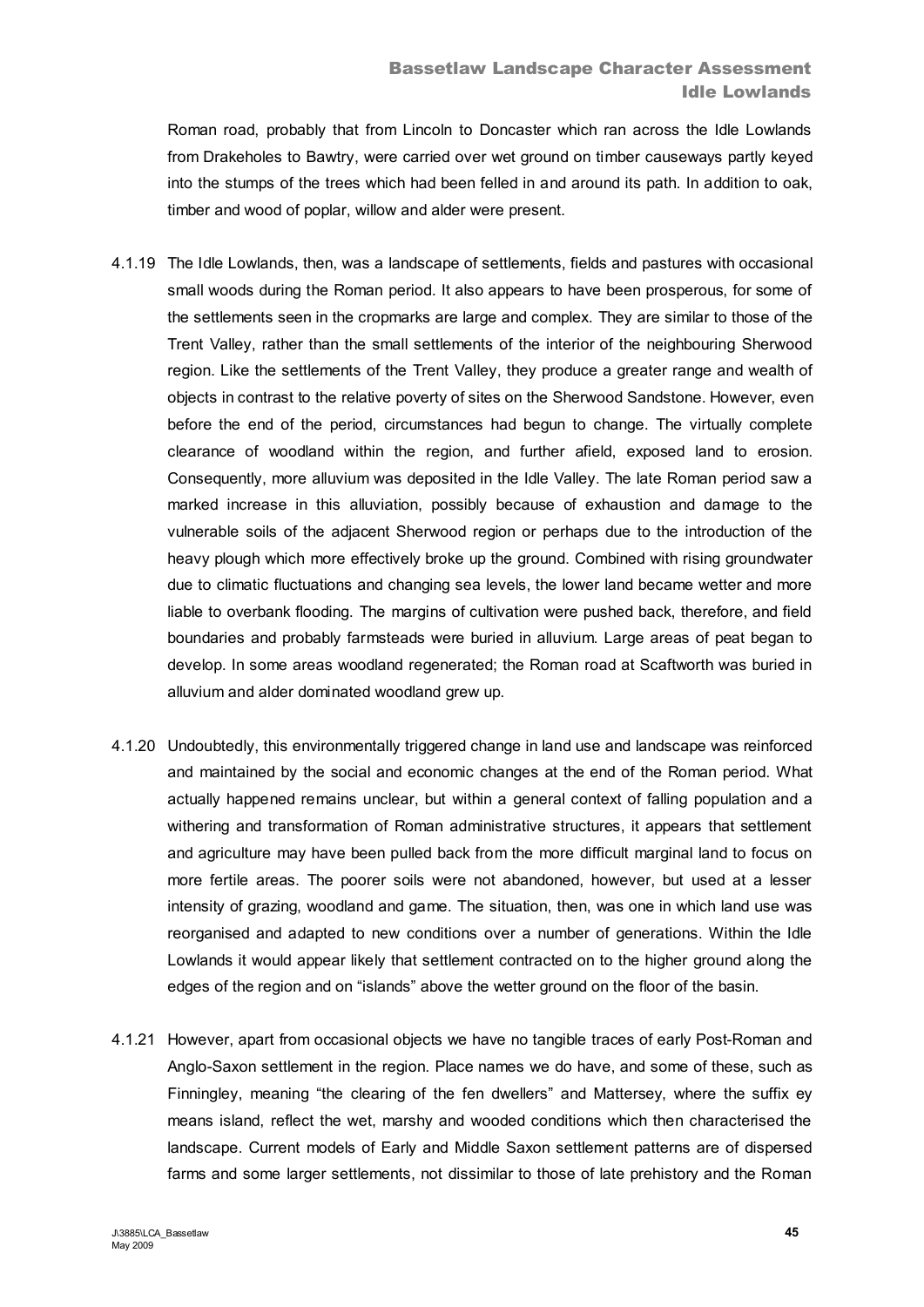# Bassetlaw Landscape Character Assessment Idle Lowlands

period. By the late  $9<sup>th</sup>$  century and more particularly the  $10<sup>th</sup>$  century, under the pressures of a rising population and the growing power of local landowners, people began to group together around the farm of the local lord or at other geographically favoured sites to form nucleated villages. In the Idle Lowlands this process will have been strongly influenced by the availability of dry sites. This must be one reason why, despite the large size of some parishes, there does not appear to be much new settlement within the region. True, it is within a wider area where Scandinavian place names are frequent, suggesting space for incomers in the late  $9<sup>th</sup>$ and 10<sup>th</sup> centuries, and some of the communities involved with the Idle Valley do bear such names, especially along the west where the region abuts Sherwood. Most of these latter communities, however, included lands outside of the Idle Valley where conditions for arable were better, and were sited on the valley edge for convenience of access to the cultivated fields on one side and to the grazing and wetland resources of the Idle Lowlands on the other. Within the region itself only Lound, a "clearing", which may imply contrasting woodland nearby, or Mattersey Thorpe, where thorpe implies a satellite settlement, are suggestive of late new communities.

4.1.22 Contrary to expectation, perhaps, and in contrast to the usual commentaries of historians, the Idle Lowlands were not an area of markedly low population in 1086. Communities here were not generally smaller than many others recorded in Domesday Book in Nottinghamshire. Certainly, if the statistics are reduced to numbers of people per square mile the figures appear low. But on a direct comparison of community against community on the basis of both population and areas under the plough, the region appears to fall comfortably within the average. This is not merely a product of the more extensive arable land available around the edge of the region. Even some of those whose lands lay wholly within the Idle Lowlands could boast respectable extents of arable; Mattersey, for example, had some 780 acres under plough, and Misson some 540 acres. Population and extents of arable were interdependent and were related to the area of dry ground available. Despite the extent of the wetlands there is no hint of specialisation in the economy of the region. Meadow is recorded in a number of communities, on a level of frequency equalled only by the Trent Valley, and fisheries appear at Misson and at Gringley on the Hill, where 1000 eels a year were caught. Fishing in By Carrdyke is also mentioned. Beyond these activities, unexceptional in a riverine context, there is nothing which relates to the considerable area of wetland. At first sight it might be thought possible that it was included under the wood pasture recorded in most Idle Lowlands communities, especially when calculations based on the dimensions of this in Finningley give a notional 5760 acres. However, comparison of the extents given across the region range from 1190 acres at Sutton through to ten acres at Everton and Misson. It seems more likely therefore that these entries do represent woodland rather than moor, and that the resources of the latter were not recorded, just as grassland pasture and livestock across the County as a whole were not included in Domesday Book. Equally, these entries do indicate that there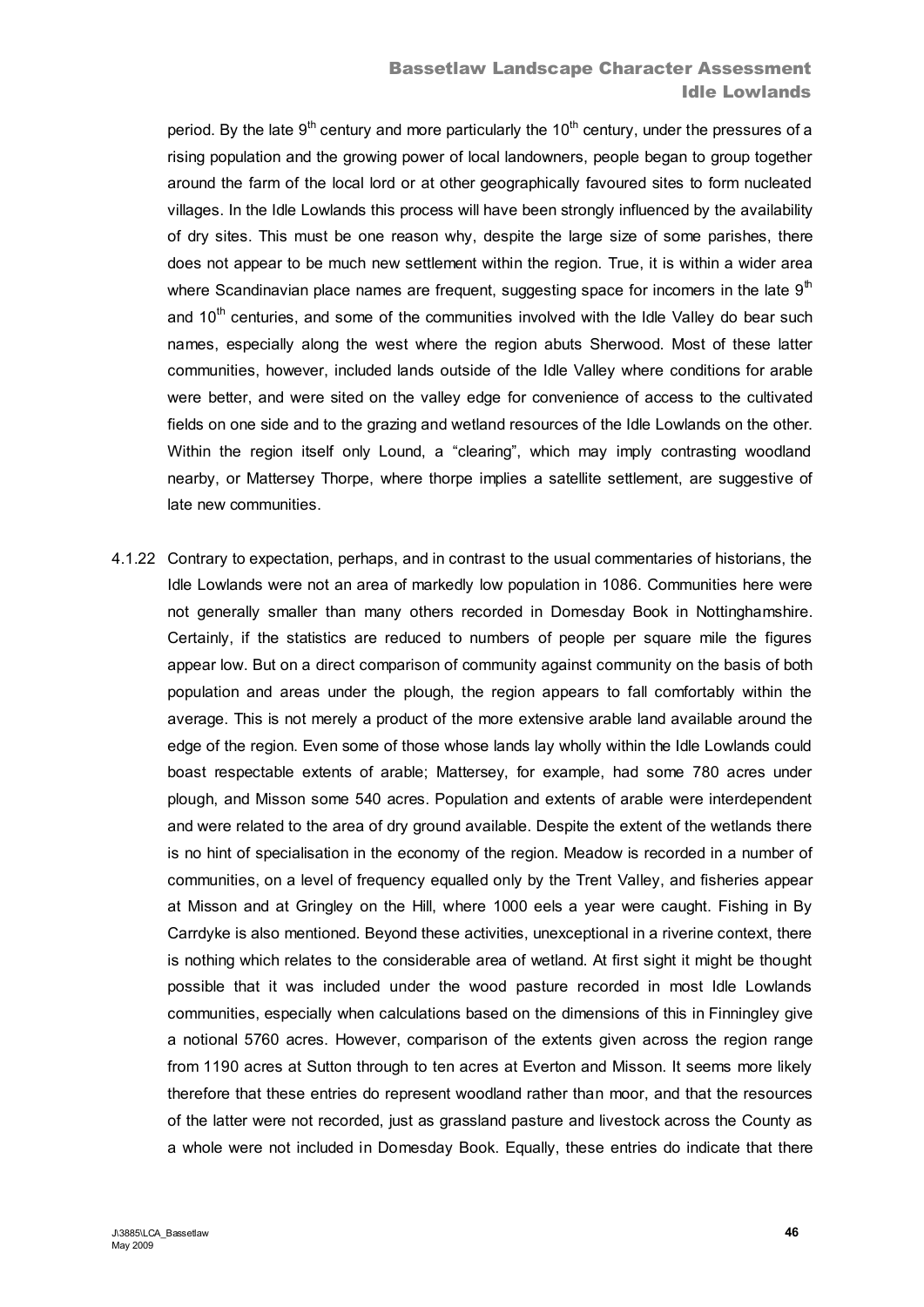were areas of woodland within the Idle Lowlands in 1086 and that these were significant landscape elements in some places.

- 4.1.23 The landscape of 1086 set the basic pattern for the Idle Lowlands for the remainder of the Middle Ages and beyond. Within this, there were fluctuations in the nature and intensity of land use under the influence of social, economic and climatic change. The continued rise in general population until the late  $13<sup>th</sup>$  century will have meant villages increasing in size, with arable fields being reorganised and, where possible, extended. Woodlands will have been diminished. After the mid  $13<sup>th</sup>$  century, climatic deterioration and rising sea levels raised groundwater levels again and increased flooding, expanding the area of marsh and forcing changes in land use. The stress that this will have induced in communities was relieved by the decline in population in the late  $14<sup>th</sup>$  and  $15<sup>th</sup>$  centuries, impelled by the Black Death in 1349 and subsequent outbreaks of plague, from which the region probably suffered equally with the rest of Nottinghamshire. Just as important was the swing away from arable production to animal husbandry which was dominant in the agricultural economy from the 15<sup>th</sup> century. Wetter land therefore could be readily converted to pasture and a level of prosperity thereby maintained. While a number of villages in the wider region of the Humberhead Levels declined and died during the later Middle Ages and after, those within the Idle Lowlands were able to respond to the changing circumstances and survive.
- 4.1.24 Major landscape change came with the draining of the levels, progressively undertaken from the 17<sup>th</sup> century. This is not to say that the importance of drainage was not understood in the Middle Ages and earlier but, lacking technology and unable to take a regional approach, ditching at these dates was only of minor local significance. Even so, the economic value of the wetlands to the communities of the Idle Lowlands should not be underestimated. They offered a variety of resources which were as well exploited and managed as the woodland, heaths, pastures or tillage elsewhere. These resources will have spanned the whole range appropriate to the types of wetland present; fishing, wildfowling, wood and fuel are but a few. Little of this appears in the documentary records except occasional mentions, such as of 4 acres of turbary [peat cutting for fuel] in Lound in 1345 or the 40 acres of the same on an estate with lands in Misterton and Clarborough in 1564. By far the most important use of the wetter land was for meadow and pasture. The qualities of these varied with the ground conditions, which were recognised in description and presumably, therefore, in usage and valuation. This must be the significance of the categorisation given in 1527 of the lands of an estate in Everton as 100 acres of [arable] land, 100 of meadow, 200 of pasture, 100 of heath, 200 of "more", and 200 of marsh. Each of these represents areas of different habitats and ecology, exploited and managed in differing ways. Meadow appears in the documents of most Idle Lowlands communities usually in relatively small quantities, although it appears to have been significant in Scaftworth and Everton in the  $13<sup>th</sup>$  and  $16<sup>th</sup>$  centuries. Much of the other pastures, heaths, moors and marshes was pastured in common between communities and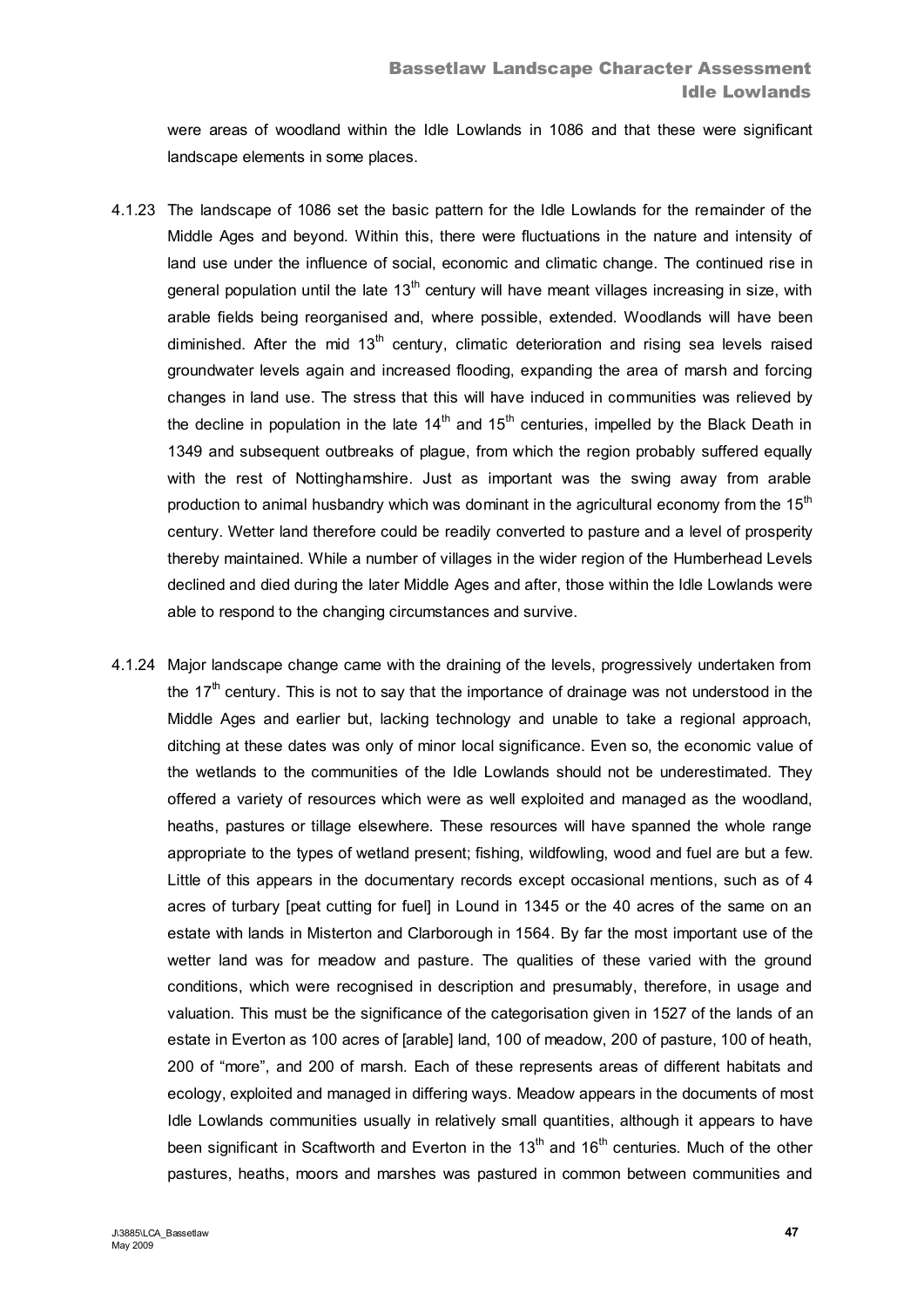# Bassetlaw Landscape Character Assessment Idle Lowlands

their members. Illustrative of this is a dispute of 1290 in Misson which concerned common pasture in 2,000 acres of wood, pasture and moor. In the same year, when the freeholders of Misterton took their lords of the manor to court for having enclosed 20 acres of moor belonging to the common pasture, it was found that the lords were no more than commoners in the moor alongside the freeholders. The moors and marshes of the region, then, were not untamed wilderness but an environment which was used and maintained to best advantage within an integrated farming regime.

- 4.1.25 Small wonder, then, that the first large-scale drainage scheme, undertaken by Vermuyden between 1626 and 1628, provoked long-lasting protest and violence from the communities of the Idle Lowlands and the wider region. At Misterton enclosure of 1,000 acres of common and the flooding of other areas of carrland denied these lands to 200 families. Their complaint about this in 1634 pointed out that they employed 46 ploughs and kept 1000 cattle besides sheep and pigs, but without access to the North Carr and Thack Carr they were bereft of all means of livelihood. Leaving aside the abrogation of commoners' rights to an alien group of investors in Vermuyden's project, it is clear that the loss of common pasture in the wetlands threatened the traditional economic structures of the region.
- 4.1.26 Vermuyden's work was limited in success, and the completion of the drainage of the Idle Lowlands was eventually brought about piecemeal through the improvement of existing ditches and the digging of new ones in enclosing parishes. Apart from limited small-scale enclosure adjacent to villages and in some open fields, this was a region of late enclosure, carried out under Parliamentary Acts in the later  $18<sup>th</sup>$  and early  $19<sup>th</sup>$  centuries. This produced a landscape of large, regularly laidout, rectangular fields defined by hedges, with roads of standardised widths following straight lines. In the carrs and wetlands, fields or blocks of fields are defined by ditches, often laid out on a grid, with a lack of relief and a sense of openness accentuated by a lack of hedges, which is relieved by the occasional bankside trees and small plantations. Enclosure and drainage allowed the creation of new farms outside of the villages. In the 1760s Jonathan Acklom of Wiseton Hall led the way on his estate, which included lands in Wiseton, Mattersey, Everton, Misson and Scrooby, by pursuing a plan of building farmhouses and extensive outbuildings in brick in central positions within new units of land. In an unconscious echo of the past, slightly elevated locations were selected for these farmsteads to keep them above flood levels. Intended to be both practical and ornamental, these farms included new trees and plantations. Others followed suit on their estates, adding isolated farm buildings and small plantations to the overall landscape and developing the movement towards building in brick and tile. By the end of the 18<sup>th</sup> century it was normal to build anew in these materials, and mud and stud timber structures were fast disappearing, rebuilt or refaced, as the "traditional" character of the region's buildings became established.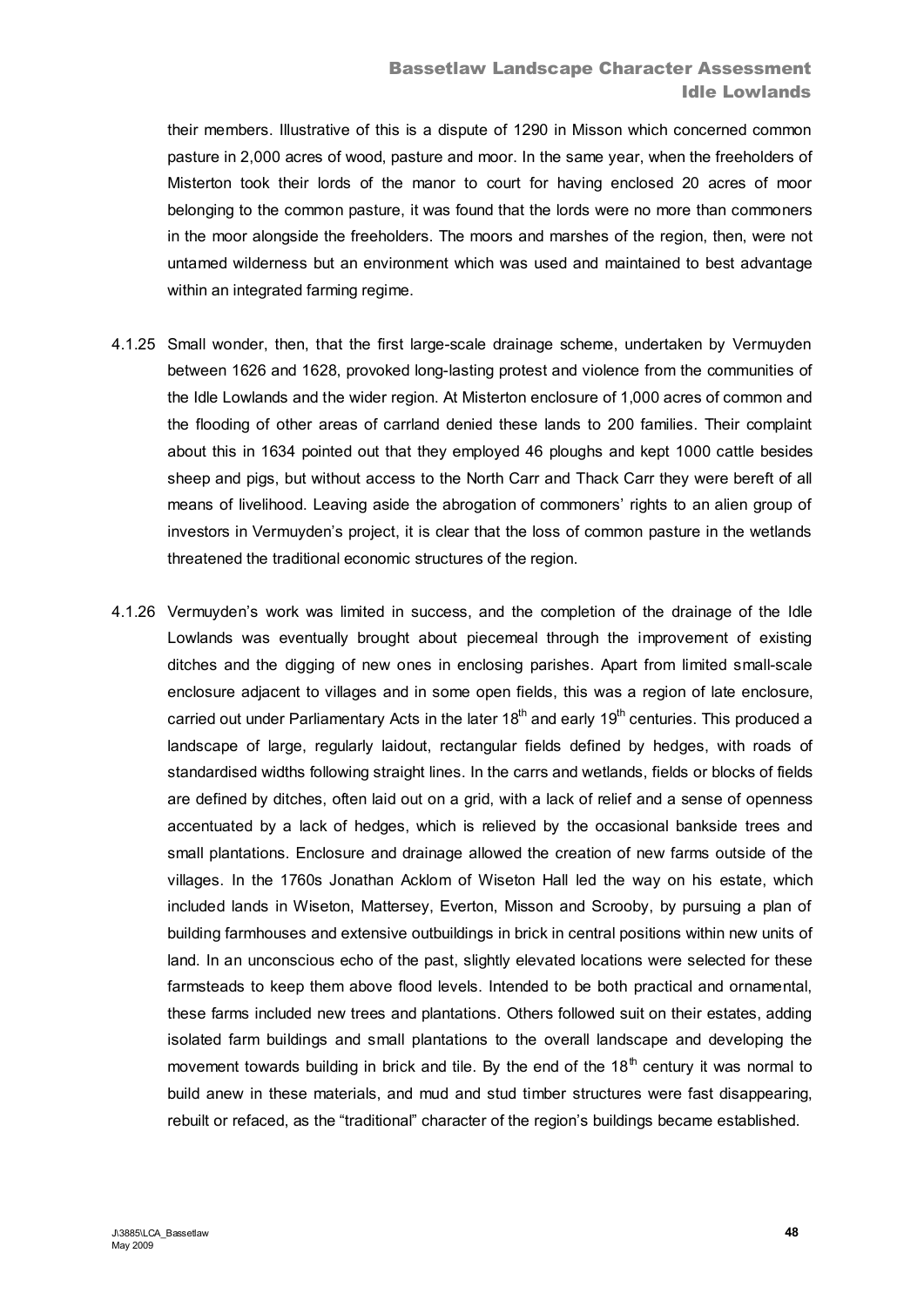- 4.1.27 The late  $18<sup>th</sup>$  century also saw an addition to the countryside in the form of the Chesterfield Canal. The Idle had long been a commercial river from West Stockwith to Bawtry, which had developed into a significant inland port during the Middle Ages. By the 1760s, however, the demands of the market and the inconvenience of transporting goods into and out of the hinterland of Bawtry led to the design of a canal to link Chesterfield with the Trent at West Stockwith. Begun in 1771, the Chesterfield Canal runs around the eastern margin of the region, making a discreet contribution to the landscape and reinforcing, through bridges, locks and associated knots of buildings, its red brick character.
- 4.1.28 Drainage was not effectively completed until the later  $19<sup>th</sup>$  century, aided by efficient pumping, ditch management and changes in sea level. Agriculturally, however, the region remained one of essentially mixed farming, with a heavy emphasis on animal husbandry: sheep and arable on the drier sandlands and cattle on the wetter levels. This situation persisted until the Second World War when the emphasis swung to arable production, which has since been maintained under Government and European farming policies. Despite these changes, the essentially rural character of the region has been maintained down to the present day.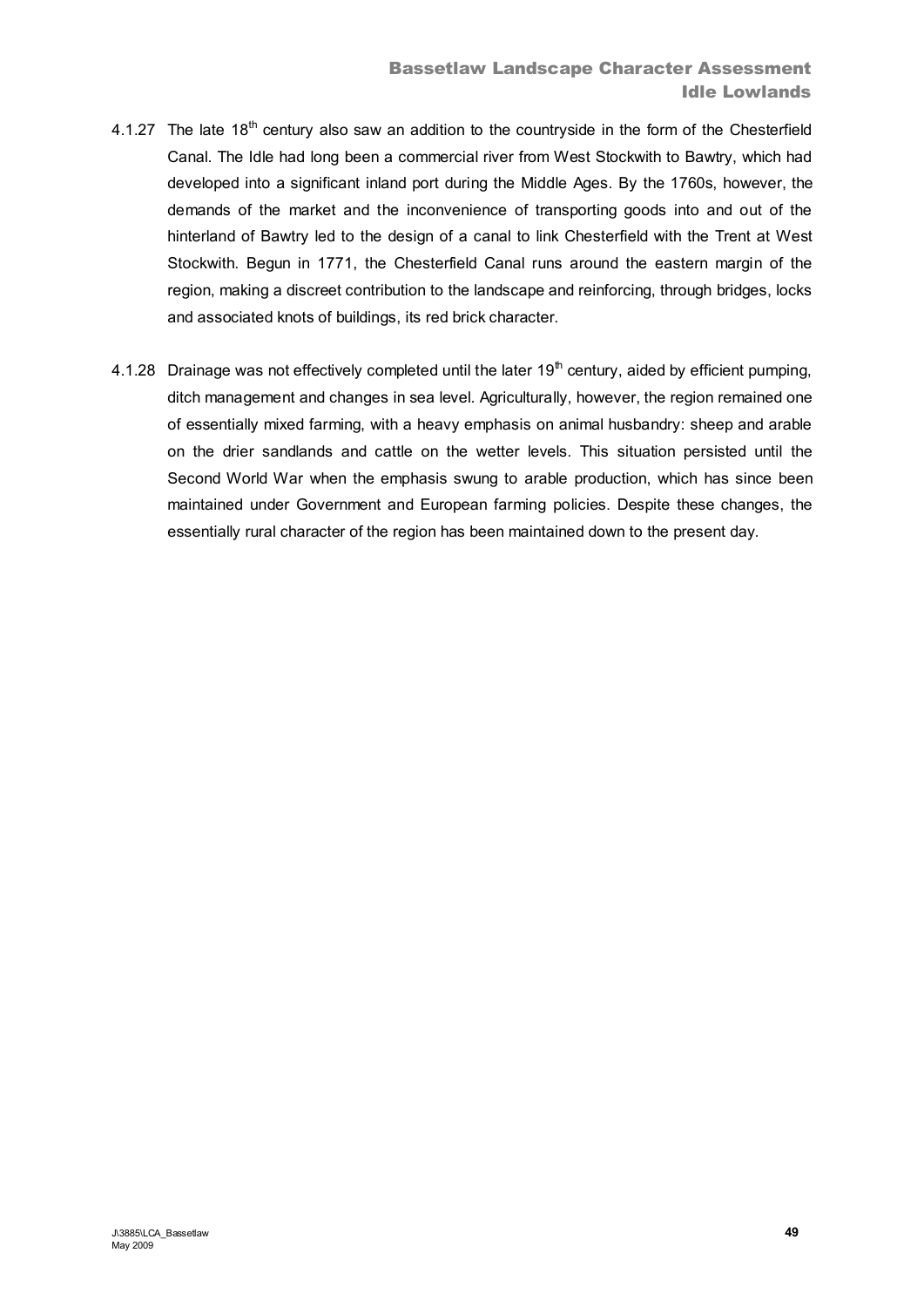# 4.2 VISUAL CHARACTER OF THE LANDSCAPE

### **Introduction**

4.2.1 The Idle Lowlands are a varied low-lying region characterised by carrs, levels and rolling sandland. The pattern of landscape within the region is closely related to the inherent capability of the land, particularly with regard to the natural constraints of drainage and soil fertility. As a consequence, differences in landscape character tend to be reflected more by variations in land use and settlement than by marked topographic changes. Although these differences have been blurred by agricultural intensification, individual landscapes can still be recognised in the pattern of woodlands, fields and settlement across the region. Most areas of former heath and wetland, for example, remain sparsely inhabited and many are still largely inaccessible by road. This is in marked contrast to the settled agricultural character of the adjoining sandlands. Even here, however, the poorest areas of former heath can still be distinguished by the late enclosure pattern, plantations and large isolated farmsteads.

#### **Landscape Character Parcels**

4.2.2 The Idle Lowlands region has been divided into 35 Landscape Description Units [LDUs] all of which fall within the Bassetlaw District [Figure 12]. Five of these units are classed as 'urban land use', the remaining 30 were then subdivided into 47 Landscape Character Parcels [LCPs] [Figure 13]. The completed Landscape Character Assessment field survey sheets are included at Appendix B4. This information was then tabulated to help determine the Draft Policy Zone [DPZ] boundaries in preparation for the Landscape Condition and Sensitivity survey contained at section 4.4.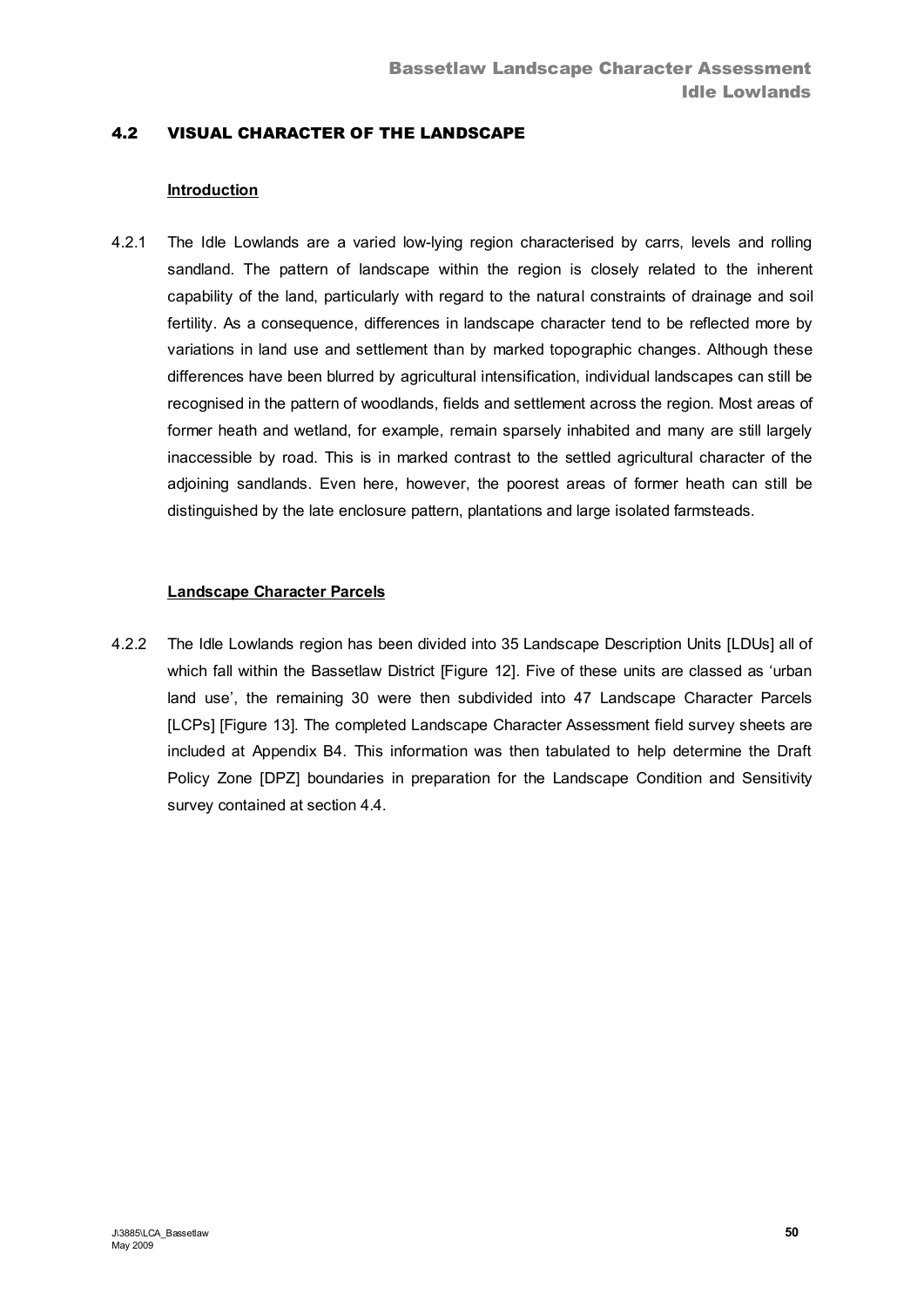## 4.3 LANDSCAPE EVOLUTION AND CHANGE

#### **Introduction**

- 4.3.1 It is clear from the preceding sections that evolving patterns of land use have played a major part in shaping the landscape over many centuries. Although change can be sudden and dramatic, as in the case of wetland drainage, it is more often incremental, and it is this gradual evolution of the landscape that is an essential part of a healthy, living countryside. When considering proposals for landscape conservation, therefore, the aim should not be to return to a particular point in time but rather, by analysing the forces for change, to strike a balance between unavoidable change and ensuring that regional diversity and local distinctiveness are maintained, and where necessary enhanced.
- 4.3.2 This section examines the main forces that have brought about change within the Idle Lowlands over recent decades and assesses whether these forces are having a positive or a negative impact on the character and quality of the landscape. This is done with particular regard to agriculture, trees and woodlands, urban and industrial development and mineral extraction. It is also the purpose of this section to consider the trends and pressures that may influence landscape change in the future.
- 4.3.3 The trend towards arable intensification has been facilitated by more efficient drainage of the carrs and levels. Together with the effects of water abstraction from the underlying aquifer, this has reduced ground water levels throughout the region to such an extent that former wetlands are becoming deeply desiccated. This has been particularly severe in the Idle Valley upstream of Misson, where extensive areas of former meadowland and pasture have been ploughed up and brought into arable cultivation since 1945. These changes have had a major impact on the character and quality of the landscape. Large areas of permanent pasture and grazing animals, in many cases supporting a rich diversity of wildlife, have disappeared to be replaced by ploughed fields and intensively managed crops.
- 4.3.4 Arable intensification has also been instrumental in altering the fabric of the landscape through the removal of hedges and the creation of large fields to facilitate the use of modern farm machinery. In places, most notably in the Valley Carrs and Levels, this has fragmented the overall unity of the landscape, leaving isolated features such as remnant gappy hedgerows and dead or dying trees set within an open arable farmland. Such features not only appear out of scale with their surroundings, but often impart an impression of dereliction and decline.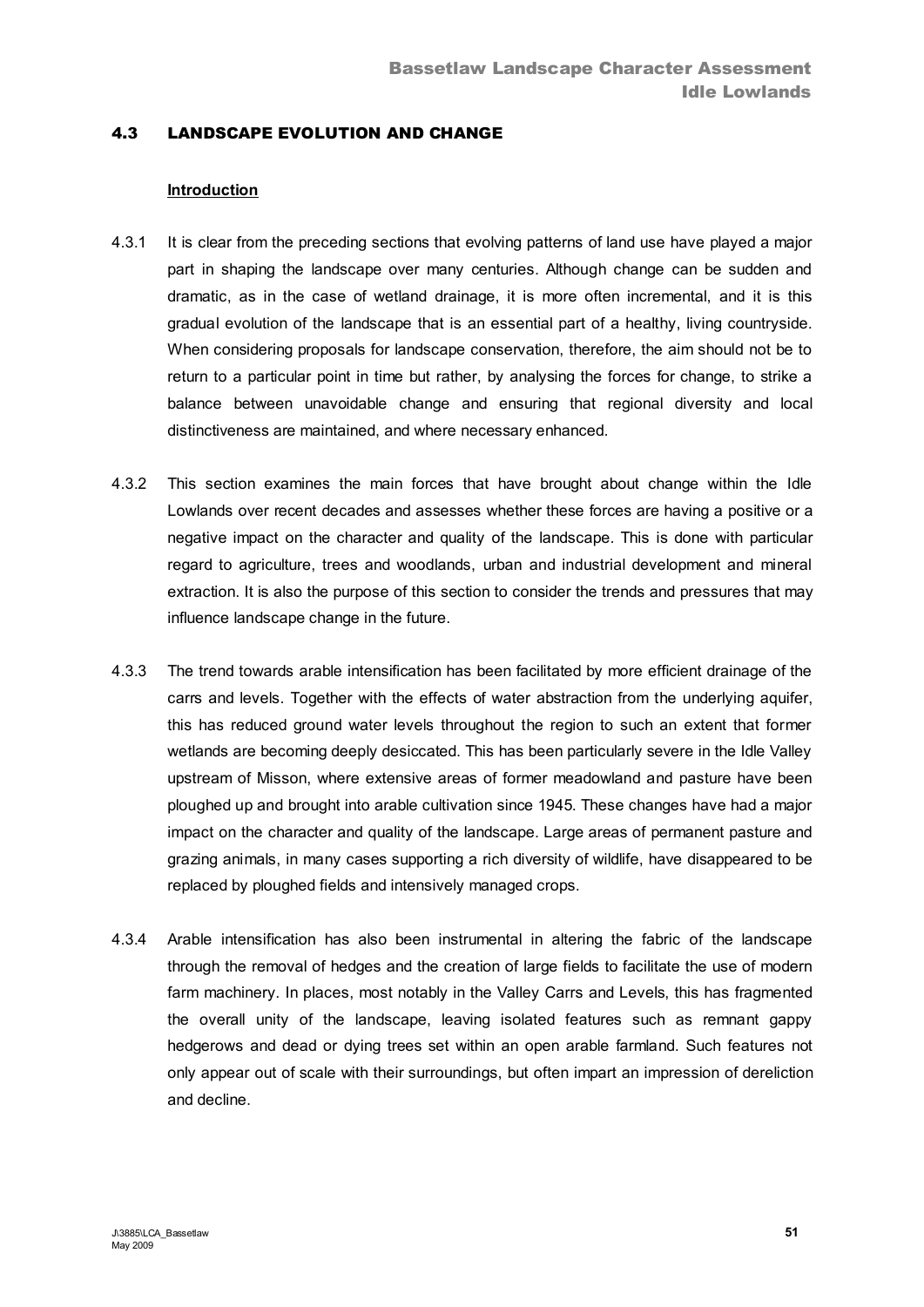### **Agriculture**

- 4.3.5 Prior to the Second World War, the Idle Lowlands were primarily a mixed farming region, with a heavy emphasis on animal husbandry. Market gardening was a feature on the fertile peat soils around Misson, Gringley on the Hill and Misterton, and in the vicinity of Retford. During the War, the emphasis swung towards arable production and this situation has been reinforced ever since under Government and European farming policies.
- 4.3.6 Alongside the demise of mixed farming, horticulture has also declined in the region and arable cultivation is now the dominant land use throughout the Idle Lowlands. The principal crops grown are cereals, potatoes and sugar beet, with oil seed rape grown as a break crop on the sandlands.
- 4.3.7 Although further agricultural expansion is now less likely, declining incomes and continued uncertainty in the short term may result in further intensification of production on existing farmland. This could lead to continued agricultural improvement of older grasslands and further loss of hedgerows. In the longer term, new incentives may encourage more environmentally sensitive farming, with perhaps a return to more traditional mixed farming regimes. In the last 25 years a number of factors have resulted in a reversal of some of the more damaging aspects of agricultural policy; the reform of the Common Agricultural Policy [CAP] led to a series of measures designed to reduce the level of agricultural surpluses, including the compulsory Set-Aside scheme introduced in 1988.
- 4.3.8 Along with the recognition that there is no longer a need for ever-increasing food production, there has also been growing acceptance of the need to reverse the damaging effects of agricultural intensification on the environment. At the same time, the need to maintain the farmer's income is recognised, and as a result a number of schemes have been established to provide financial incentives for environmentally sensitive farming. These range from payments for managing land in a traditional way or for re-creating certain habitats to hedgerow management.

### **Trees and Woodland**

4.3.9 Historically, woodland cover within the Idle Lowlands has been fairly sparse. Today there is still a relatively low cover of woodland with slightly over half being broad-leaved. Between the 1930s and 1980s the region experienced an overall decrease in woodland cover which contrasts with the increases experienced at a county and national level. Over half of this woodland loss was to agriculture and rough grazing. The character and pattern of woodland cover varies throughout the region with the majority tending to be located on the sandlands,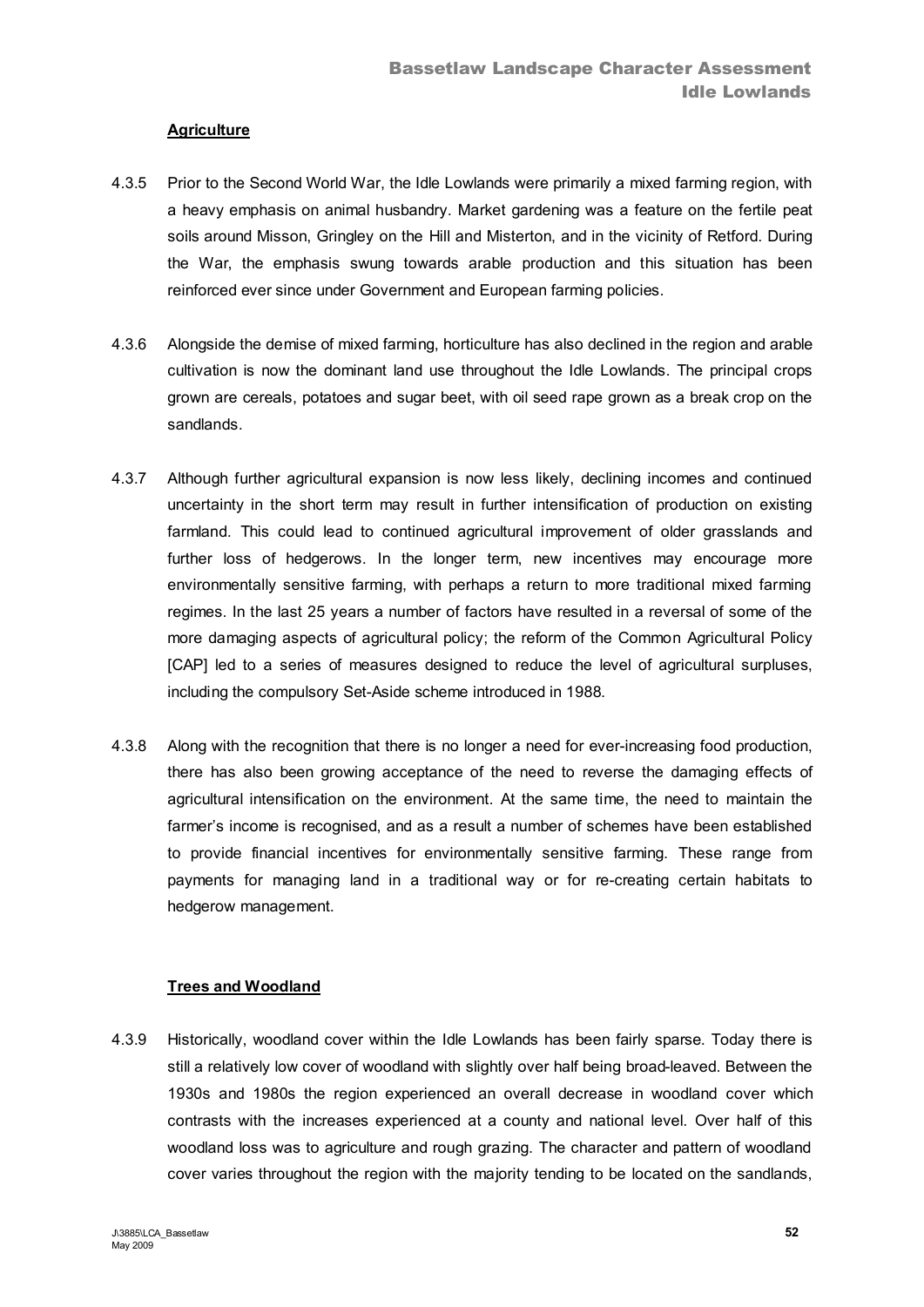which support most of the commercial forestry. Elsewhere woodlands are generally small plantations, with holts characteristic of the river valleys, and patches of remnant semi-natural woodland and scrub a feature of the Carrlands. Hedgerow trees are also an important component of the region's tree cover in some areas, despite losses caused by Dutch elm disease during the period 1960-1980.

### **Urban and Industrial Development**

- 4.3.10 The Idle Lowlands is primarily an agricultural region and this is reflected in the settlement pattern of mainly small rural villages. With increasing numbers of people wanting to live in a high quality environment within commuting distance of their urban workplace, there has been considerable pressure for new housing in these villages. In many places this development is poorly designed and appears "tacked onto" existing settlements. Although this is due partly to the fact that the style does not reflect local traditions, it is also because of the siting and layout of the development and its relationship to existing buildings and village open space.
- 4.3.11 Cumulatively, new development has had a suburbanising effect in many of the villages in the Idle Lowlands. This is reflected not only in the design and layout of modern dwellings, but also in successive infilling of internal village space and unimaginative ornamental planting. Village character is also changing as a result of conversion of redundant farm buildings, the "gentrification" of existing dwellings and the imposition of suburban tastes on the rural environment.
- 4.3.12 The main urban areas in the Idle Lowlands are the historic market town of East Retford and the mining settlement of Harworth/Bircotes.

### **Transportation**

4.3.13 A number of major roads have an impact on the region, the most prominent being the A1 which is highly visible across the more open landscapes. The impact of the road is likely to increase as there are proposals to upgrade to motorway standard. The other major routes are the A614 and A638. In terms of rail transport, the East Coast Main Line runs through the middle of this region. No commercial waterways are found within the Idle Lowlands, although the Chesterfield Canal, which is currently used for recreational purposes only, runs along the eastern edge.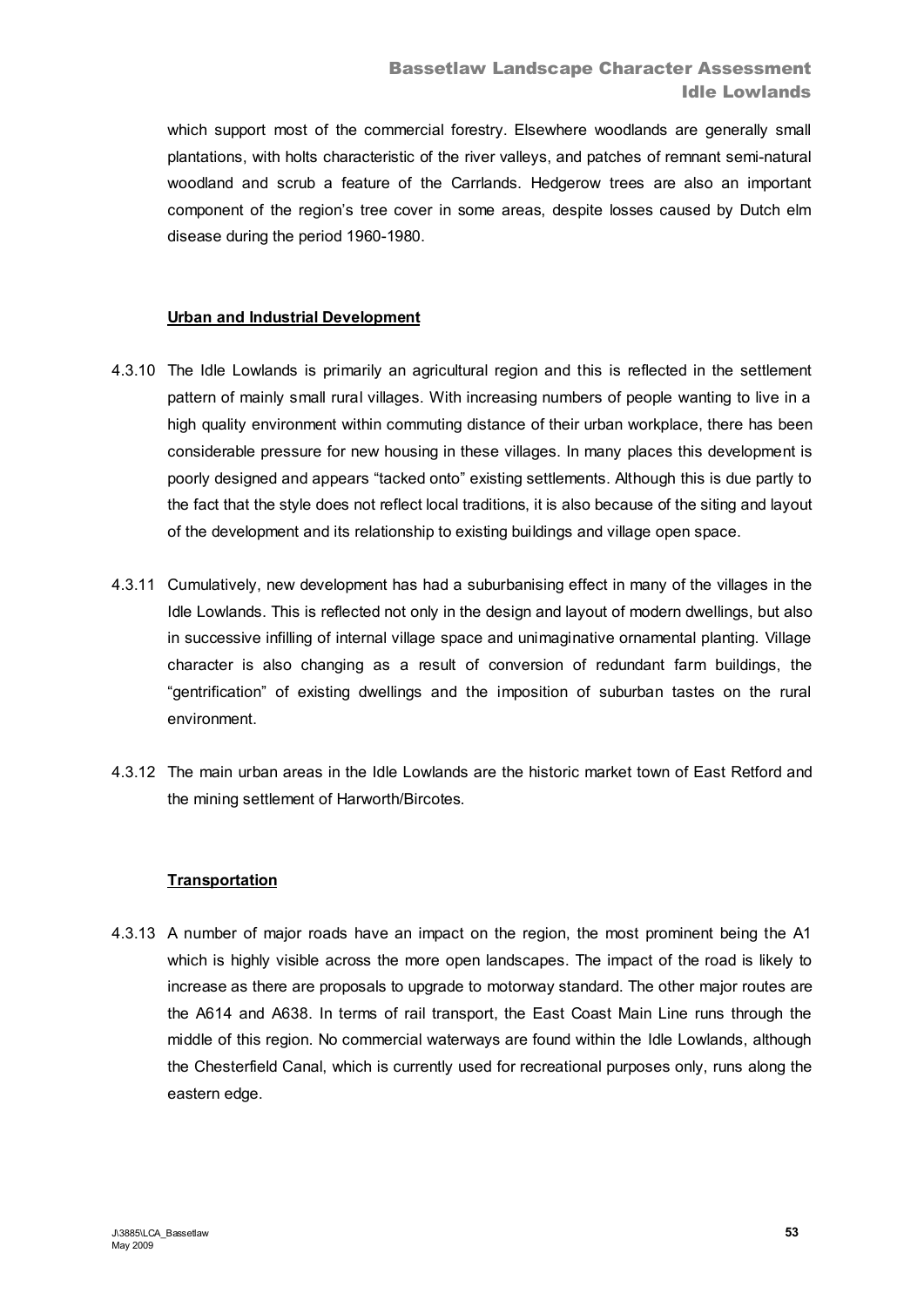### **Mineral Extraction**

- 4.3.14 Mineral extraction has had a considerable impact on the Idle Lowlands, with the principal resources exploited being sand and gravel within the Idle Valley and coal in the sandlands. The impact of extraction operations varies from site to site, although the most common concerns tend to be noise and dust pollution from extraction and transportation, and visual intrusion upon the landscape.
- 4.3.15 Sand and gravel extraction in the region accounts for one third of Nottinghamshire's total production, with active quarries at Misson, Lound, Scrooby and Bellmoor. The majority of sand and gravel extracted is from alluvial deposits with the exception of Scrooby where it is of glacial origin.
- 4.3.16 Low-level reclamation which does not involve the importation of fill has been achieved at a number of sites. In Nottinghamshire, restoration of sand and gravel workings to water has been the most notable method, with an estimated 800 hectares reclaimed to this use by 1988. However, reclamation to water has raised a number of issues, particularly with the impact on landscape character, after-use and long-term management. Where workings have not breached the water table, reclamation has been possible by respreading the overburden and soil across the quarry floor. The most notable example of this can be found at Misson, where nearly 250 hectares had been reclaimed by 1988. Reclamation involving fill has also been undertaken at a number of sites. In areas which have experienced a loss of high quality agricultural land as a result of extraction, there is still a strong presumption towards agricultural restoration. On the sandlands, where the majority of agricultural land is of poorer quality, reclamation to native woodlands and heathland is generally preferred. The future of sand and gravel extraction within the Idle Lowlands remains uncertain due to declining resources. Harworth coal pit, the only one within the Idle Lowlands region, ceased production in 2006.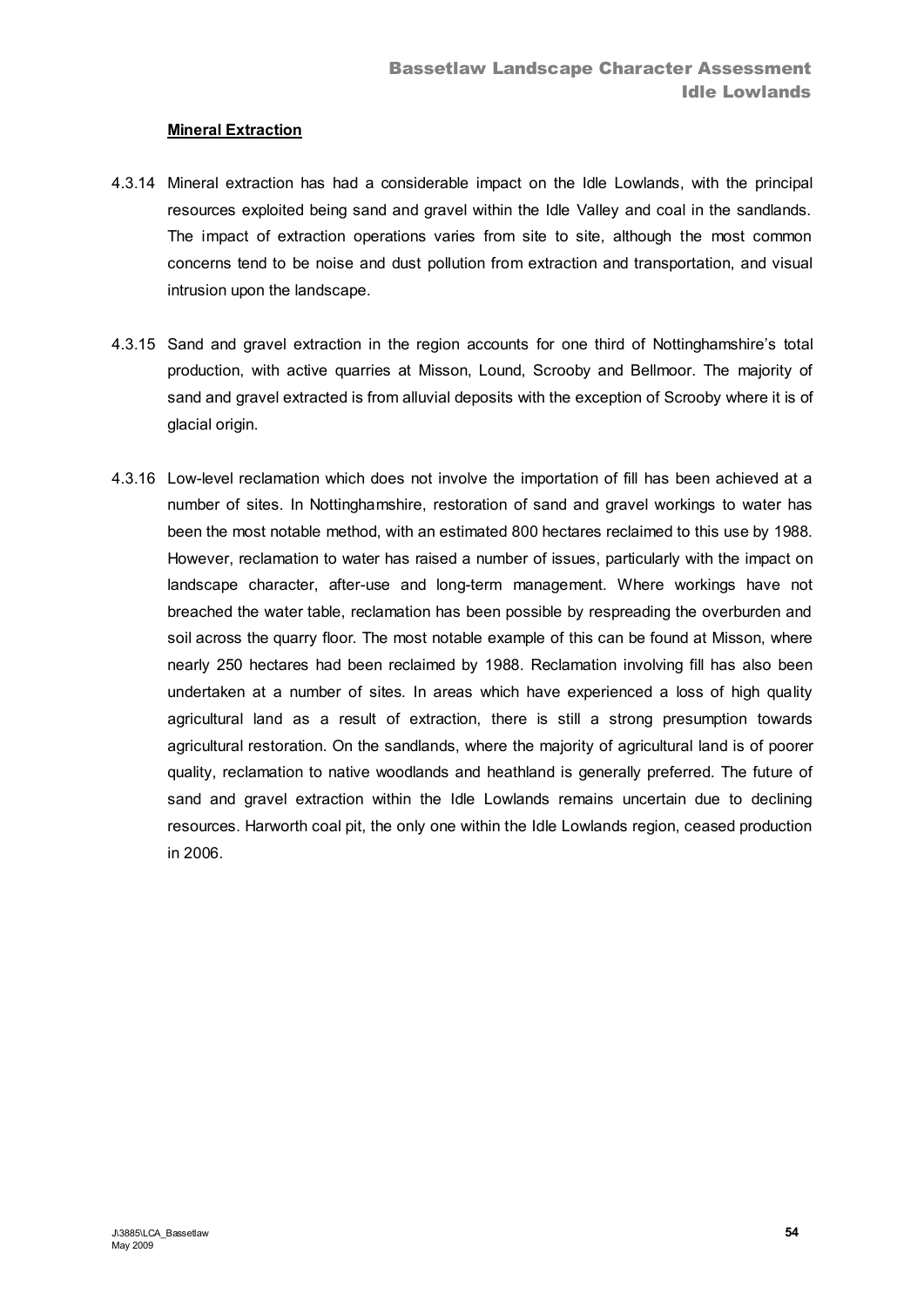# 4.4 POLICY ZONES

### **Draft Policy Zones**

4.4.1 Following on from the Landscape Character Assessment of each LCP a total of 12 Draft Policy Zones [DPZs] were created [Figure 14]. A table showing the derivation of each DPZ is included at Appendix C4. A subsequent Landscape Condition and Sensitivity Assessment was then undertaken of each DPZ, this information is detailed on the Landscape Condition and Sensitivity Assessment field survey sheets which are included at Appendix D4.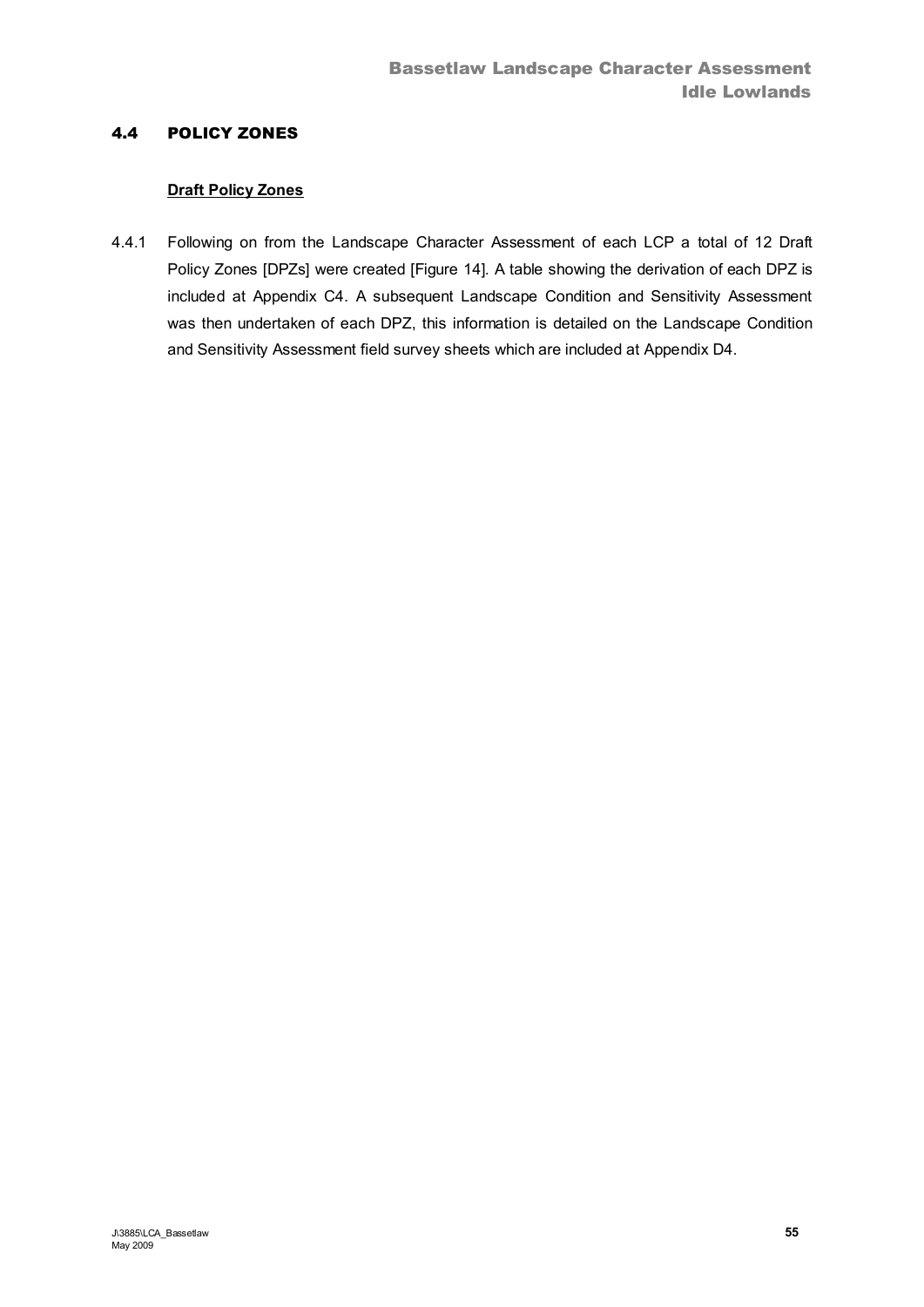### 4.5 SPECIES LIST

4.5.1 The following list includes native tree and shrub species that are commonly found within the Idle Lowlands and are suitable for inclusion in planting schemes*.* These are important for determining the area's regional character. A range of other native species may also be appropriate to particular locations or sites. In these cases professional advice should be sought.

|  | Don |
|--|-----|

**a**  $\Gamma$  **Dominant Species C** and  $\Gamma$  **Other Species Present** 

| <b>TREES</b>     | <b>Woodlands/</b><br><b>Plantation</b> | <b>Hedges</b> | <b>Hedgerow Trees</b> | <b>Wet Areas/Streamsides</b> | Individual/<br><b>Parkland Trees</b> |
|------------------|----------------------------------------|---------------|-----------------------|------------------------------|--------------------------------------|
| Alder (Common)   |                                        |               | $\bigcirc$            | $\bigcirc$                   |                                      |
| Ash              | $\bigcirc$                             | $\bigcirc$    |                       |                              | $\bigcirc$                           |
| Beech            | $\bigcirc$                             |               |                       |                              | $\bigcirc$                           |
| Birch (Silver)   | $\bigcirc$                             |               | $\bigcirc$            |                              | $\overline{O}$                       |
| Chestnut (Horse) | $\bigcirc$                             |               |                       |                              | $\bigcirc$                           |
| Crab Apple       | $\bigcirc$                             | $\bigcirc$    | $\bigcirc$            |                              |                                      |
| Elm (English)    |                                        | $\bigcirc$    |                       |                              |                                      |
| Elm (Wych)       |                                        | $\bigcirc$    | $\bigcirc$            |                              |                                      |
| Larch (European) | $\bigcirc$                             |               |                       |                              |                                      |
| Lime             |                                        |               |                       |                              | $\bigcirc$                           |
| Oak (Common)     | $\bigcirc$                             | $\bigcirc$    |                       |                              | $\bigcirc$                           |
| Oak (Sessile)    |                                        |               |                       |                              |                                      |
| Pine (Corsican)  | $\bigcirc$                             |               |                       |                              |                                      |
| Pine (Scots)     | $\bigcirc$                             |               |                       |                              | $\bigcirc$                           |
| Poplar           | $\bigcirc$                             |               |                       | $\bigcirc$                   |                                      |
| Spruce           | $\bigcirc$                             |               |                       |                              |                                      |
| Sycamore         | $\bigcirc$                             |               | $\bigcirc$            |                              | Q                                    |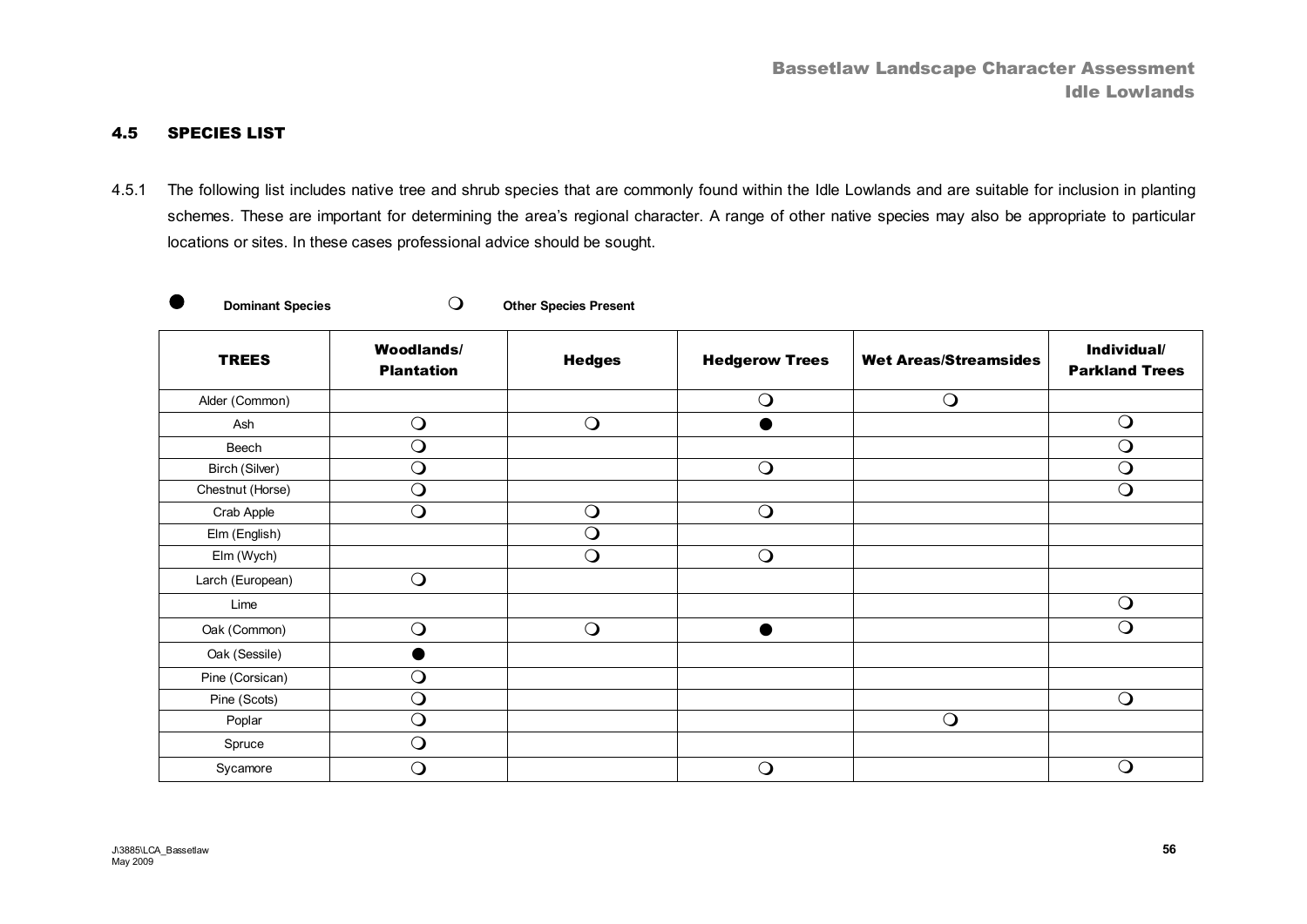# Bassetlaw Landscape Character Assessment Idle Lowlands

| <b>TREES</b>   | Woodlands/<br><b>Plantations</b> | <b>Hedges</b> | <b>Hedgerow Trees</b> | <b>Wet Areas/Streamsides</b> | Individual/<br><b>Parkland Trees</b> |
|----------------|----------------------------------|---------------|-----------------------|------------------------------|--------------------------------------|
| Willow (Crack) |                                  |               |                       |                              |                                      |
| Willow (White) |                                  |               |                       |                              |                                      |

**Dominant Species CO** Other Species Present

| <b>SHRUBS</b>                                        | <b>Woodlands/Plantations</b> | <b>Hedges</b> | <b>Hedgerow Trees</b> | <b>Wet Areas/Streamsides</b> |
|------------------------------------------------------|------------------------------|---------------|-----------------------|------------------------------|
| Beech                                                |                              | $\bigcirc$    |                       |                              |
| Blackthorn                                           | $\bigcirc$                   |               |                       | $\bigcirc$                   |
| Buckthorn (Purging)                                  |                              | $\Omega$      |                       |                              |
| Broom                                                |                              | $\Omega$      |                       |                              |
| Coniferous Sp. (property<br>boundaries within towns) |                              | $\bigcirc$    |                       |                              |
| Dogwood (Common)                                     |                              | $\bigcirc$    |                       |                              |
| Gorse                                                |                              | $\bigcirc$    |                       |                              |
| Hawthorn                                             |                              |               | $\bigcirc$            | $\bigcirc$                   |
| Hazel                                                | $\bigcirc$                   | $\bigcirc$    |                       |                              |
| Holly                                                |                              | $\Omega$      | $\bigcirc$            |                              |
| Privet (Wild)                                        | $\bigcirc$                   | $\Omega$      |                       |                              |
| Rosa Sp.                                             | $\bigcirc$                   | $\Omega$      |                       |                              |
| Spindle                                              |                              | $\Omega$      |                       |                              |
| Willow (Goat)                                        |                              |               |                       | $\bigcirc$                   |
| Willow (Grey)                                        | $\Omega$                     | ∩             |                       | Q                            |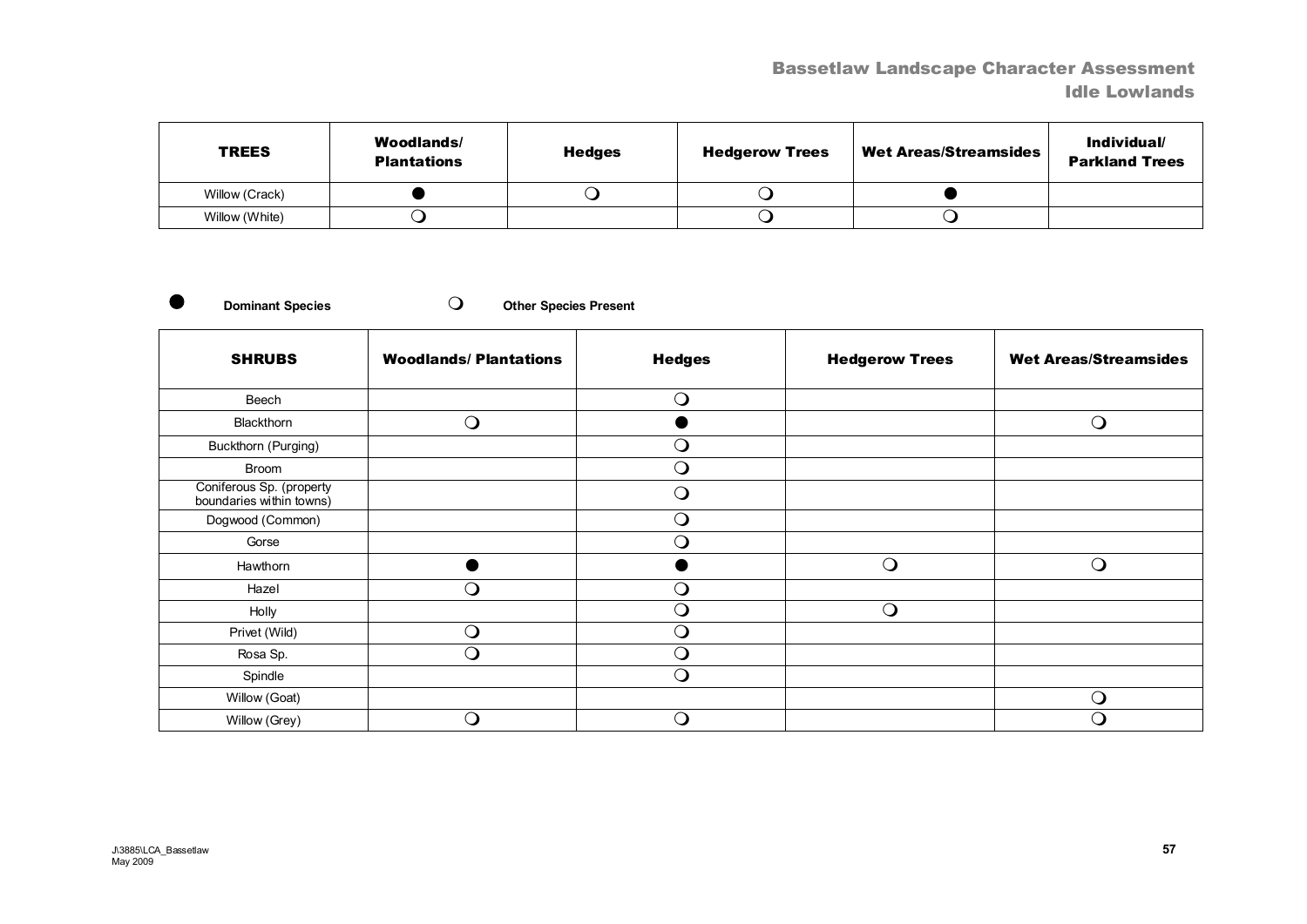# 5.0 MID-NOTTINGHAMSHIRE FARMLANDS

## 5.1 PHYSICAL AND HUMAN INFLUENCES

#### **Introduction**

5.1.1 The Mid-Nottinghamshire Farmlands forms a discrete area within Nottinghamshire, extending in a broad band from the edge of Nottingham north to the Idle Lowlands. It is bounded to the west by the Sherwood region and to the east by the lowlands of the Trent Washlands. Small nucleated villages, isolated farmsteads and quiet country lanes are important components of the region's character, along with undulating landform, hedged fields and woodland. These features, and the fact that the area is dominated by agriculture, ensure that the region has a traditional rural character. This is reflected in the pattern of settlement and enclosure.

### **The Shape of the Land**

- 5.1.2 The Mid-Nottinghamshire Farmlands is closely associated with a broad belt of Triassic rocks that run northwards through the length of the Bassetlaw to Gringley-on-the-Hill and Misterton. These rocks comprise two formations: Waterstones, consisting of thinly bedded sandstones and siltstones separated by layers of mudstone, and the Mercia Mudstone [formerly known as the Keuper Marl] comprising a great thickness of stratified reddish mudstones with occasional bands of hard sandstone, known locally as "skerry". Both formations are overlain by alluvial and fluvio-glacial drift in the Idle Lowlands, which borders the region to the north and north west. This covering of drift also extends along the Trent Valley to the east.
- 5.1.3 Like the rock formations above and below it, the Mercia Mudstone gives rise to a low rolling escarpment that slopes gently eastwards in general conformity with the underlying bedrock. A well-marked scarp slope overlooks the Sherwood Sandstone along the western edge of the outcrop. The Waterstones form the lower, and on the whole gentler, portion of this slope, while the upper, and often much steeper, slope is composed of Mercia Mudstone, with its more resistant skerry bands. These bands, where they are well-developed, give rise to a much more varied and undulating topography as well as giving added prominence to the scarp slope.
- 5.1.4 Owing to the impervious nature of the underlying mudstones, the escarpment has become heavily dissected by numerous streams, each occupying a well-defined valley. Many of these valleys are floored by alluvium, especially in the central part of the region to the east of Tuxford, where the dip slope has a more subdued relief. South of this area an increasing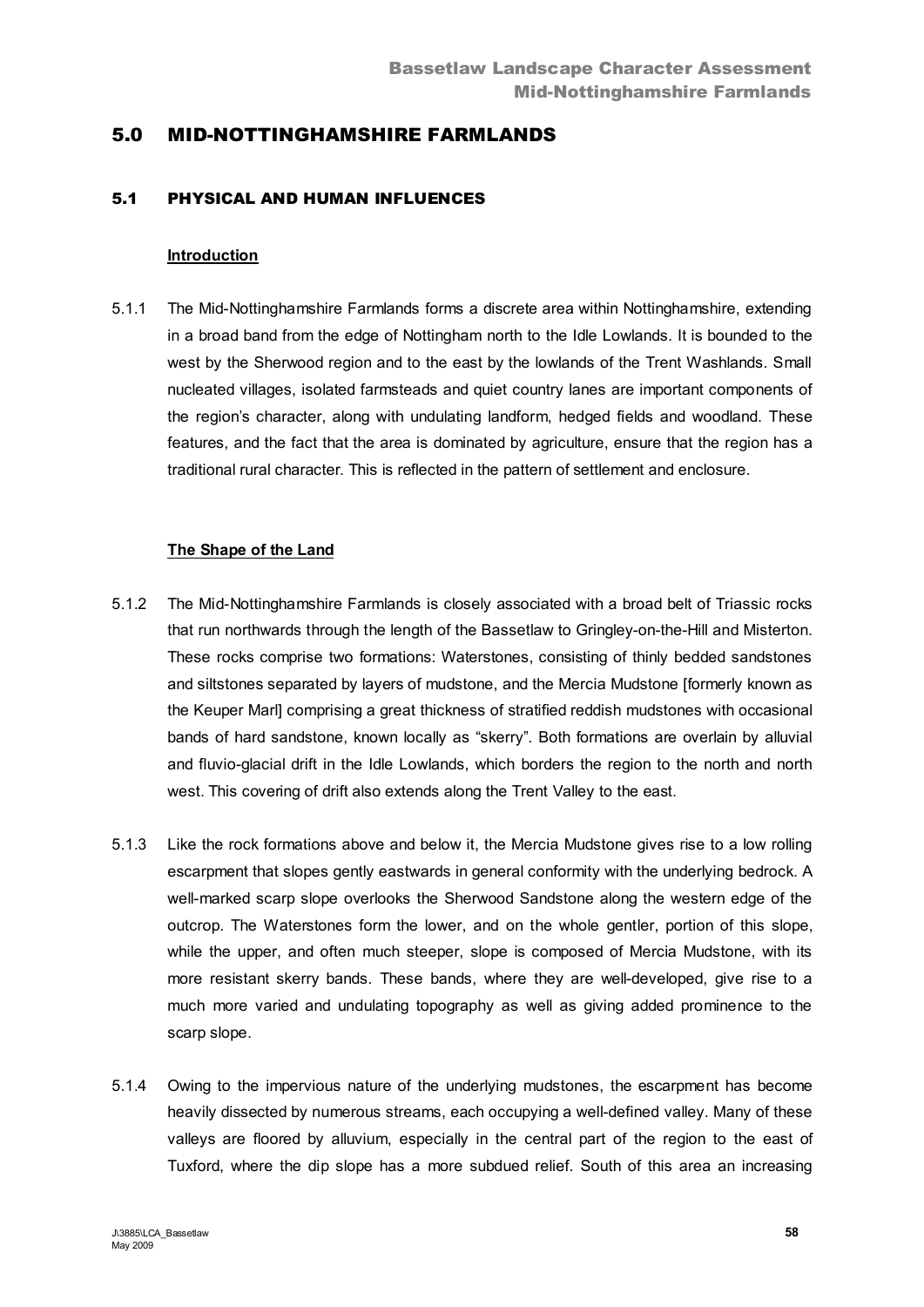number of streams have cut through the Mercia Mudstone to expose the underlying Waterstones. The various becks and streams occupy shallower valleys, than those south of the district.

### **Soils** [to be read in conjunction with Figure 15]

5.1.5 Dark brown stoney clay loam or clay soils cover most of the region's land surface. Dark reddish brown sandy silt loam and clay loam soils occur on the lower beds of the Mercia Mudstone group to the west. Dark brown clay loam and silty clay loam soils are found on gentler slopes in the east, where the mudstone is overlain by thin fine loamy or fine silty drift. Tongues of reddish/greyish river alluvium are found in the beck valleys. Stoney soils can be found where the skerries come close to the surface.

### **Landscape History**

- 5.1.6 Little can be said about the early history of the landscape of the Mid-Nottinghamshire Farmlands. The clay soils of the Mercia Mudstones are not on the whole sympathetic to the production of cropmarks, the results of differential crop growth over buried ditches, pits and other features which have revolutionised our understanding of the prehistoric and Roman periods in other regions such as the Trent Washlands and Sherwood. The rural character and remoteness of much of this region has also contributed to a lack of study and survey. In consequence, the archaeology of the Mid-Nottinghamshire Farmlands depends almost entirely upon objects recovered from the surface of ploughed fields and earthworks, which have to be interpreted against the wider background of landscape history deduced from evidence elsewhere.
- 5.1.7 The presence of people during prehistory is witnessed by stone tools, manufacturing debris and metal objects occasionally recovered after ploughing. It is reasonable to assume that the Mid-Nottinghamshire Farmlands will have been no less attractive to hunter-gathering groups and early farmers than other regions in Bassetlaw, and that these will have had a comparable effect upon the woodland which developed after the end of the Ice Age. The composition of that woodland may be assumed to have varied with local soils and topography and to have been dominated by a mixture of oak, lime, ash and hazel. As human settlement consolidated and expanded, this woodland will have been increasingly cleared and its composition altered.
- 5.1.8 By the Roman period it is likely that most of the woodland will have been cleared and the land placed under cultivation. This is the conclusion to which the crop-mark evidence of the Trent Valley and the Sherwood Sandstones points; indeed it might be thought that the development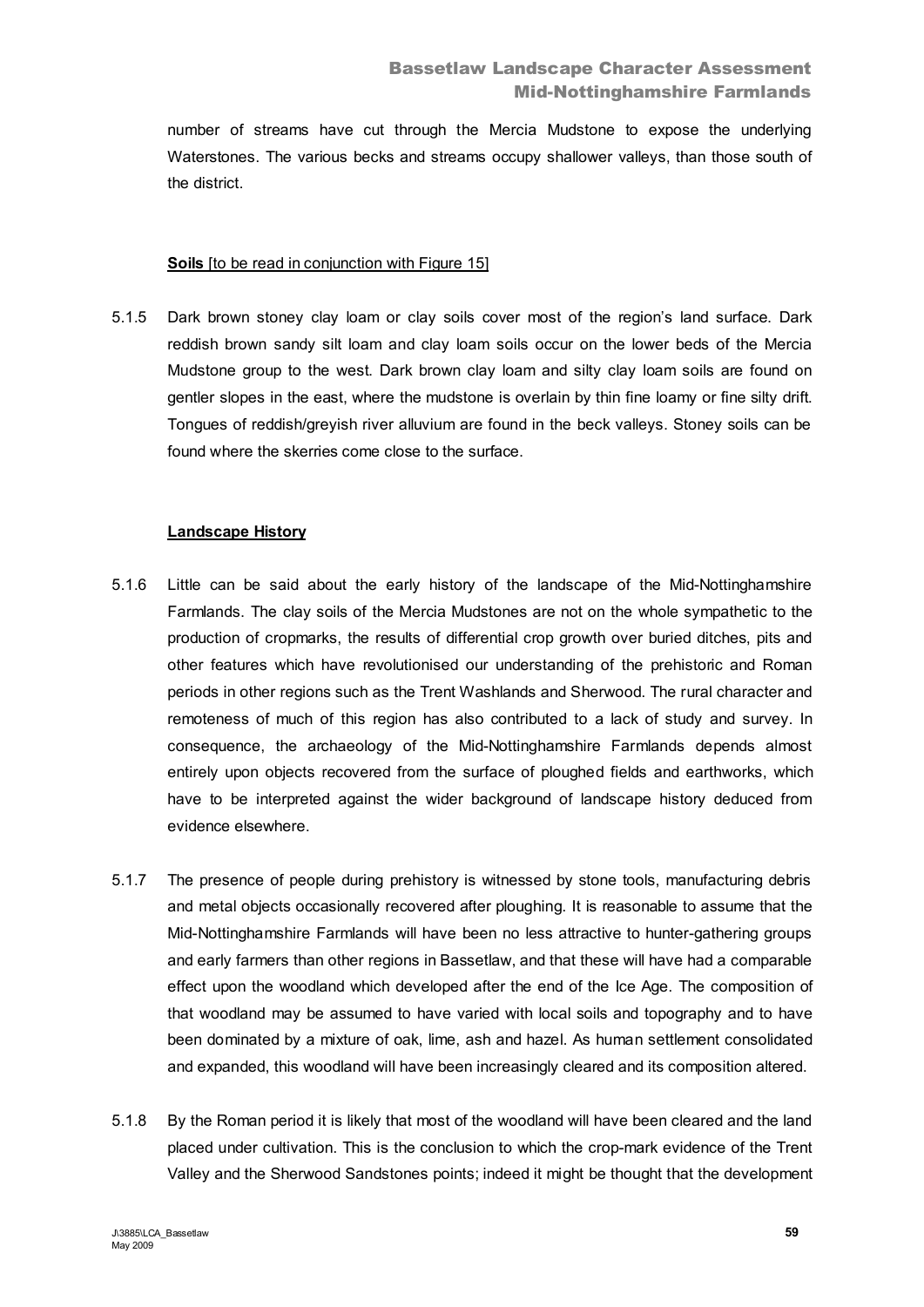# Bassetlaw Landscape Character Assessment Mid-Nottinghamshire Farmlands

of the Roman landscape on the relatively infertile soils of the Sherwood Sandstones is indicative that the better lands of the Mid-Nottinghamshire Farmlands had already been taken. It may be significant also that the Roman landscapes of the Sherwood Sandstones and the Trent Valley, on either side of the Mid-Nottinghamshire Farmlands, share characteristics indicating large-scale planning. In both, crop marks reveal blocks of rectangular fields, enclosures and trackways, and, in both, these are orientated in much the same way. It might not be unreasonable to assume, therefore, that these field systems were part of one landscape, stretching across the Sherwood Sandstone, the Mercia Mudstones and the gravels of the Trent Valley. That we know about this landscape on the Sherwood Sandstone and in the Trent Valley only, and are largely ignorant of the details of the Mid-Nottinghamshire Farmlands in the Roman period, may be attributed to the limitations on the discovery of evidence which have prevailed on the clays of the Mercia Mudstones. Where evidence is available it is striking. In Laxton, Roman material has come from no fewer than seven locations within the parish, indicating a number of farms and at least one villa. Other villas are known at Tuxford. Similarly, a quantity of Roman material has come from Darlton and South Wheatley. All of these have the common feature of having been looked at more closely because they are centres of interest. If the density of settlement implied by the evidence from Laxton, in the heart of the highest clay lands, is any guide then there is no reason to believe other than that the Mid-Nottinghamshire Farmlands was as well populated and its landscape as well developed as anywhere else during the Roman period.

5.1.9 It is clear that the end of the Roman period brought great change, but we know little to provide detail of how this came about. Population decline and changes in social organisation, beginning in the Roman period and continuing into the  $5<sup>th</sup>$  and  $6<sup>th</sup>$  centuries, led to a retraction in cultivation and a refocusing of settlement towards the more easily worked land. The woodland regenerated on a large scale. Although there are a few objects of early Anglo-Saxon date from the region, there is at present little to suggest that the immigrants coming into South Nottinghamshire and the Trent Valley were initially interested in moving into the interior of the Mercia Mudstones. However, there is no evidence that this was a period of collapse and abandonment; on the contrary there are hints that Roman structures and settlement patterns endured. It is possible that the part of Mid-Nottinghamshire Farmlands within Bassetlaw was initially incorporated into the early kingdom of Lindsey, which had British rather than Saxon origins. This might be the implication of some estates structures later recorded in Domesday Book and of the pattern of warfare between Mercia and Northumbria in the  $7<sup>th</sup>$  century, in which Lindsey was a pawn. Particularly, significance must be attached to the mass baptism of the people of Lindsey by the missionary Paulinus at Tiowulfingacaester in 627. Tiowulfingacaester is identified as Littleborough, on the Trent in the adjacent Trent Washlands. This baptism was as much a political statement as a religious event and choice of site was undoubtedly intended to be symbolic of royal overlordship on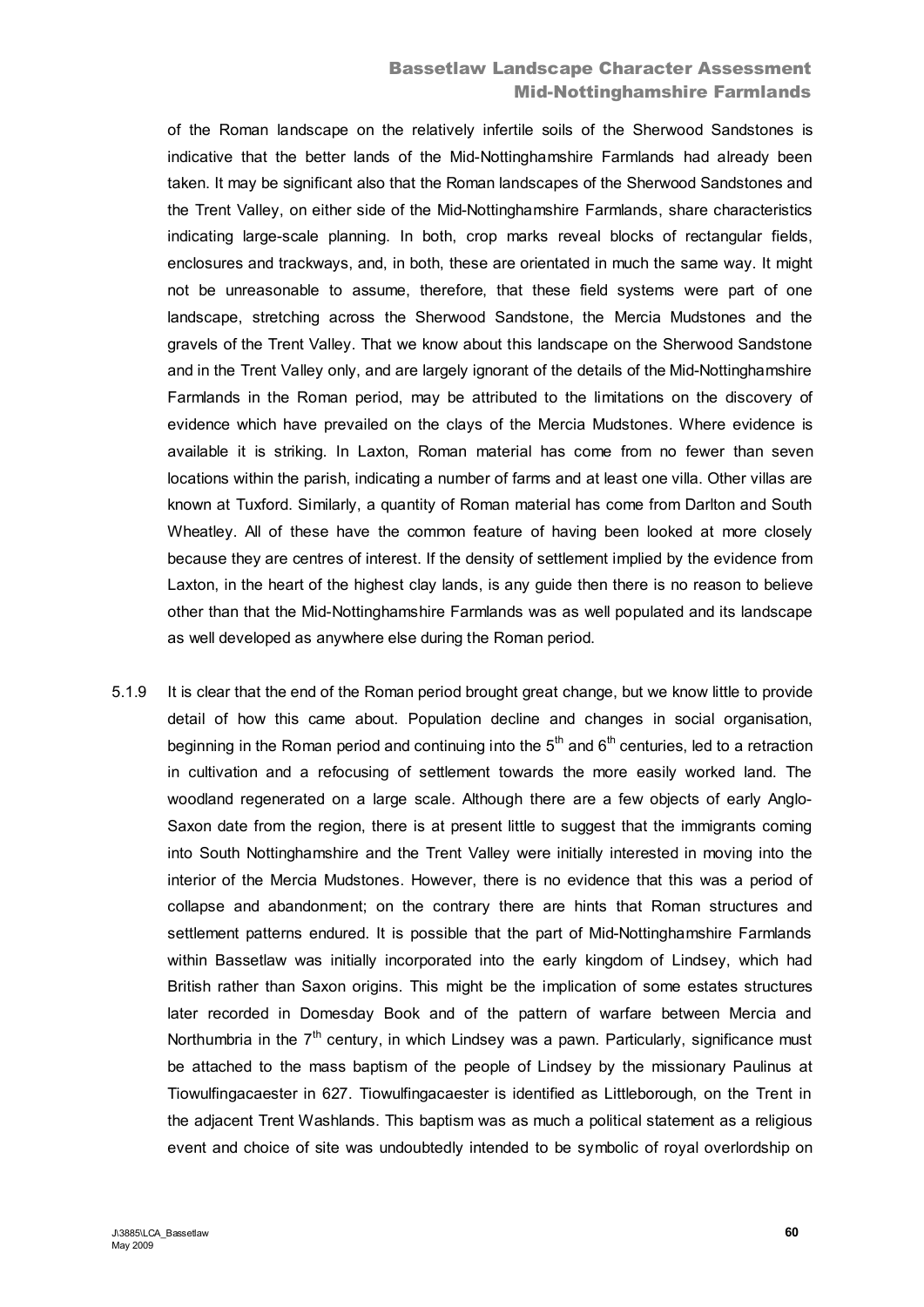both sides of the Trent. This would have been a pointless site had there not been a population in the Mid-Nottinghamshire Farmlands.

- 5.1.10 The changes to the landscape of the Mid-Nottinghamshire Farmlands were probably piecemeal and gradual. A number of place names refer to woodland but other activities are reflected on occasion, for example, "Wheatley" implies the cultivation of wheat in a clearing amongst woodland. The woodland which developed in the immediately post-Roman period is unlikely to have been left to nature. It will have been a valuable source for common grazing, gathering food, timber and wood. It will have been managed to one degree or another.
- 5.1.11 Current models of Early and Middle Saxon settlement patterns are of dispersed farms and some larger settlements, not dissimilar to the basic pattern of later prehistory and the Roman period. By the  $9<sup>th</sup>$  century, and more particularly from the 10<sup>th</sup> century, under the pressures of a rising population and the growing powers of local landlords this dispersed pattern began to be replaced by one of nucleated villages, with people grouping together around the farm of the local lord or in other geographically favoured locations. Whether as a result of this process or as a product of earlier loss of population and reorganisation, the Mid-Nottinghamshire Farmlands developed a settlement pattern which was particularly geared to the use of local resources. Most of the settlements exploiting the region in fact lay on its fringes or even outside it. On the south and east, the villages lay on the gravels of the Trent Washlands where the best soils for cultivation were and where there was easy access to the meadows and pastures of the Trent flood plain. On the west, villages were frequently sited at the junction of the Mercia Mudstones and the Sherwood Sandstones, where the mixture of clay and sand in the soils again provided better tillage and the heaths of the sandstone provided open pastures. Although not insignificant in number, comparatively few communities occupied the heart of the clay land, often choosing sites in valleys, beside watercourses where soils on slopes were better drained. The territories of the peripheral communities ran back up onto the clays, to include the woodland resources here, while those within the core of the Mercia Mudstones developed more or less concentric patterns of land use, with the fields closest to the village, pastures beyond the fields and then woodland. The landscape of the Mid-Nottinghamshire Farmlands in the Later Saxon and Early Mediaeval periods, then, was one of communities and farmland separated by blocks and ribbons of woodland. In many instances, as later documentary references and the intricacy of boundary lines show, this woodland served the communities on either side of it as common grazing.
- 5.1.12 This is the picture of the Mid-Nottinghamshire Farmlands which can be seen in Domesday Book, a mixture of large and small communities with arable to match, much woodland and very little meadow. Most of the woodland was recorded as wood pasture, although there was a significant group of underwood (coppiced woods) in the north of the region. Domesday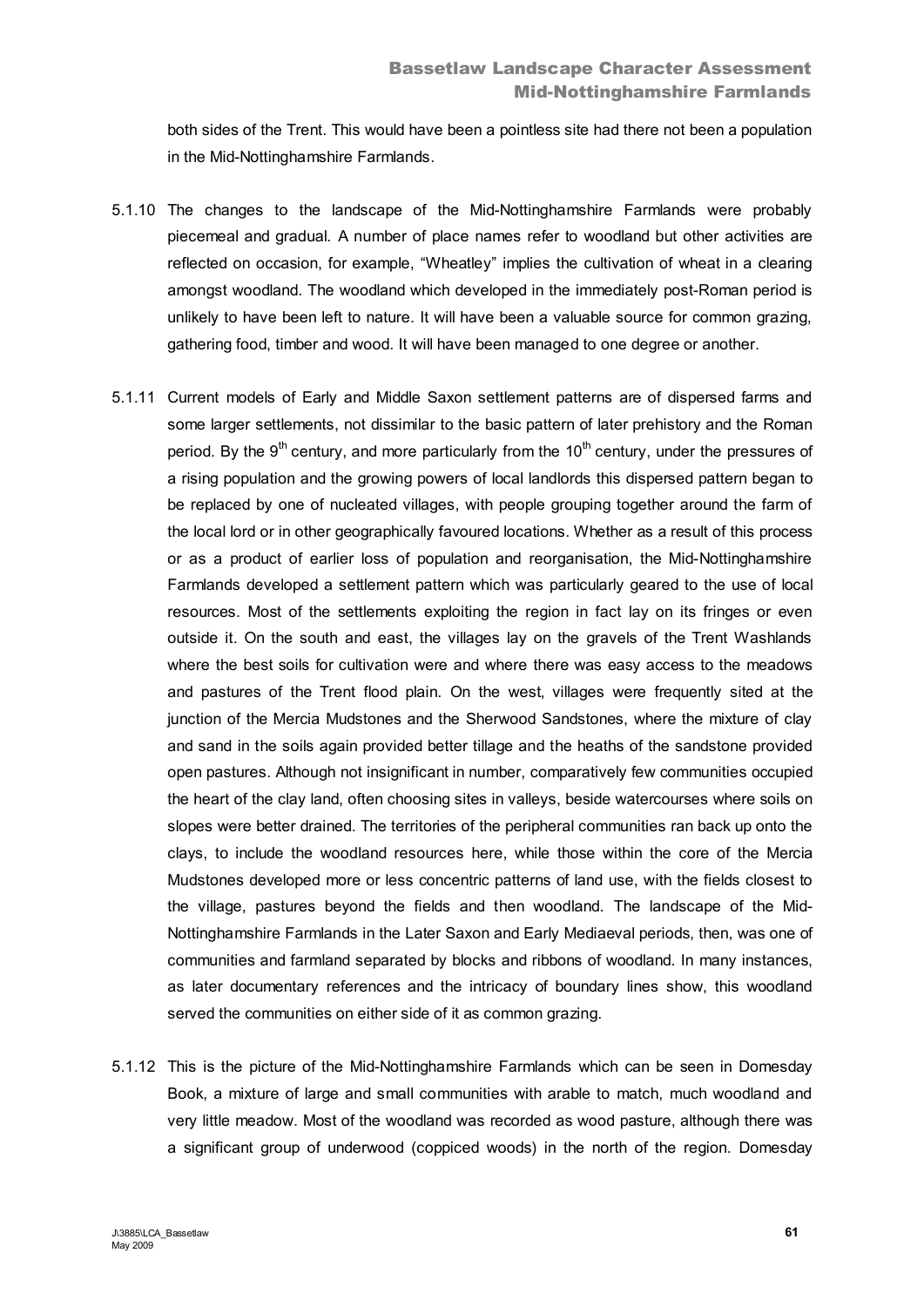Book also shows that expansion of settlement into the woodlands was well under way due the recording of place names.

- 5.1.13 With rising population, this expansion continued in the  $12<sup>th</sup>$  and  $13<sup>th</sup>$  centuries. Villages grew and new settlements appeared. Arable fields were expanded at the expense of the woodland, which was further degraded by grazing. In common with the other wooded regions of the district, parks were enclosed to conserve game and provide sport for the king and nobility. Indeed, for several generations the whole of the Mid-Nottinghamshire Farmlands was included under Forest Law, until it was deforested by Henry III in 1286. At Darlton, King John enclosed a park and built a hunting lodge at Kingshaugh, cutting across the rights of pasture in the wood which belonged to the villagers of Darlton and Ragnall. As their names often indicate, particularly in the Mid-Nottinghamshire Farmlands, parks usually took in an area of woodland, but usually this was soon modified by clearances for grazing and even cultivation. This was the seed of the common fate of many parks in the later Middle Ages, to be converted into farmland.
- 5.1.14 The Mid-Nottinghamshire Farmlands has the distinction of being home to the archetype of midland mediaeval villages, at Laxton. The famous map of the parish, drawn up in 1635, gives a strong idea of the landscape here during the Middle Ages. There, on the slope above the stream, was the village, dominated by the castle which stood immediately behind it to the north. North and west of the castle was a small park with an orchard, fishponds, and horse and hay paddocks, more for exercise and pleasure than hunting, which will have taken place in East Park Wood along the north east of the parish continuous with Egmanton Wood, and in Hartshorn, a large block of wood pasture on the southern side of the community. East, west, south west and south of the village were the open fields. The East Field and the one to the south west, Mill Field, are likely to have been the original arable, to be joined by the West Field possibly during the  $12<sup>th</sup>$  century. The South Field was the last to be created early in the  $13<sup>th</sup>$  century. Along the stream as it ran across the top of the South Field were the principal meadows of the community, with other areas of meadow on the sykes, unploughed strips alongside the other arms of the Radbeck and more minor streams running through the open fields. Unploughed wide verges beside the trackways through the parish were also managed as meadow. Beyond the fields there was in 1635 a zone of enclosed fields, then under grass. The names of these closes clearly indicate, as much as their position, that they were cut out of the woodland, probably in the piecemeal process of clearance known as assarting. Whether these assarts were originally intended for arable or pasture cannot be ascertained. Either would have been appropriate, although some theories about land organisation might suggest pasture. One area of pasture was the common, on the north-western tip of the parish. This too was originally woodland, as its name "Westwood Common" implies, part of a substantial wood contiguous with that of Wellow and Ompton. Hartshorn also was probably grazed. At the opposite, north-eastern, end of the parish was a separate, off-shoot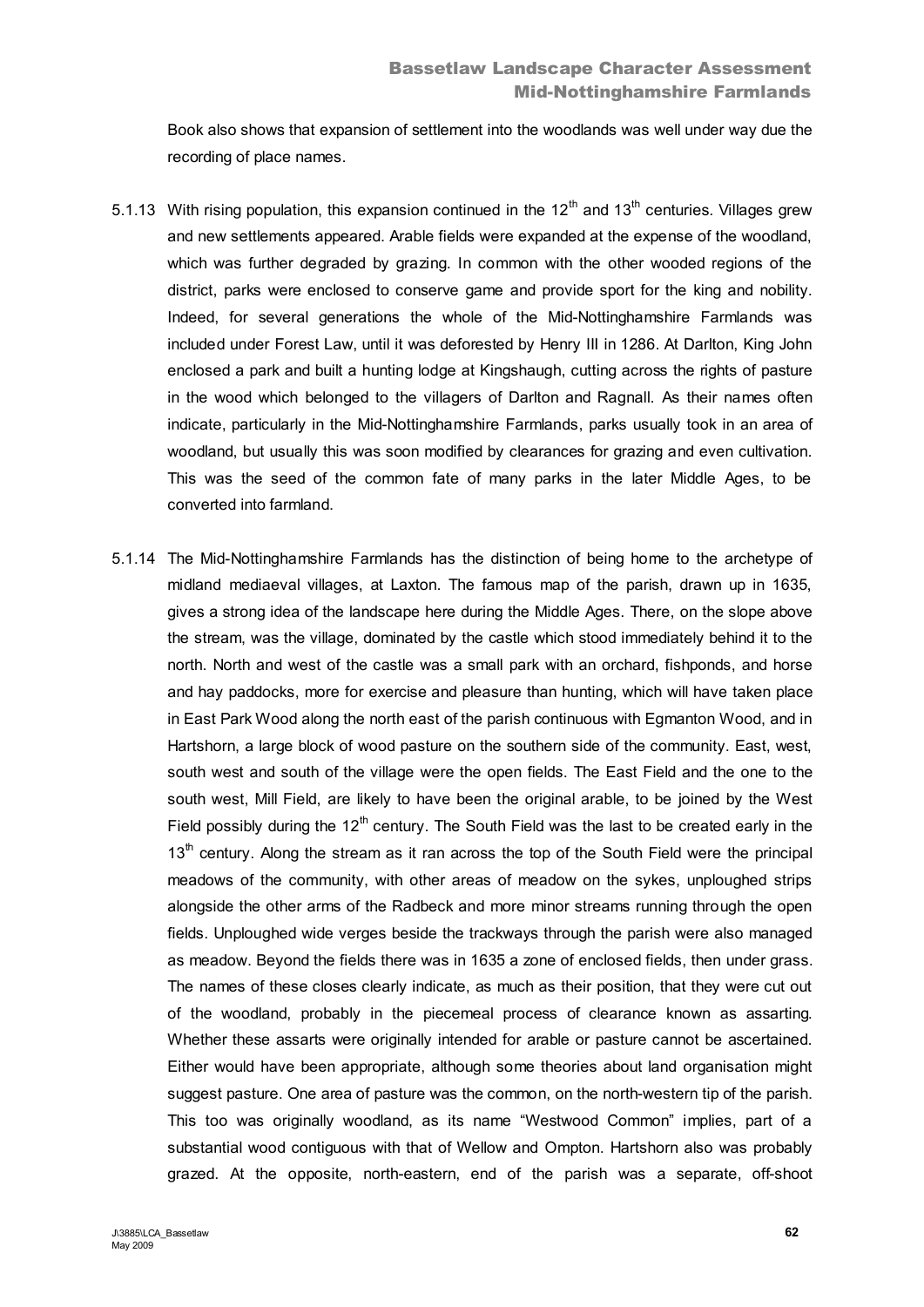# Bassetlaw Landscape Character Assessment Mid-Nottinghamshire Farmlands

community, Laxton Moorhouse. This settlement developed its own set of open fields, but some of its occupants farmed strips in the South Field also. Finally, as will have been apparent already, the margins of Laxton were substantially wooded with Westwood, Hartshorn, woodland between Laxton and Moorhouse north of the meadows, and East Park Wood all in the vicinity.

- 5.1.15 By 1300 plough lands in the Mid-Nottinghamshire Farmlands were at their maximum extent. Under pressure from a high population almost any land that could produce a crop was cultivated. In Laxton, poorer, wetter land normally used for meadow, including sykes, was ploughed. But the climate was deteriorating and in 1349 the Black Death arrived, ushering in a period of protracted difficulty. The Black Death and repeated visitations of plague during the  $14<sup>th</sup>$  century reduced the national population by over one third, and it appears that the Mid-Nottinghamshire Farmlands bore its share of this loss. With reduced population and social change, there was a turning away from arable production. Marginal plough lands and pastures were restored to grassland, leaving ridge and furrow on the sykes at Laxton, and open field rotations were reorganised to allow for larger fallows, temporary grass and the creation of closes of more permanent grass. Vacant tenancies were engrossed into occupied farms, creating more differential between large and small farms. With land exchanges, the tendency for larger farms to be made up of consolidated blocks of land within the open fields grew. Overall, the 15<sup>th</sup> and 16<sup>th</sup> centuries saw the establishment of convertible husbandry, with a more balanced, mixed farming regime.
- 5.1.16 Some communities were so weakened by the difficulties of the later  $14<sup>th</sup>$  and early 15<sup>th</sup> centuries that their viability was completely undermined. The Mid-Nottinghamshire Farmlands saw a number of villages either completely or virtually disappear, in the course of the later  $15<sup>th</sup>$  and  $16<sup>th</sup>$  centuries. Some of these were settlements of considerable antiquity. A number were the more marginal communities developed in the centuries of expansion from the  $10<sup>th</sup>$ century on. Although at least 13 communities failed in this period and many other villages shrank in size, the majority survived. The open field system was inherently flexible and could be readily adapted to changes in economic need, with areas being taken in and out of cultivation according to market demands. The economy of the Mid-Nottinghamshire Farmlands thus remained one of mixed farming, still with quantities of arable, until well into the  $20<sup>th</sup>$  century.
- 5.1.17 However, doubtless because of the resilience of the open field system and the swings in demand and profitability, which never quite made one agricultural strategy preferable to another, and made landowners think twice about the expense of enclosure, society here was inclined to be conservative. This is illustrated by the long endurance of bare fallows. The land itself also imposed certain restrictions on development. With the onset of colder, wetter conditions in the later  $13<sup>th</sup>$  century the clay soils of the Mercia Mudstones had become that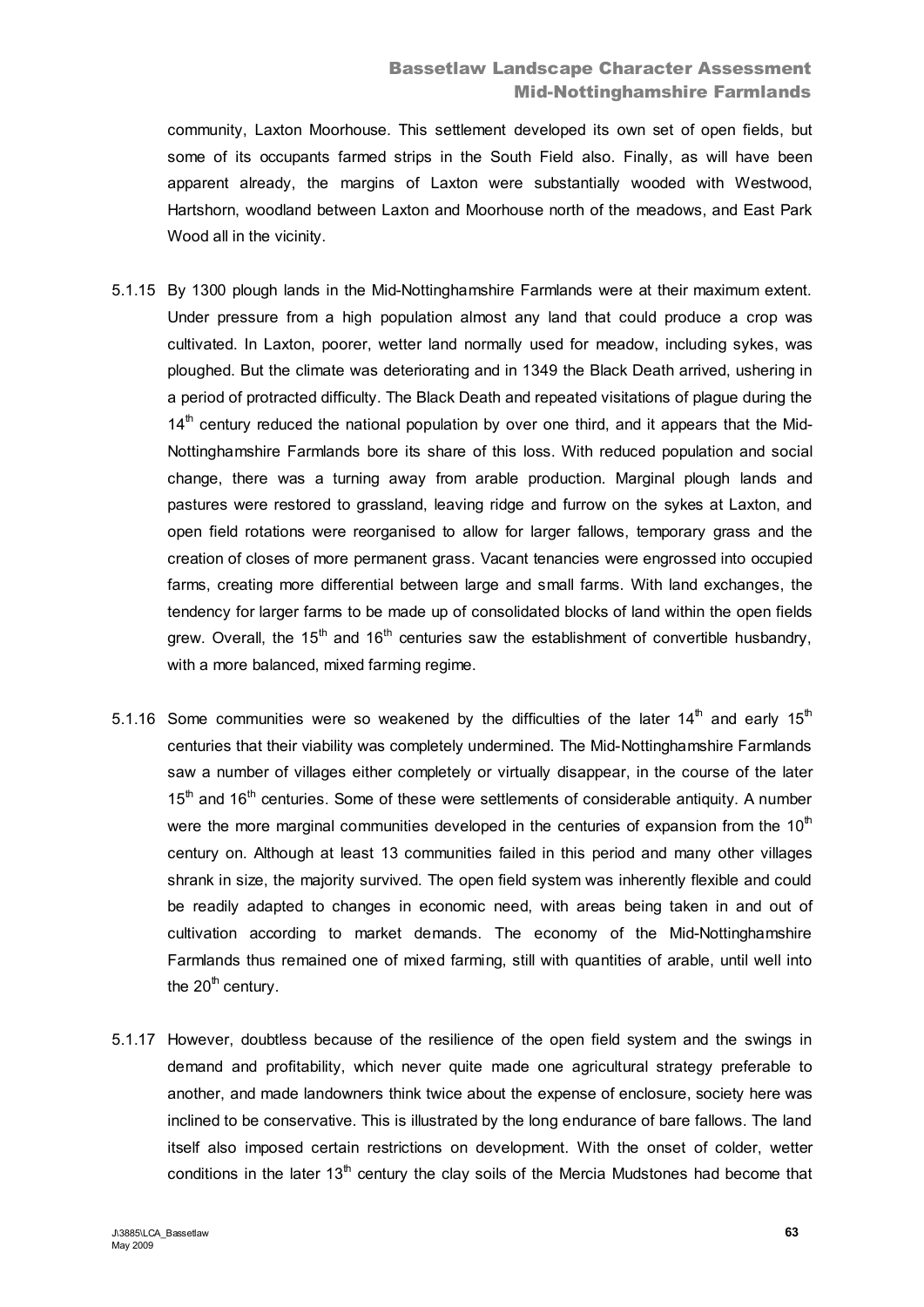much more difficult to work and crop yields had declined. This was probably a significant factor in the demise of some communities in the  $15<sup>th</sup>$  and  $16<sup>th</sup>$  centuries and remained a problem until the 19<sup>th</sup> century.

- 5.1.18 Although there was an amount of piecemeal enclosure, the Mid-Nottinghamshire Farmlands were not generally enclosed until the later  $18<sup>th</sup>$  and  $19<sup>th</sup>$  centuries. This was the age of agricultural improvement, when open fields were seen as anachronistic and an impediment to progress, and enclosure was promoted through Acts of Parliament to overcome any objectors. Laid out by surveyors, the field systems created through Parliamentary enclosure tend to be larger and more regular than those of preceding centuries, although in these clay lands the long-established physical frameworks of the open fields had to be taken into account. Nevertheless, it was still an expensive business and took time to become general. The clay fields of Rampton were still unenclosed in 1835, and North Wheatley and parks at Treswell and Askham were enclosed the following year. At Laxton enclosure has never been completed. Behind this pattern lies the fact that at the end of the  $18<sup>th</sup>$  century the Mid-Nottinghamshire Farmlands was regarded as backward in agricultural terms and farming was less profitable than in other regions.
- 5.1.19 The retraction of arable in the  $15<sup>th</sup>$  and  $16<sup>th</sup>$  centuries undoubtedly saw an expansion of woodland particularly in the southern half of the region. To this was added the planting associated with the parks and gardens around the houses of the nobility and gentry laid out during the succeeding centuries. During the  $19<sup>th</sup>$  century plantations were added throughout the region both for timber and as game coverts, particularly in peripheral areas of parishes. During the  $18<sup>th</sup>$  and  $19<sup>th</sup>$  centuries also, the villages were rebuilt in brick. Beginning in earlier centuries with the houses of the nobility and gentry, it became usual for the humblest of dwellings to be built in brick by the end of the  $18<sup>th</sup>$  century. Gradually over the course of these two centuries the old style timber frame buildings of mud and stud construction and thatched roofs were replaced or encased in brick with tile roofs. Local clay pits were often the source of the bricks. The new farms of the enclosed landscapes created in the late  $18<sup>th</sup>$  and  $19<sup>th</sup>$ centuries, standing apart from the old villages, were built in brick. Since they were newly established at a time when agriculture was making new strides they often replicate the "model farm" concept with outbuildings and farmhouse convenient to one another around a quadrangle.
- 5.1.20 The advent of piped under-soil drainage during the mid  $19<sup>th</sup>$  century and enclosure brought improvements to the region. The farming regime remained mixed, however, with extensive crop rotation on a field-by-field basis. Some new crops were tried, hops being a big business in the late  $18<sup>th</sup>$  century, but in the main it was the traditional arable-livestock balance that prevailed. With the collapse of grain prices caused by foreign importation in the late  $19<sup>th</sup>$ century, this balance swung towards animal husbandry, with more grassland and feed crops.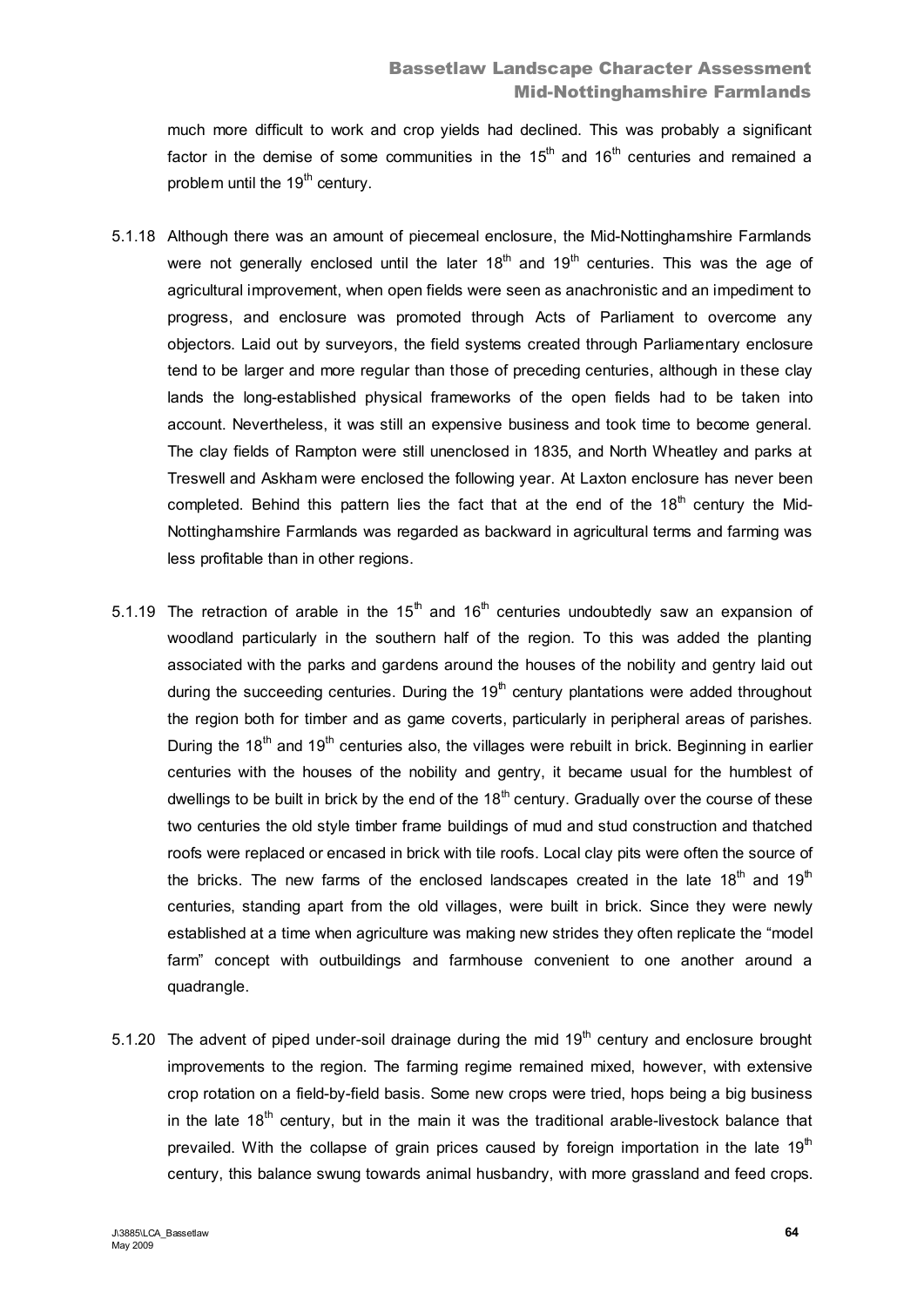Apart from a temporary swing towards arable during the First World War, this remained the situation until the 1940s. Post-war government and EEC agricultural policies then placed emphasis on arable, resulting in a marked decline in livestock. This has produced considerable landscape change as many  $18<sup>th</sup>$  and  $19<sup>th</sup>$  century enclosure hedges and many earlier ones have been uprooted to enable the use of large machinery.

5.1.21 While it would be easy to believe that the modern landscape of the Mid-Nottinghamshire Farmlands is the product of the last few hundred years, this would be a complete misreading of what it has to tell us. It is not only at Laxton that a long history may be seen in the village, its fields and its woods, and a comparable longevity in the shapes and features of the countryside is apparent throughout the region. Even the relative openness of the landscape in the north of the district is an ancient characteristic.

# 5.2 VISUAL CHARACTER OF THE LANDSCAPE

#### **Introduction**

- 5.2.1 The Mid-Nottinghamshire Farmlands is an area of undulating landscape with a distinctively rural, agricultural character. Arable farming is the predominant land use on the clay soils, where mixed farming prevails. The historical pattern of land use and settlement is influenced by the physical characteristics of the region, particularly its soils. It is also influenced by its geographical relationship with adjacent regions where different physical conditions occur. Many villages have been established along the margins of the Mercia Mudstone outcrop where a wider range of physical resources is accessible. A more limited range of resources has historically been available to the inhabitants of the central parts of the region, consequently a sparser settlement pattern is evident.
- 5.2.2 The region is relatively remote from major population centres and has a well-defined and largely undeveloped rural character. Industry is of little significance save for the occasional clay quarry and brick works. A number of main highways cross the area, but typically roads are narrow country lanes linking the scattered nucleated settlements. The villages are well integrated into the surrounding countryside with small-scale field patterns, unimproved pastures, species-rich hedgerows and remnant orchards forming common features along their edges.
- 5.2.3 A characteristic of the Mid-Nottinghamshire Farmlands is the strong sense of enclosure which exists over most of the region. Field patterns have remained largely intact although they have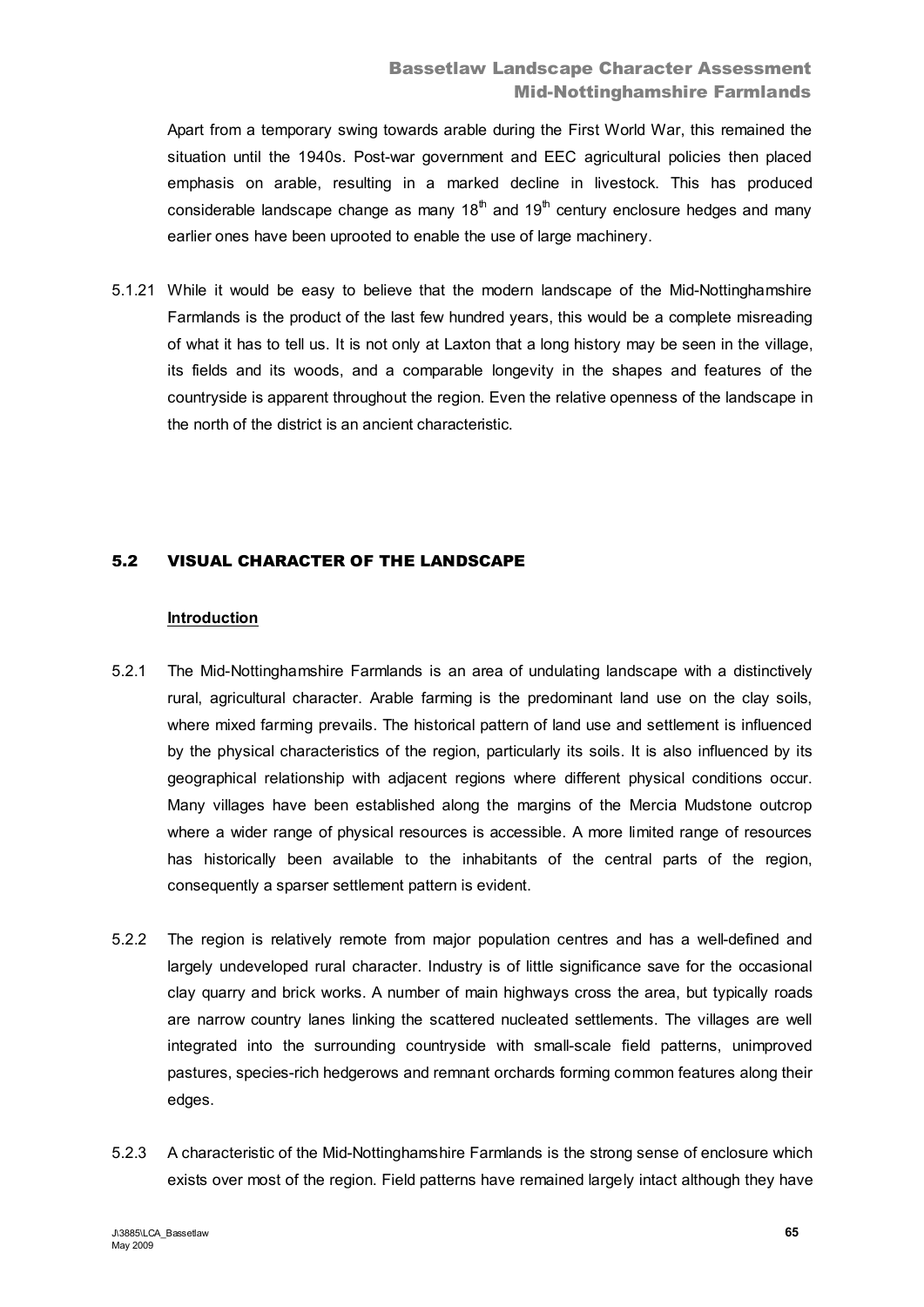become somewhat eroded in the most intensively farmed areas, especially to the north and east. Ancient hedgerows are scattered throughout, hedgerow trees are usually ash and oak and have a localised importance in the landscape.

5.2.4 The landscape has a generally well-wooded character except over tracts of land to the far north and east. Woodlands tend to be mainly deciduous or mixed and are typically small to medium in size. A special feature of the area is the many ancient woodlands, often prominently sited on hilltops and rising ground. Scattered pockets of parkland add to this wellwooded character, along with the many tree-lined streams which drain the area from west to east.

# **Landscape Character Parcels**

5.2.5 The Mid-Nottinghamshire Farmlands region has been divided into 62 Landscape Description Units [LDUs] of which 17 fall within the Bassetlaw District [Figure 16]. One of these units is classed as 'urban land use', the remaining 16 were then subdivided into 32 Landscape Character Parcels [LCPs] [Figure 17]. The completed Landscape Character Assessment field survey sheets are included at Appendix B5. This information was then tabulated to help determine the Draft Policy Zone [DPZ] boundaries in preparation for the Landscape Condition and Sensitivity survey contained at section 5.4.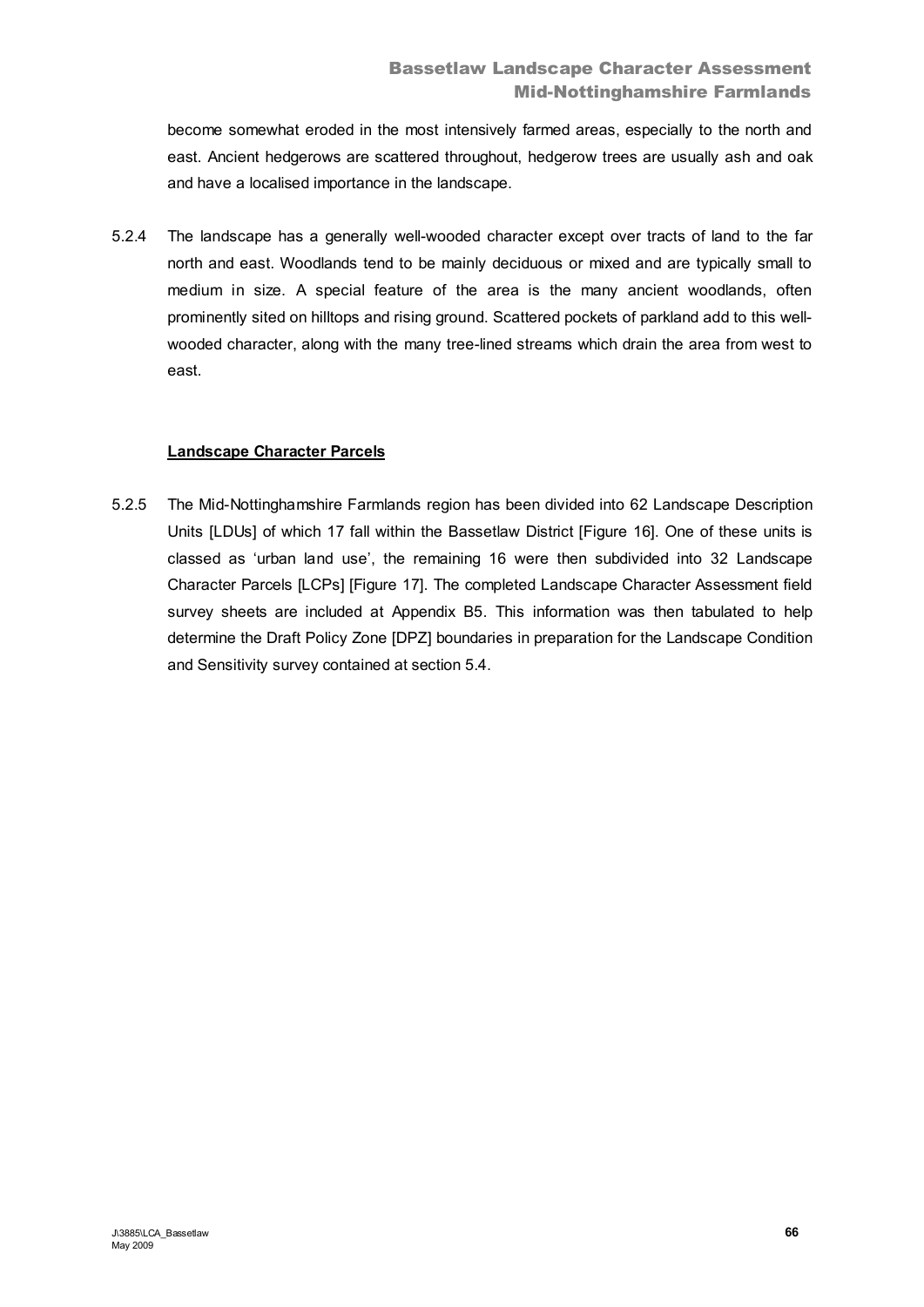### 5.3 LANDSCAPE EVOLUTION AND CHANGE

#### **Introduction**

5.3.1 This section examines the main forces that have brought about change and evolution within the Mid-Nottinghamshire Farmlands over recent decades. It does this by discussing how the current structure and pattern of land use has developed, paying particular regard to agriculture, woodland, transport, industrial/residential development and mineral extraction. It also considers the trends and pressures that may produce landscape change in the future.

#### **Agriculture**

- 5.3.2 The economy of the region is dominated by agriculture with most farmland being of medium agricultural quality. Pockets of higher quality land occur to the west and east of the region on loamy drift and in the alluvial valley bottoms.
- 5.3.3 A large proportion of the farmland in the region is under arable rotation. Wheat is by far the most frequent crop, with barley a close second. The local climate and the nature of the soil mean that autumn sown crops are usually a more feasible option than those sown in spring. Peas and root crops such as sugar beet and potatoes are grown as part of rotations on the lighter, higher quality agricultural land.
- 5.3.4 The main change in agricultural practice since the Second World War has been the swing from a mixed agricultural economy to one dominated by arable farming, with an associated increase in holding size. The scale of permanent pasture has vastly reduced since 1939. The majority of pastures are now found south of the district and elsewhere along watercourses and settlement edges. Traditionally, cattle farming was widespread and in the 1930s strong corridors of pasture flanked most of the beck valleys. The character of these features has changed with significant areas now used for cropping. A change in grassland management has also occurred, present day management being more intensive and often involving two or more annual silage crops compared to the un-intensive hay crop taken 50 years ago.
- 5.3.5 Wheat has remained constant as the dominant arable crop since the 1930s. Oats, once a frequent component of arable rotations in the region, have become much less common, and superseded in importance by barley. Root crops, then as now, play a small role as break crops. Clover was widely planted as a break crop in the 1930s, being second only to wheat in terms of arable area. Clover crops are now uncommon with oilseed rape and field beans taking their place.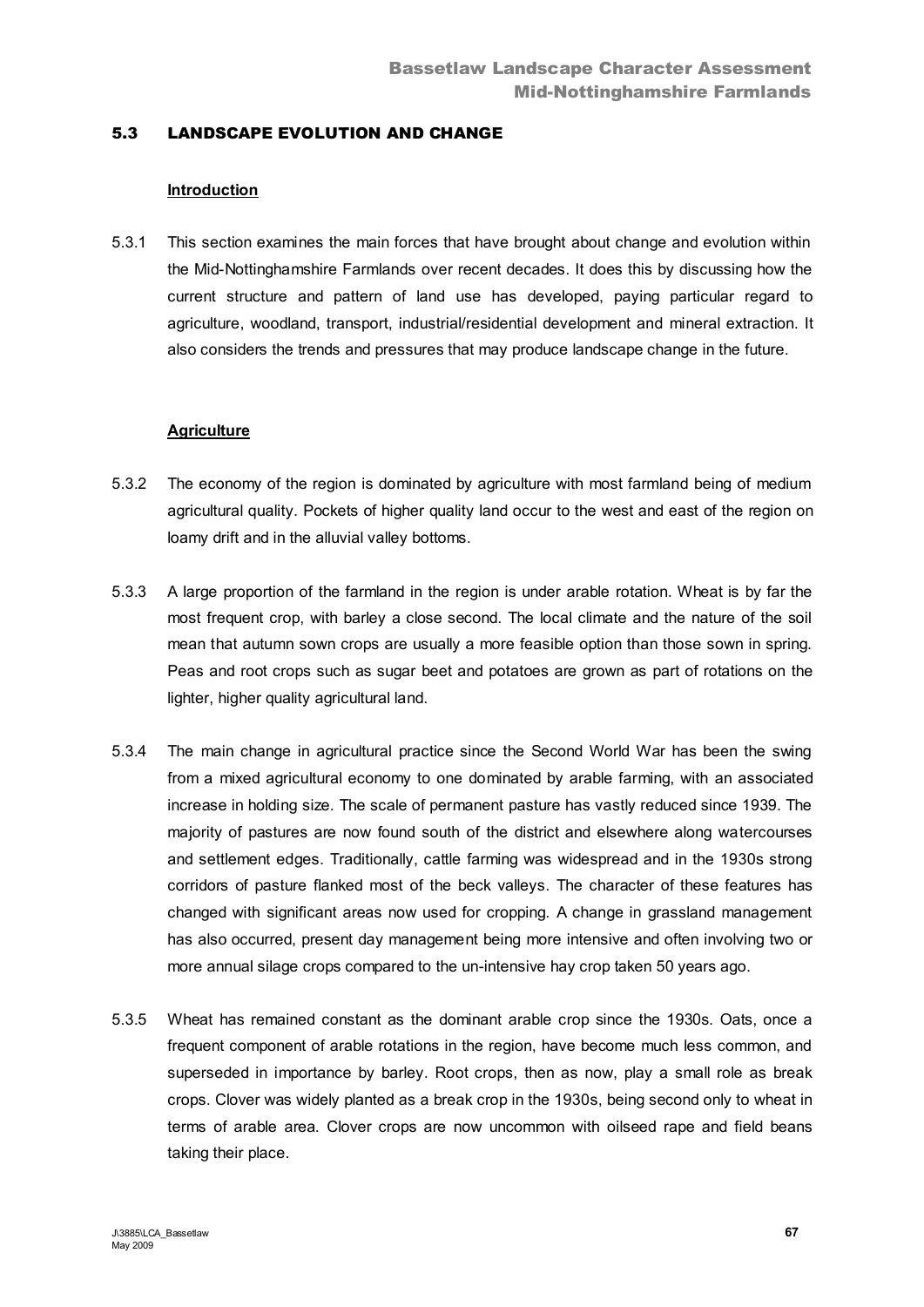5.3.6 Horticulture has a similar distribution now to that of the 1930s, although it is much reduced in area. Small areas of horticulture are scattered through the region, occupying a small percentage of the total farmed area. A major change in the rural economy has been associated with the dramatic decrease in the area of orchard land. In the 1930s expansive orchards were found in the region with concentrations occurring around North Wheatley [101 ha] and Tuxford [162ha]. Remnant orchards are, however, a feature of many of the smaller village settlements and are suggestive of their past importance to the local land-based economy.

### **Woodland/Tree Cover**

- 5.3.7 The Mid-Nottinghamshire Farmlands is a relatively well-wooded landscape containing many deciduous woodlands and a high proportion of the County's ancient semi-natural woodland. At the beginning of the present millennium the region was the most wooded part of Nottinghamshire despite the presence of Sherwood Forest to the west. However, in more recent times large-scale planting in Sherwood has meant that the area has been overtaken in terms of the proportion of woodland that it contains. Small and medium woodlands are scattered throughout although in the north and east, woodlands are less common.
- 5.3.8 Deciduous woodland is the dominant woodland type across the region and includes a relatively high number of ancient semi-natural woodlands. These vary in size from the small, linear woods along the valleys to the large blocks of woodland like Wellow Park, which is 130 ha in extent. Ash, field maple, hazel, oak, hawthorn and wych elm are typical deciduous woodland species.
- 5.3.9 Between 1920 and the present day there has been a slight but perceptible change in the nature of woodland cover in the region. Agricultural intensification has led to a number of established woodlands being cleared or reduced in size. However, many new woodlands have been planted, often small ones of less than one hectare. The end result is that since the 1920s there has been an overall increase in the hectare-age of woodland in the region but a decrease in the area of ancient semi-natural woodland.
- 5.3.10 Dutch elm disease had a major impact upon the landscape during the period 1960-1980, leading to the loss of virtually all hedge and roadside elms. Despite this loss hedgerow trees still form an important component of the region's tree cover, with ash, oak and willow the dominant species.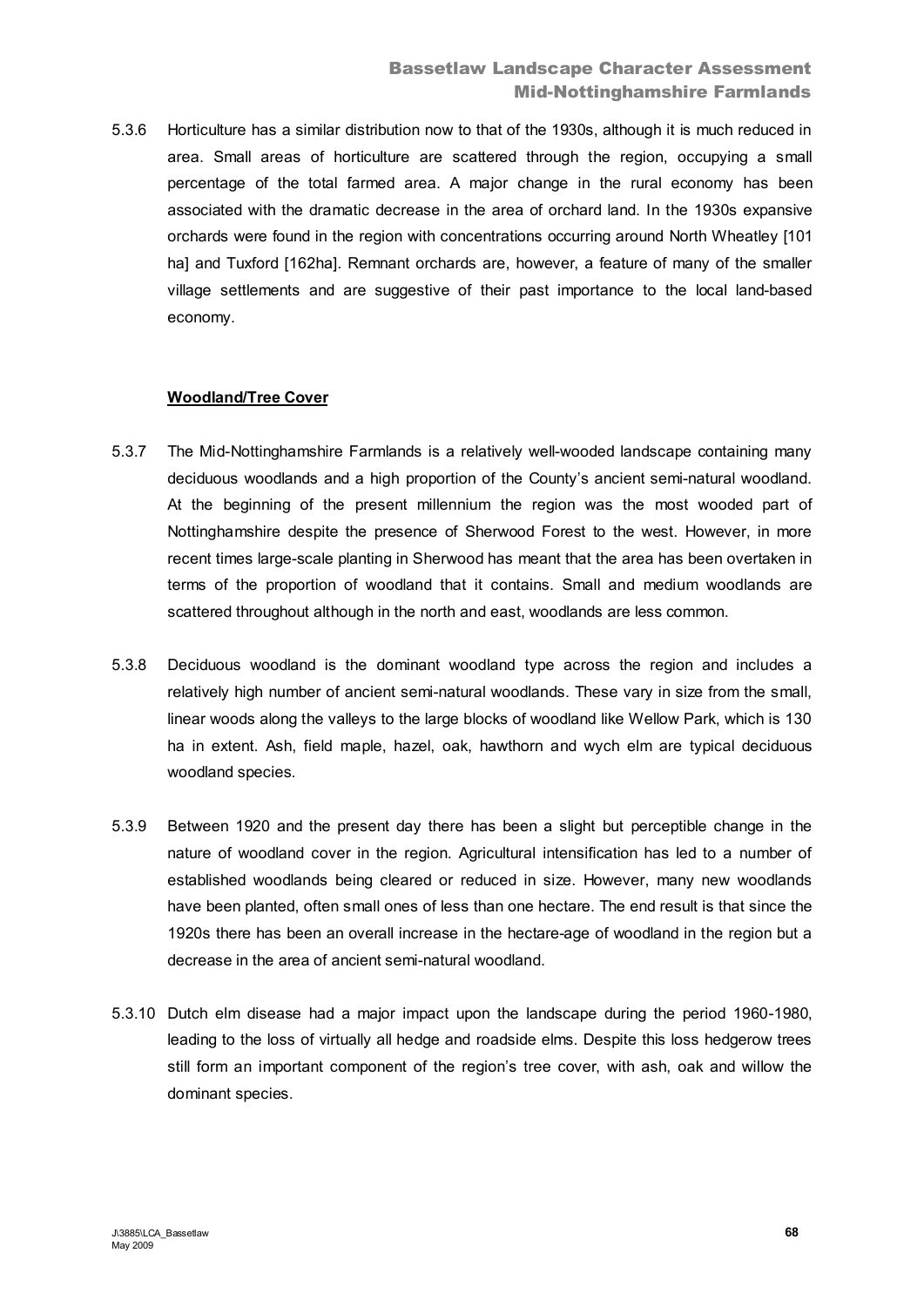### **Transportation**

- 5.3.11 A small number of main roads affect the region, crossing the area in a west to east direction. These are linked to the rural settlements by a comprehensive network of country lanes. The A1 and A57 are the only trunk roads and these converge at the busy Markham Moor roundabout on the western fringe of the region.
- 5.3.12 Running parallel to the A1 is the main London railway line. The Gainsborough-Sheffield rail link traverses the northern half of the region and a freight link to Cottam power station spurs off this to the east. A further freight line bisects the area south of Tuxford linking Ollerton to High Marnham power station.

### **Urban and Industrial Development**

- 5.3.13 The Mid-Nottinghamshire Farmlands is a sparsely populated region, the settlement pattern is formed by numerous small nucleated villages and isolated farmsteads.
- 5.3.14 Industrial development and mineral extraction are closely linked within the region as a whole, with most activity confined to the area south of the A1. There are no collieries in the Bassetlaw area.
- 5.3.15 Clay quarrying and associated brickworks form the most important industrial activity with Nottinghamshire supporting a locally significant brick manufacturing industry. Kirton is the largest active clay pit in Nottinghamshire with a permitted area of 80 hectares, which will eventually be partially landfilled and restored to agricultural use.
- 5.3.16 Oil has been found in the carboniferous sandstone which underlies the Mercia Mudstone. Active fields in the region are to be found at Kirklington, Egmanton, South Leverton, Bevercotes [Farleys Wood] and Beckingham in the north. In landscape terms winning oil is not very obtrusive as the necessary landtake is small. The plant is minimal and is generally screened by low earth mounds and/ or trees. Following exploitation, land is restored to its former use. It is likely that further exploration for oil will take place in the area.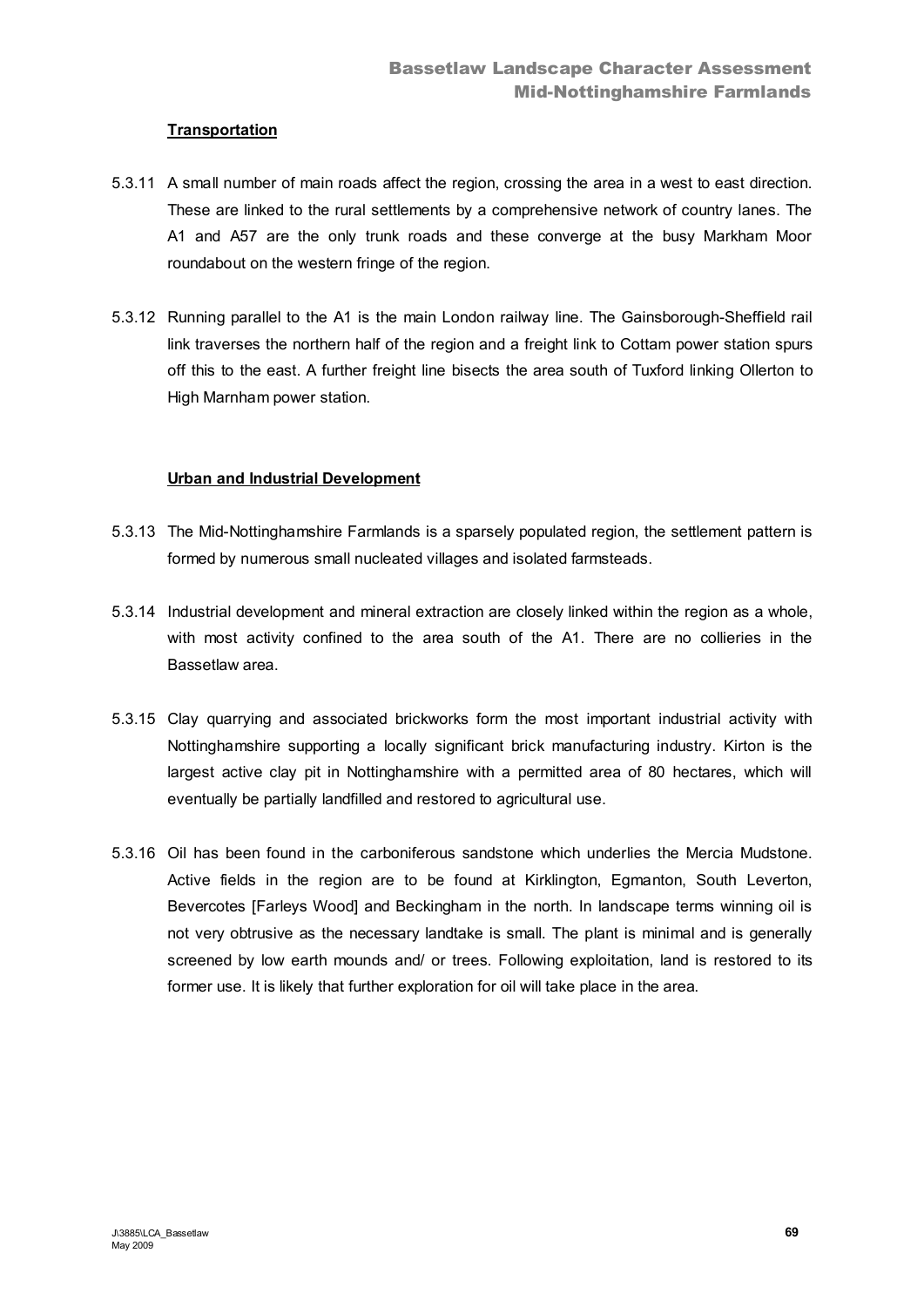# 5.4 POLICY ZONES

## **Draft Policy Zones**

5.4.1 Following on from the Landscape Character Assessment of each LCP a total of 14 Draft Policy Zones [DPZs] were created [Figure 18]. A table showing the derivation of each DPZ is included at Appendix C5. A subsequent Landscape Condition and Sensitivity Assessment was then undertaken of each DPZ, this information is detailed on the Landscape Condition and Sensitivity field survey sheets which are included at Appendix D5.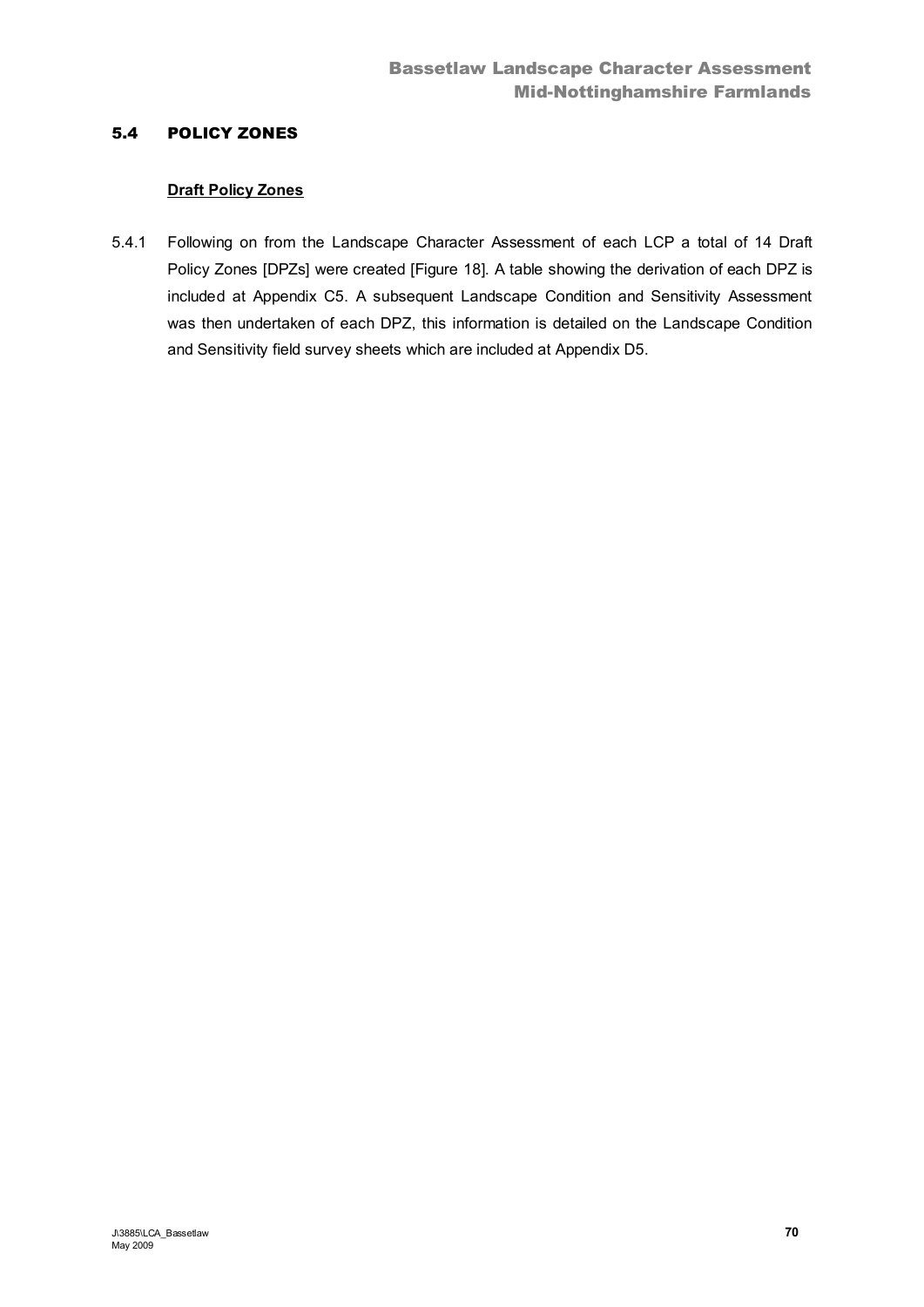### 5.5 SPECIES LIST

5.5.1 The following list includes native tree and shrub species that are commonly found within the Mid-Nottinghamshire Farmlands and are suitable for inclusion in planting schemes*.* These are important for determining the area's regional character. A range of other native species may also be appropriate to particular locations or sites. In these cases professional advice should be sought.

|  | Dominant |
|--|----------|

**Species O** Other Species Present

| <b>TREES</b>                      | <b>Woodlands/</b><br><b>Plantations</b> | <b>Hedges</b> | <b>Hedgerow Trees</b> | <b>Wet Areas/Streamsides</b> | Individual/<br><b>Parkland Trees</b> |
|-----------------------------------|-----------------------------------------|---------------|-----------------------|------------------------------|--------------------------------------|
| Alder (Common)                    |                                         |               |                       |                              |                                      |
| Ash                               |                                         | $\bigcirc$    |                       |                              |                                      |
| Aspen                             | $\bigcirc$                              |               |                       |                              |                                      |
| Birch (Silver)                    | $\bigcirc$                              |               |                       |                              | $\bigcirc$                           |
| Cherry (Wild)                     | $\bigcirc$                              |               |                       |                              |                                      |
| Crab Apple                        | $\bigcirc$                              | $\bigcirc$    | $\bigcirc$            |                              |                                      |
| Elm (English)                     |                                         | $\bigcirc$    | $\bigcirc$            |                              | $\Omega$                             |
| Elm (Wych)                        |                                         | $\bigcirc$    |                       |                              | $\bigcirc$                           |
| Horse Chestnut                    | $\bigcirc$                              |               | $\bigcirc$            |                              | $\bigcirc$                           |
| Lime (Small Leaved)               | $\bigcirc$                              |               |                       |                              |                                      |
| Lime (Large Leaved and<br>Hybrid) | $\bigcirc$                              |               | $\bigcirc$            |                              |                                      |
| Maple (Field)                     |                                         | $\bigcirc$    | $\bigcirc$            | $\bigcirc$                   | $\bigcirc$                           |
| Oak (Common)                      |                                         | $\bigcirc$    |                       | $\bigcirc$                   |                                      |
| Oak (Sessile)                     | $\bigcirc$                              |               | $\bigcirc$            |                              |                                      |
| Pine (Scots)                      | $\bigcirc$                              |               |                       |                              |                                      |
| Sycamore                          | ∩                                       |               |                       |                              |                                      |